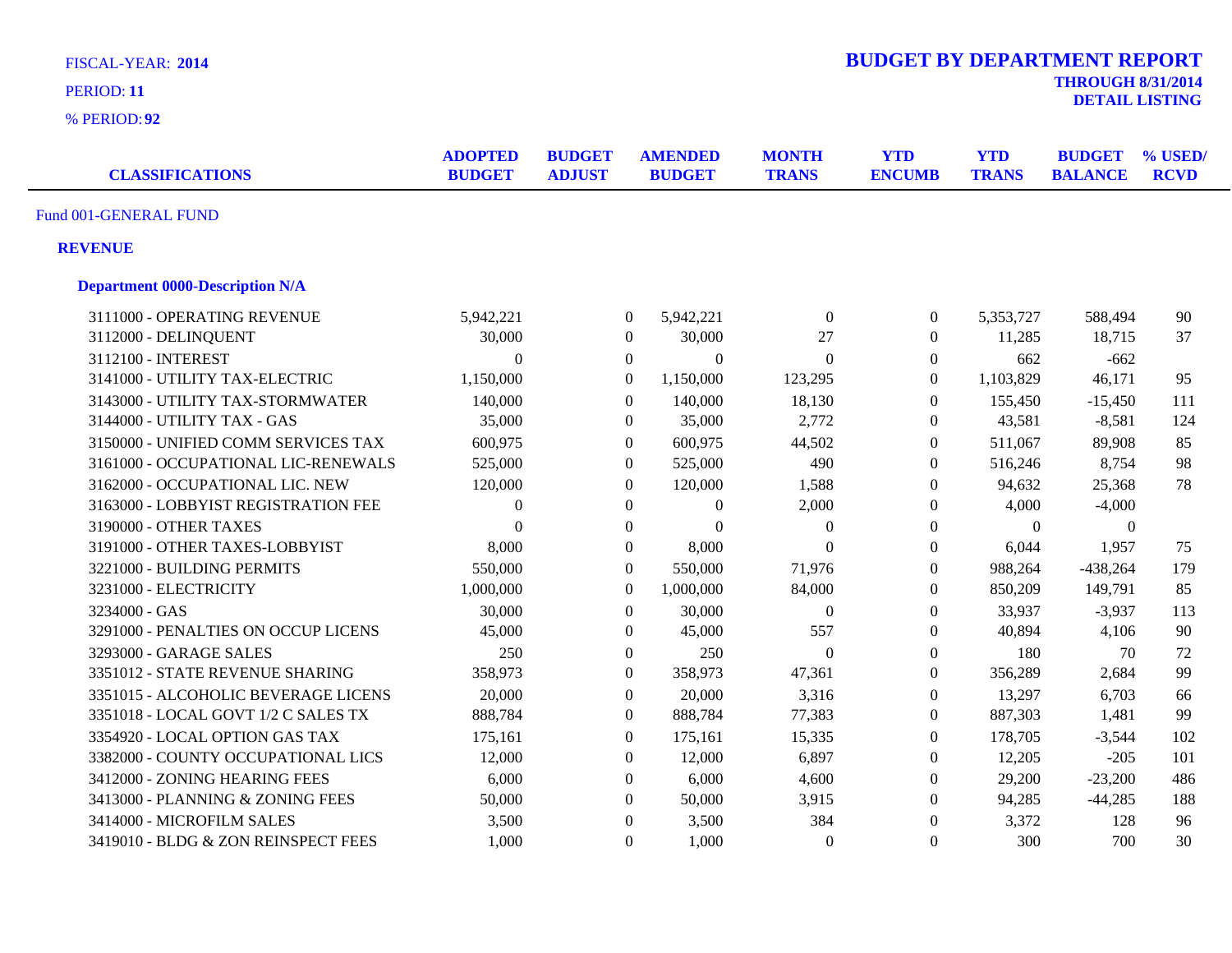| <b>CLASSIFICATIONS</b>               | <b>ADOPTED</b><br><b>BUDGET</b> | <b>BUDGET</b><br><b>ADJUST</b> | <b>AMENDED</b><br><b>BUDGET</b> | <b>MONTH</b><br><b>TRANS</b> | <b>YTD</b><br><b>ENCUMB</b> | <b>YTD</b><br><b>TRANS</b> | <b>BUDGET</b><br><b>BALANCE</b> | % USED/<br><b>RCVD</b> |
|--------------------------------------|---------------------------------|--------------------------------|---------------------------------|------------------------------|-----------------------------|----------------------------|---------------------------------|------------------------|
| 3419030 - CERT OF USE/OCCUPANCY      | 11,000                          | $\Omega$                       | 11,000                          | 2,650                        | $\theta$                    | 20,225                     | $-9,225$                        | 183                    |
| 3419040 - CODE ENFORCEMENT FINES     | 150,000                         | $\overline{0}$                 | 150,000                         | 14,546                       | $\boldsymbol{0}$            | 122,337                    | 27,663                          | 81                     |
| 3419051 - FINGERPRNT&PASSPRT PROCES  | 6,000                           | $\left($                       | 6,000                           | 840                          | $\theta$                    | 6,820                      | $-820$                          | 113                    |
| 3421010 - POLICE SERVICES            | 32,000                          | $\Omega$                       | 32,000                          | 1,355                        | $\Omega$                    | 43,207                     | $-11,207$                       | 135                    |
| 3421021 - TOWING ADMIN FEE           | 4,000                           | $\theta$                       | 4,000                           | 415                          | $\theta$                    | 3,165                      | 835                             | 79                     |
| 3421025 - SCHL CRSNG GRDS- CTY REIM  | 25,000                          | $\theta$                       | 25,000                          | 310                          | $\Omega$                    | 16,434                     | 8,566                           | 65                     |
| 3434100 - SOLID WASTE CHARGES        | 20,000                          | $\theta$                       | 20,000                          | 130                          | $\overline{0}$              | 8,673                      | 11,327                          | 43                     |
| 3434200 - PRIVATE HAULERS PERMIT FE  | 510,000                         | $\overline{0}$                 | 510,000                         | 44,011                       | $\overline{0}$              | 455,946                    | 54,054                          | 89                     |
| 3445100 - PARKING PERMITS            | 50,000                          | $\overline{0}$                 | 50,000                          | 6,661                        | $\boldsymbol{0}$            | 86,880                     | $-36,880$                       | 173                    |
| 3445200 - PARKING METERS FRANCHISE   | 2,320,000                       | $\overline{0}$                 | 2,320,000                       | 164,426                      | $\Omega$                    | 1,897,067                  | 422,933                         | 81                     |
| 3445210 - VALET PARKING              | 80,000                          | $\theta$                       | 80,000                          | 6,050                        | $\Omega$                    | 68.945                     | 11.055                          | 86                     |
| 3445220 - PARKING FUND REVENUE       | 25,000                          | $\overline{0}$                 | 25,000                          | 7,718                        | $\theta$                    | 25,238                     | $-238$                          | 100                    |
| 3445300 - PARKING VIOLATIONS         | 624,000                         | $\overline{0}$                 | 624,000                         | 57,709                       | $\boldsymbol{0}$            | 521,022                    | 102,978                         | 83                     |
| 3445400 - PARKING METER CASH KEY     | $\Omega$                        | $\Omega$                       | $\Omega$                        | $\Omega$                     | $\Omega$                    | $\Omega$                   | $\theta$                        |                        |
| 3472620 - TENNIS COURT FEES          | 22,000                          | $\overline{0}$                 | 22,000                          | 1,950                        | $\theta$                    | 21,450                     | 550                             | 97                     |
| 3472630 - RECREATION PROGRAM FEES    | 125,000                         | $\Omega$                       | 125,000                         | 42.673                       | $\theta$                    | 173,907                    | $-48.907$                       | 139                    |
| 3472631 - MULTIPURPOSE CNTR-RENTAL   | 40,000                          | $\overline{0}$                 | 40,000                          | 740                          | $\theta$                    | 26,845                     | 13,155                          | 67                     |
| 3472632 - MULTIPRPOSE CNTR-MEMBSHIP  | 26,000                          | $\Omega$                       | 26,000                          | 775                          | $\Omega$                    | 21,316                     | 4,684                           | 81                     |
| 3472635 - REC FEES/ MURRAY PARK POOL | $\Omega$                        | $\Omega$                       | $\Omega$                        | 428                          | $\Omega$                    | 428                        | $-428$                          |                        |
| 3472650 - S MIAMI PARK - RENTAL      | 500                             | $\overline{0}$                 | 500                             | 150                          | $\boldsymbol{0}$            | 600                        | $-100$                          | 120                    |
| 3472660 - CONCESSION STANDS          | 5,000                           | $\overline{0}$                 | 5,000                           | $\theta$                     | $\theta$                    | 3,800                      | 1,200                           | 76                     |
| 3511200 - METRO COURT FINES          | 105,000                         | $\Omega$                       | 105,000                         | 6,391                        | $\theta$                    | 48,832                     | 56,168                          | 46                     |
| 3541000 - BURGLAR ALARM FINES        | 35,000                          | $\overline{0}$                 | 35,000                          | 5,809                        | $\theta$                    | 35,544                     | $-544$                          | 101                    |
| 3541050 - ALARM REGISTRATION CHG     | 46,000                          | $\Omega$                       | 46,000                          | 553                          | $\theta$                    | 30,328                     | 15,673                          | 65                     |
| 3612000 - INTEREST INCOME            | 87,204                          | $\Omega$                       | 87,204                          | 6,609                        | $\Omega$                    | 78,018                     | 9,186                           | 89                     |
| 3614000 - DIVIDENDS INCOME           | 1,400                           | $\overline{0}$                 | 1,400                           | $\mathbf{0}$                 | $\theta$                    | 1,094                      | 306                             | 78                     |
| 3621100 - PARKING GARAGE RENT        | 75,996                          | $\overline{0}$                 | 75,996                          | 6,333                        | $\theta$                    | 93,716                     | $-17,720$                       | 123                    |
| 3622000 - FASCELL PARK               | 30,000                          | $\Omega$                       | 30,000                          | 1,750                        | $\theta$                    | 21,430                     | 8,570                           | 71                     |
| 3623000 - BUS BENCH ADS              | 14,500                          | 0                              | 14,500                          | $\Omega$                     | $\Omega$                    | 15,792                     | $-1,292$                        | 108                    |
| 3625000 - RENT C.A.A.                | 27,000                          | $\Omega$                       | 27,000                          | $\mathbf{0}$                 | $\theta$                    | 27,000                     | $\mathbf{0}$                    | 100                    |
| 3627500 - SOUTH MIAMI MIDDLE SCHOOL  | 20,000                          | $\theta$                       | 20,000                          | $\Omega$                     | $\Omega$                    | 20,868                     | $-868$                          | 104                    |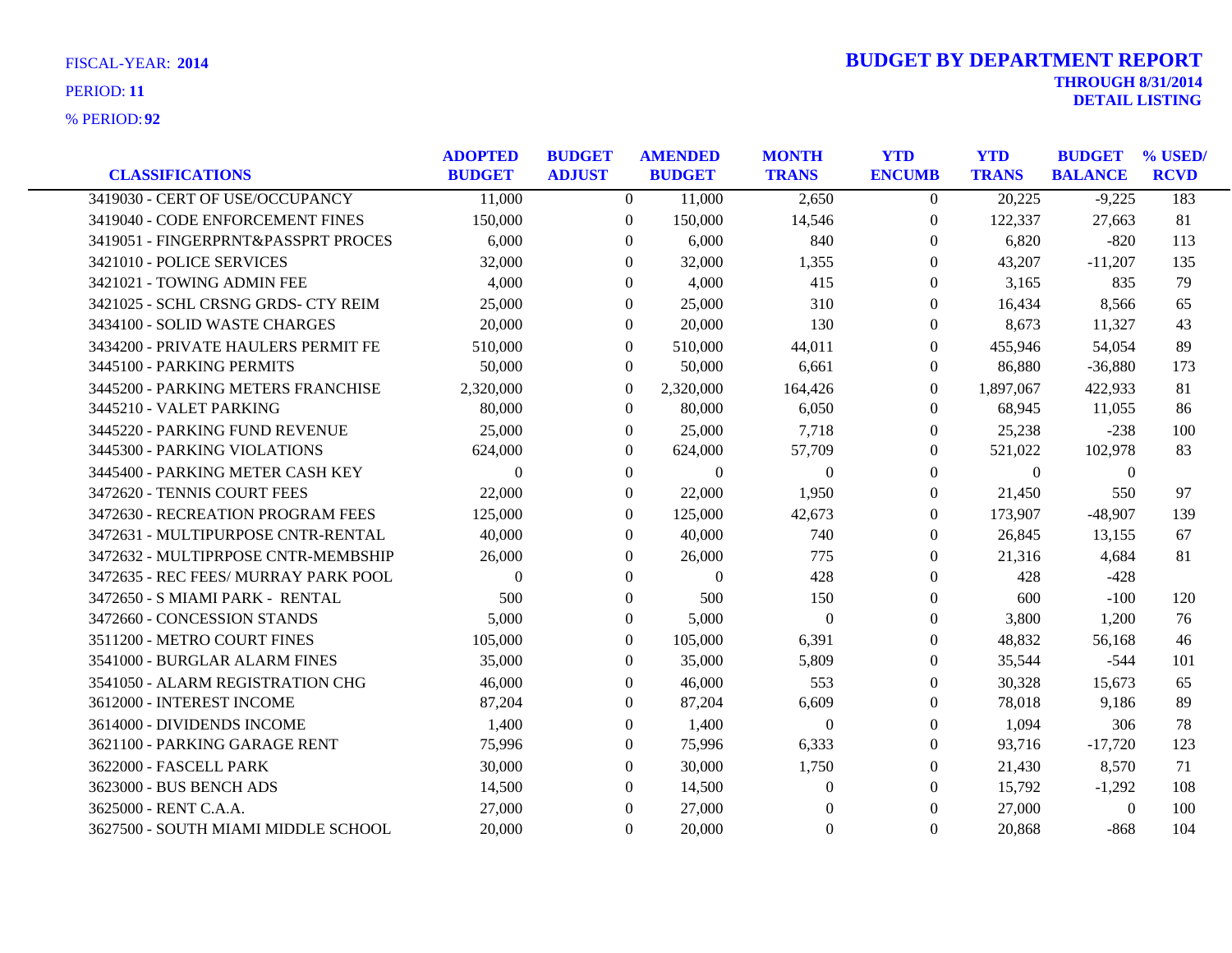**92** % PERIOD:

| <b>CLASSIFICATIONS</b>                             | <b>ADOPTED</b><br><b>BUDGET</b> | <b>BUDGET</b><br><b>ADJUST</b> | <b>AMENDED</b><br><b>BUDGET</b> | <b>MONTH</b><br><b>TRANS</b> | <b>YTD</b><br><b>ENCUMB</b> | <b>YTD</b><br><b>TRANS</b> | <b>BUDGET</b><br><b>BALANCE</b> | % USED/<br><b>RCVD</b> |
|----------------------------------------------------|---------------------------------|--------------------------------|---------------------------------|------------------------------|-----------------------------|----------------------------|---------------------------------|------------------------|
| 3629000 - PALMER PARK RENTALS                      | 30,000                          | $\Omega$                       | 30,000                          | 1,590                        | $\Omega$                    | 23,558                     | 6,442                           | $\overline{78}$        |
| 3669000 - HOSPITAL LANDSCAPE REVENU                | 7,634                           | $\overline{0}$                 | 7,634                           | $\boldsymbol{0}$             | $\boldsymbol{0}$            | 7,634                      | $\mathbf{0}$                    | 100                    |
| 3669100 - PARKS                                    | $\Omega$                        | $\Omega$                       | $\Omega$                        | 1,000                        | $\Omega$                    | 32,622                     | $-32,622$                       |                        |
| 3695000 - REIMB WORKERS COMP.                      | $\Omega$                        | $\Omega$                       | $\Omega$                        | $\mathbf{0}$                 | $\Omega$                    | 19,499                     | $-19,499$                       |                        |
| 3695400 - REIMBSMNT-PUB WORKS LABOR                | $\theta$                        | $\Omega$                       | $\Omega$                        | 554                          | $\Omega$                    | 10,112                     | $-10,112$                       |                        |
| 3697000 - GAIN/LOSS ON ASSET SALE                  | $\Omega$                        | $\overline{0}$                 | $\Omega$                        | $\overline{0}$               | $\Omega$                    | 7,200                      | $-7,200$                        |                        |
| 3699201 - MISC. OTHERS                             | 170,000                         | $\Omega$                       | 170,000                         | $-849$                       | $\Omega$                    | 144,416                    | 25,584                          | 84                     |
| 3699225 - SUNSET DR MTCE-FDOT REIMB                | 3,952                           | $\overline{0}$                 | 3,952                           | $\mathbf{0}$                 | $\Omega$                    | 2,985                      | 967                             | 75                     |
| 3699250 - INSURANCE CLAIMS RECOVERY                | $\Omega$                        | $\overline{0}$                 | $\Omega$                        | $\mathbf{0}$                 | $\Omega$                    | 27,222                     | $-27,222$                       |                        |
| 3699501 - SECTION 185 STATE CONTRIB                | 85,000                          | $\overline{0}$                 | 85,000                          | $\mathbf{0}$                 | $\Omega$                    | $\Omega$                   | 85,000                          |                        |
| 3811000 - CONTRIB. FROM OTHER FUNDS                | 25,000                          | $\Omega$                       | 25,000                          | $\Omega$                     | $\Omega$                    | 25,000                     | $\theta$                        | 100                    |
| 3811500 - TRANSFER WATER/SEWER FUND                | 250,000                         | $\overline{0}$                 | 250,000                         | $\mathbf{0}$                 | $\theta$                    | 250,000                    | $\theta$                        | 100                    |
| 3811700 - TRANSFER FROM CRA                        | 83,173                          | $\theta$                       | 83,173                          | $\Omega$                     | $\overline{0}$              | 33,173                     | 50,000                          | 39                     |
| Department 0000-Description N/A TOTAL              | 16,864,223                      | $\overline{0}$                 | 16,864,223                      | 891,805                      | $\Omega$                    | 15,769,311                 | 1,094,914                       | 93                     |
| <b>REVENUE TOTAL</b>                               | 16,864,223                      | $\mathbf{0}$                   | 16,864,223                      | 891,805                      | $\bf{0}$                    | 15,769,311                 | 1,094,914                       | 93                     |
| <b>EXPENSE</b>                                     |                                 |                                |                                 |                              |                             |                            |                                 |                        |
| <b>Department 1100-MAYOR &amp; CITY COMMISSION</b> |                                 |                                |                                 |                              |                             |                            |                                 |                        |
| 5111110 - EXECUTIVE SALARIES                       | 62,000                          | $\overline{0}$                 | 62,000                          | 5,167                        | $\Omega$                    | 56,833                     | 5,167                           | 91                     |
| 5112110 - F.I.C.A.                                 | 4,743                           | $\Omega$                       | 4,743                           | 395                          | $\Omega$                    | 4,380                      | 363                             | 92                     |
| 5112410 - WORKERS' COMPENSATION                    | 186                             | $\overline{0}$                 | 186                             | $\Omega$                     | 0                           | 123                        | 63                              | 66                     |
| 5114010 - MAYOR'S EXPENSE                          | 2,000                           | $\overline{0}$                 | 2,000                           | $\mathbf{0}$                 | $\Omega$                    | 1,486                      | 514                             | 74                     |
| 5114020 - COMMISSIONER'S EXP -ONE                  | 1,500                           | $\overline{0}$                 | 1,500                           | $\mathbf{0}$                 | $\Omega$                    | 60                         | 1,440                           | 4                      |
| 5114030 - COMMISSIONER'S EXP-FOUR                  | 1,500                           | $\Omega$                       | 1,500                           | 254                          | $\Omega$                    | 1,424                      | 76                              | 94                     |
| 5114040 - COMMISSIONER'S EXP-THREE                 | 1,500                           | $\boldsymbol{0}$               | 1,500                           | 1,500                        | $\overline{0}$              | 1,500                      | $\mathbf{0}$                    | 100                    |
| 5114050 - COMMISSIONER'S EXP TWO                   | 1,500                           | $\overline{0}$                 | 1,500                           | $\overline{0}$               | $\Omega$                    | $\Omega$                   | 1,500                           |                        |
| 5114060 - AUTO ALLOWANCE                           | 500                             | $\overline{0}$                 | 500                             | 42                           | $\Omega$                    | 458                        | 42                              | 91                     |
| 5114071 - MAYOR                                    | 1,200                           | $\Omega$                       | 1,200                           | $\overline{0}$               | $\Omega$                    | 1,178                      | 22                              | 98                     |
| 5114072 - COMM. ONE                                | 1,200                           | $\Omega$                       | 1,200                           | $\boldsymbol{0}$             | $\Omega$                    | 173                        | 1,027                           | 14                     |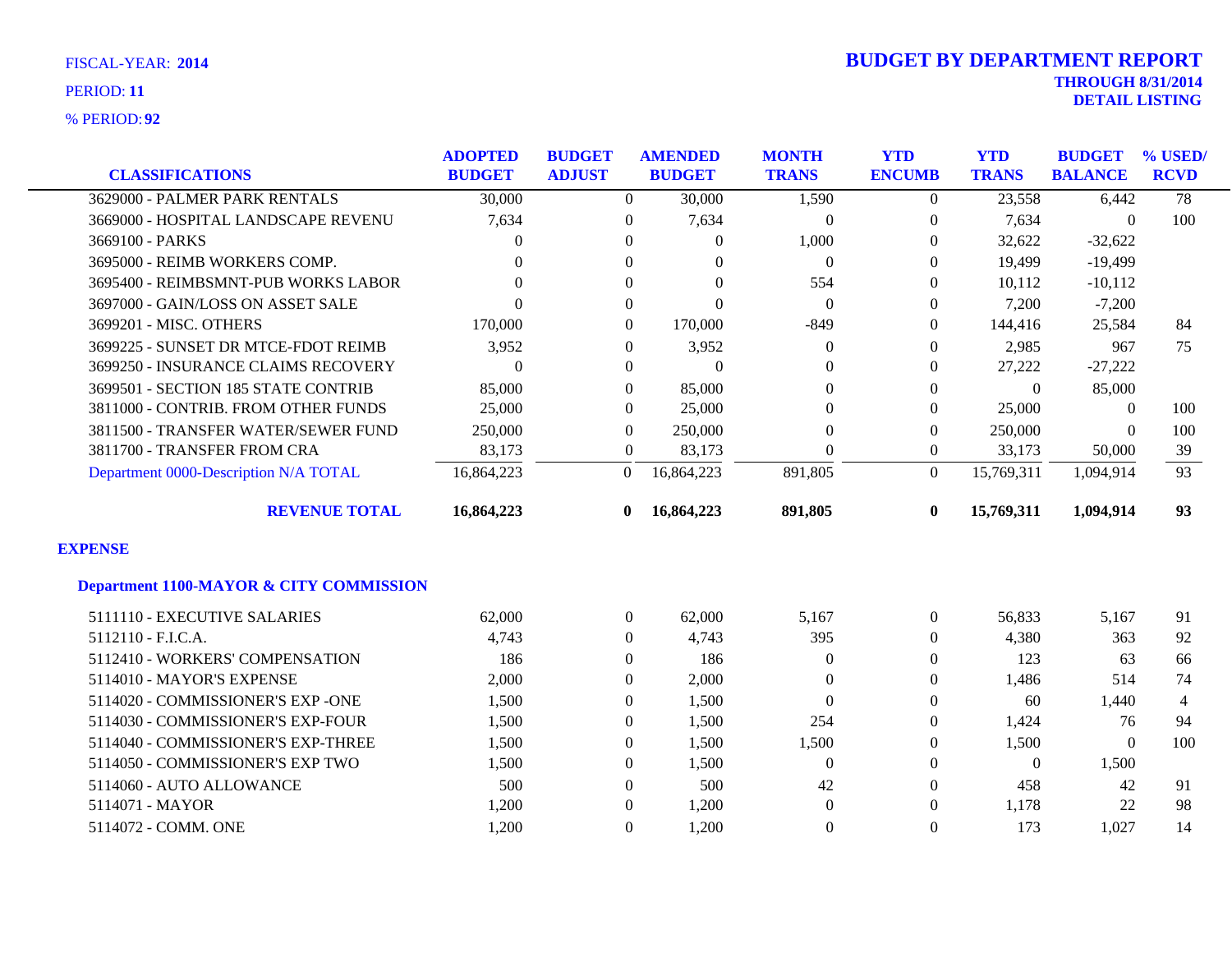| <b>CLASSIFICATIONS</b>                  | <b>ADOPTED</b><br><b>BUDGET</b> | <b>BUDGET</b><br><b>ADJUST</b> |                  | <b>AMENDED</b><br><b>BUDGET</b> | <b>MONTH</b><br><b>TRANS</b> | <b>YTD</b><br><b>ENCUMB</b> | <b>YTD</b><br><b>TRANS</b> | <b>BUDGET</b><br><b>BALANCE</b> | % USED/<br><b>RCVD</b> |
|-----------------------------------------|---------------------------------|--------------------------------|------------------|---------------------------------|------------------------------|-----------------------------|----------------------------|---------------------------------|------------------------|
| 5114073 - COMM. TWO                     | 1,200                           |                                | $\overline{0}$   | 1,200                           | $\boldsymbol{0}$             | $\boldsymbol{0}$            | $\overline{0}$             | 1,200                           |                        |
| 5114074 - COMM. THREE                   | 1,200                           |                                | $\boldsymbol{0}$ | 1,200                           | $\boldsymbol{0}$             | $\boldsymbol{0}$            | 133                        | 1,067                           | 11                     |
| 5114075 - COMM. FOUR                    | 1,200                           |                                | $\boldsymbol{0}$ | 1,200                           | 83                           | $\boldsymbol{0}$            | 1,200                      | $\boldsymbol{0}$                | 100                    |
| 5114120 - TELEPHONE SERVICE             | 5,000                           |                                | $\theta$         | 5,000                           | 417                          | $\theta$                    | 4,583                      | 417                             | 91                     |
| 5114830 - KEYS AND FLOWERS              | 750                             |                                | $\theta$         | 750                             | $\Omega$                     | $\Omega$                    | 469                        | 282                             | 62                     |
| 5115210 - SUPPLIES                      | 1,750                           |                                | $\boldsymbol{0}$ | 1,750                           | 8                            | $\boldsymbol{0}$            | 1,053                      | 697                             | 60                     |
| 5115410 - MEMBER. & SUBSCRIPTIONS       | 3,900                           |                                | $\boldsymbol{0}$ | 3,900                           | $\boldsymbol{0}$             | $\boldsymbol{0}$            | 3,274                      | 626                             | 83                     |
| Department 1100-MAYOR & CITY COMMISSION | 92,829                          |                                | $\overline{0}$   | 92,829                          | 7,866                        | $\mathbf{0}$                | 78,327                     | 14,503                          | 84                     |
| <b>Department 1200-CITY CLERK</b>       |                                 |                                |                  |                                 |                              |                             |                            |                                 |                        |
| 5121210 - REGULAR                       | 184,267                         |                                | $\boldsymbol{0}$ | 184,267                         | 14,251                       | $\boldsymbol{0}$            | 143,797                    | 40,470                          | 78                     |
| 5122110 - F.I.C.A.                      | 14,096                          |                                | $\overline{0}$   | 14,096                          | 1,112                        | $\overline{0}$              | 11,249                     | 2,847                           | 79                     |
| 5122210 - PENSION PLAN-CONTRIBUTION     | 26,534                          |                                | $\overline{0}$   | 26,534                          | $\theta$                     | $\overline{0}$              | 22,357                     | 4,177                           | 84                     |
| 5122310 - GROUP HEALTH INSURANCE        | 19,655                          |                                | $\Omega$         | 19,655                          | 1,552                        | $\theta$                    | 11,722                     | 7,933                           | 59                     |
| 5122410 - WORKERS' COMPENSATION         | 553                             |                                | $\mathbf{0}$     | 553                             | $\boldsymbol{0}$             | $\overline{0}$              | 366                        | 187                             | 66                     |
| 5123450 - CONTRACTUAL SERVICES          | 12,600                          |                                | $\overline{0}$   | 12,600                          | 1,050                        | 2,100                       | 12,600                     | $\mathbf{0}$                    | 100                    |
| 5123480 - DIGITIZING                    | 45,000                          |                                | $\theta$         | 45,000                          | $\mathbf{0}$                 | 15,294                      | 45,000                     | $\theta$                        | 100                    |
| 5124070 - TRAVEL & CONFERENCE           | 11,200                          |                                | $\overline{0}$   | 11,200                          | $\theta$                     | $\boldsymbol{0}$            | 9,381                      | 1,819                           | 83                     |
| 5124110 - POSTAGE                       | 500                             |                                | $\overline{0}$   | 500                             | 73                           | $\overline{0}$              | 289                        | 211                             | 57                     |
| 5124120 - TELEPHONE SERVICES            | 360                             |                                | $\mathbf{0}$     | 360                             | 30                           | $\overline{0}$              | 270                        | 90                              | 75                     |
| 5124632 - INTERNET SERVICES             | 1,431                           |                                | $\boldsymbol{0}$ | 1,431                           | $\boldsymbol{0}$             | $\mathbf{0}$                | $\overline{0}$             | 1,431                           |                        |
| 5124710 - PRINTING MATERIAL-INFRAST     | 1,668                           |                                | $\mathbf{0}$     | 1,668                           | 132                          | $\boldsymbol{0}$            | 1,668                      | $\mathbf{0}$                    | 100                    |
| 5124910 - LEGAL ADS/COMP PLAN ATTON     | 30,000                          | 15,000                         |                  | 45,000                          | 8,195                        | $\theta$                    | 37,918                     | 7,082                           | 84                     |
| 5124920 - ELECTIONS                     | 32,818                          |                                | $\overline{0}$   | 32,818                          | $\theta$                     | $\overline{0}$              | 26,861                     | 5,957                           | 81                     |
| 5124950 - CODIFICATIONS                 | 3,700                           |                                | $\boldsymbol{0}$ | 3,700                           | $\theta$                     | $\boldsymbol{0}$            | 2,552                      | 1,148                           | 68                     |
| 5125210 - SUPPLIES                      | 980                             |                                | $\boldsymbol{0}$ | 980                             | 318                          | $\boldsymbol{0}$            | 938                        | 42                              | 95                     |
| 5125410 - MEMBER. & SUBSCRIPTIONS       | 650                             |                                | $\mathbf{0}$     | 650                             | $\boldsymbol{0}$             | $\boldsymbol{0}$            | 480                        | 170                             | 73                     |
| Department 1200-CITY CLERK TOTAL        | 386,012                         | 15,000                         |                  | 401,012                         | 26,713                       | 17,394                      | 327,448                    | 73,564                          | 81                     |
| <b>Department 1310-CITY MANAGER</b>     |                                 |                                |                  |                                 |                              |                             |                            |                                 |                        |
| 5131210 - REGULAR                       | 322,408                         | 31,238                         |                  | 353,646                         | 27,886                       | $\overline{0}$              | 297,988                    | 55,659                          | 84                     |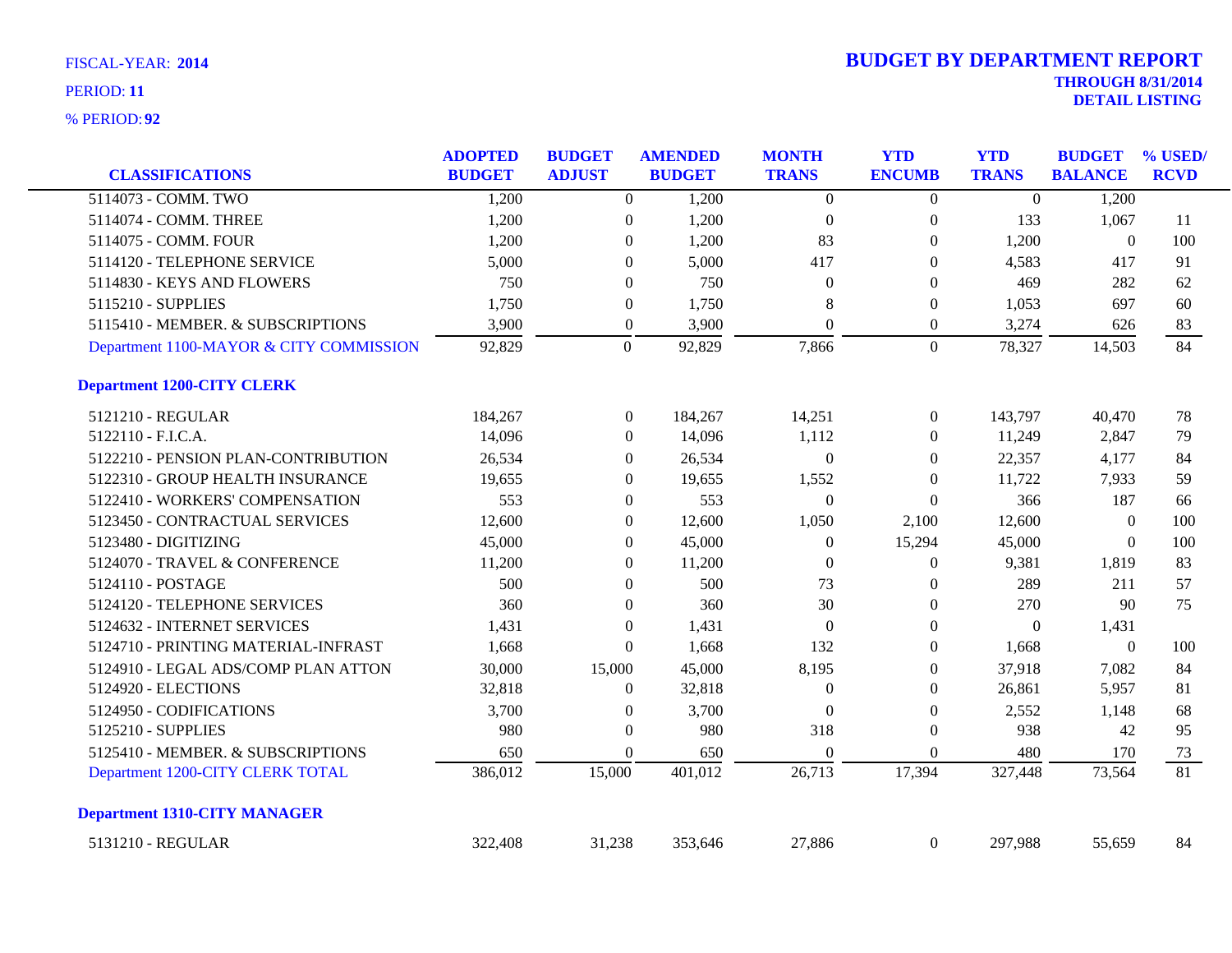| <b>CLASSIFICATIONS</b>                  | <b>ADOPTED</b><br><b>BUDGET</b> | <b>BUDGET</b><br><b>ADJUST</b> | <b>AMENDED</b><br><b>BUDGET</b> | <b>MONTH</b><br><b>TRANS</b> | <b>YTD</b><br><b>ENCUMB</b> | <b>YTD</b><br><b>TRANS</b> | <b>BUDGET</b><br><b>BALANCE</b> | % USED/<br><b>RCVD</b> |
|-----------------------------------------|---------------------------------|--------------------------------|---------------------------------|------------------------------|-----------------------------|----------------------------|---------------------------------|------------------------|
| 5131310 - PART-TIME                     |                                 | $-31,238$                      |                                 |                              |                             |                            | $\Omega$                        |                        |
|                                         | 32,886                          |                                | 1,648                           | $\overline{0}$               | $\overline{0}$              | 1,648                      |                                 | 100                    |
| 5132110 - F.I.C.A.                      | 27,180                          | $\overline{0}$                 | 27,180                          | 1,801                        | $\boldsymbol{0}$            | 23,796                     | 3,384                           | 87                     |
| 5132210 - PENSION PLAN CONTRIBUTION     | 9,500                           | $\overline{0}$                 | 9,500                           | $\boldsymbol{0}$             | $\boldsymbol{0}$            | 8,005                      | 1,495                           | 84                     |
| 5132220 - DEFERRED COMP CONTRIB.        | 29,209                          | $\theta$                       | 29,209                          | 573                          | $\theta$                    | 5,441                      | 23,768                          | 18                     |
| 5132310 - GROUP HEALTH INSURANCE        | 33,912                          | $\theta$                       | 33,912                          | 2,228                        | $\theta$                    | 25,311                     | 8,601                           | 74                     |
| 5132410 - WORKERS' COMPENSATION         | 1,066                           | $\boldsymbol{0}$               | 1,066                           | $\boldsymbol{0}$             | $\overline{0}$              | 706                        | 360                             | 66                     |
| 5133450 - CONTRACTUAL SERVCS-INFRA      | 144,000                         | 1,050                          | 145,050                         | $\boldsymbol{0}$             | 29,000                      | 129,015                    | 16,035                          | 88                     |
| 5134060 - AUTO ALLOWANCE                | 7,200                           | $\theta$                       | 7,200                           | 600                          | 0                           | 6,600                      | 600                             | 91                     |
| 5134065 - CITY MANAGER'S EXPENSE        | 1,000                           | 2,000                          | 3,000                           | $\boldsymbol{0}$             | $\theta$                    | 991                        | 2,009                           | 33                     |
| 5134070 - TRAVEL & CONFERENCE           | 1,000                           | $\overline{0}$                 | 1,000                           | 125                          | $\boldsymbol{0}$            | 289                        | 711                             | 28                     |
| 5134080 - EMPLOYEE EDUCATION            | 10,000                          | $\overline{0}$                 | 10,000                          | $\boldsymbol{0}$             | $\boldsymbol{0}$            | $\overline{0}$             | 10,000                          |                        |
| 5134110 - POSTAGE                       | 1,589                           | $\overline{0}$                 | 1,589                           | 231                          | $\theta$                    | 919                        | 670                             | 57                     |
| 5134120 - TELEPHONE SERVICE             | 3,420                           | $\overline{0}$                 | 3,420                           | 190                          | $\theta$                    | 2,561                      | 859                             | 74                     |
| 5134515 - AUTO INSURANCE                | 400                             | $\overline{0}$                 | 400                             | $\boldsymbol{0}$             | $\boldsymbol{0}$            | $\mathbf{0}$               | 400                             |                        |
| 5134634 - MAINTENANCE-INTERNET SFTW     | $\theta$                        | $\overline{0}$                 | $\theta$                        | $\theta$                     | $\overline{0}$              | $\Omega$                   | $\overline{0}$                  |                        |
| 5134710 - PRINTING MATERIALS-INFRAS     | 1,668                           | $\overline{0}$                 | 1,668                           | 124                          | $\overline{0}$              | 1,668                      | $\Omega$                        | 100                    |
| 5135205 - COMPUTER EQUIPMENT            | 2,500                           | $\theta$                       | 2,500                           | 3                            | 1,199                       | 1,829                      | 671                             | 73                     |
| 5135210 - SUPPLIES                      | 2,000                           | 27,000                         | 29,000                          | 5,503                        | 3,014                       | 24,244                     | 4,756                           | 83                     |
| 5135230 - FUEL & LUBRICANT              | 1,408                           | $\overline{0}$                 | 1,408                           | 53                           | $\boldsymbol{0}$            | 954                        | 454                             | 67                     |
| 5135410 - MEMBER. & SUBSCRIPTIONS       | 2,033                           | 4,000                          | 6,033                           | $\theta$                     | $\boldsymbol{0}$            | 3,403                      | 2,630                           | 56                     |
| 5139920 - GENERAL CONTINGENCY           | 130,000                         | $-94,550$                      | 35,450                          | 5,000                        | $\boldsymbol{0}$            | 5,000                      | 30,450                          | 14                     |
| Department 1310-CITY MANAGER TOTAL      | 764,379                         | $-60,500$                      | 703,879                         | 44,317                       | 33,213                      | 540,368                    | 163,512                         | 76                     |
| <b>Department 1320-CENTRAL SERVICES</b> |                                 |                                |                                 |                              |                             |                            |                                 |                        |
| 5131210 - REGULAR                       | 106,338                         | $\overline{0}$                 | 106,338                         | 8,148                        | $\boldsymbol{0}$            | 94,307                     | 12,031                          | 88                     |
| 5131310 - PART-TIME                     | $\Omega$                        | $\overline{0}$                 | $\mathbf{0}$                    | $\theta$                     | $\theta$                    | $\Omega$                   | $\overline{0}$                  |                        |
| 5131410 - OVERTIME                      | 6,970                           | $\boldsymbol{0}$               | 6,970                           | 996                          | $\boldsymbol{0}$            | 3,797                      | 3,173                           | 54                     |
| 5132110 - F.I.C.A.                      | 8,668                           | $\overline{0}$                 | 8,668                           | 753                          | $\boldsymbol{0}$            | 8,299                      | 369                             | 95                     |
| 5132220 - DEFERRED COMP CONTRIB.        | 7,932                           | $\overline{0}$                 | 7,932                           | 431                          | $\theta$                    | 4,875                      | 3,057                           | 61                     |
| 5132310 - GROUP HEALTH INSURANCE        | 13,103                          | $\overline{0}$                 | 13,103                          | 1,021                        | $\theta$                    | 11,195                     | 1,908                           | 85                     |
| 5132410 - WORKERS' COMPENSATION         | 340                             | $\overline{0}$                 | 340                             | $\mathbf{0}$                 | $\overline{0}$              | 225                        | 115                             | 66                     |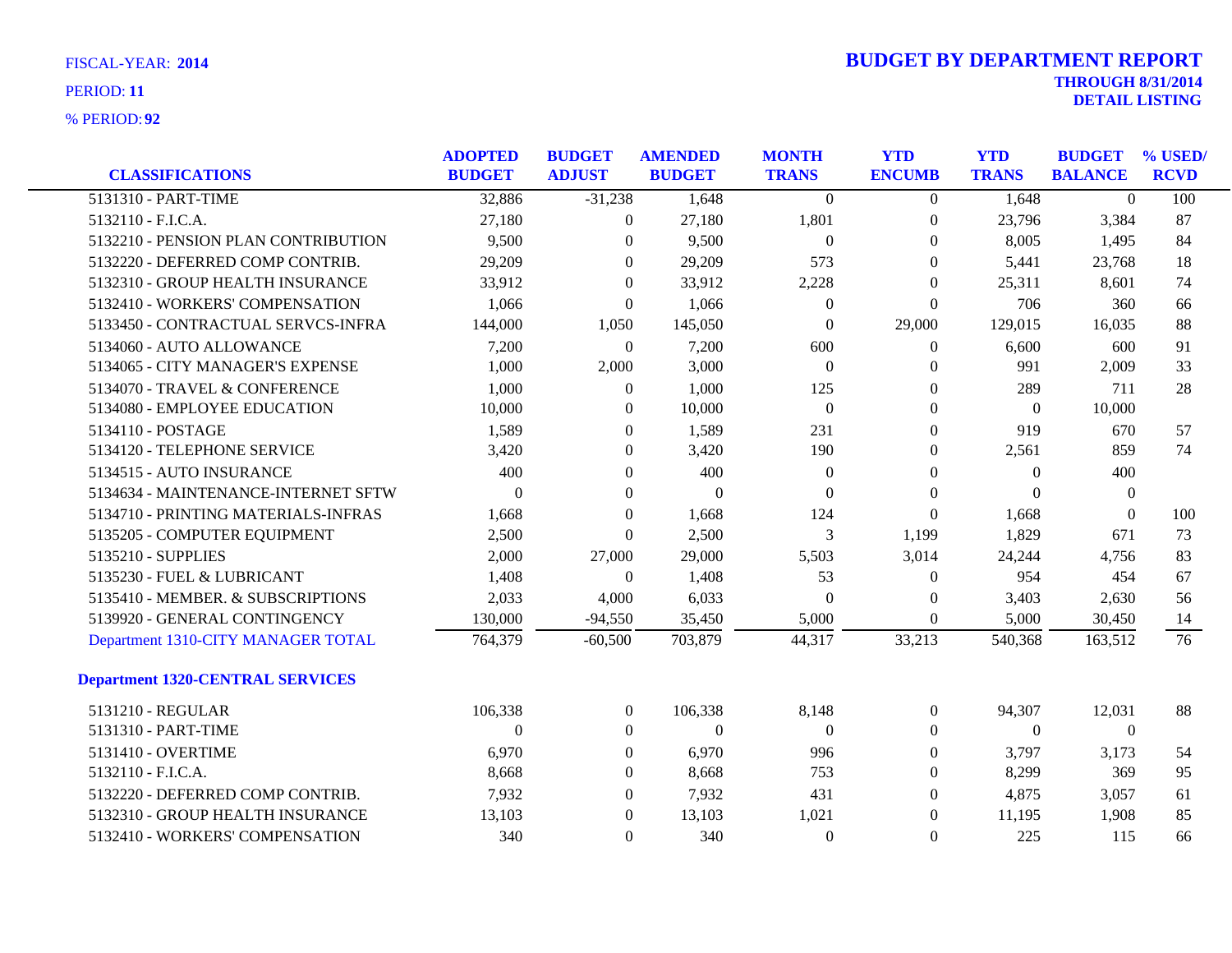| <b>CLASSIFICATIONS</b>                 | <b>ADOPTED</b><br><b>BUDGET</b> | <b>BUDGET</b><br><b>ADJUST</b> | <b>AMENDED</b><br><b>BUDGET</b> |         | <b>MONTH</b><br><b>TRANS</b> | <b>YTD</b><br><b>ENCUMB</b> | <b>YTD</b><br><b>TRANS</b> | <b>BUDGET</b><br><b>BALANCE</b> | % USED/<br><b>RCVD</b> |
|----------------------------------------|---------------------------------|--------------------------------|---------------------------------|---------|------------------------------|-----------------------------|----------------------------|---------------------------------|------------------------|
| 5133450 - CONTRACTUAL SERVCS-INFRA     | 6,000                           |                                | $\overline{0}$                  | 6,000   | $\Omega$                     | $\Omega$                    | 5,825                      | 175                             | $\overline{97}$        |
| 5134110 - POSTAGE                      | 3,000                           |                                | $\overline{0}$                  | 3,000   | 107                          | $\boldsymbol{0}$            | 1,691                      | 1,309                           | 56                     |
| 5134120 - TELEPHONE SERVICE            | 1,020                           |                                | $\overline{0}$                  | 1,020   | 64                           | $\boldsymbol{0}$            | 426                        | 594                             | 41                     |
| 5134125 - TELEPHONE                    | 43,721                          |                                | $\Omega$                        | 43,721  | 2,716                        | 1,169                       | 32,684                     | 11,037                          | 74                     |
| 5134420 - LEASE PURCH-POSTAGE MACHN    | 1,488                           |                                | $\Omega$                        | 1,488   | 248                          | $\Omega$                    | 1,364                      | 124                             | 91                     |
| 5134615 - REPAIR & MAINT. OFFC EQUI    | 2,776                           |                                | $\overline{0}$                  | 2,776   | $\mathbf{0}$                 | $\theta$                    | 1,020                      | 1,756                           | 36                     |
| 5134620 - REPAIR & MAINT. OPER EQUI    | 250                             |                                | $\overline{0}$                  | 250     | $\theta$                     | $\theta$                    | $\overline{0}$             | 250                             |                        |
| 5134634 - MAINTENANCE-INTERNET SFTW    | 2,249                           |                                | $\Omega$                        | 2,249   | $\theta$                     | $\Omega$                    | $\Omega$                   | 2,249                           |                        |
| 5134710 - PRINTING MATERIALS-INFRAS    | 6,482                           |                                | $\overline{0}$                  | 6,482   | 387                          | $\Omega$                    | 3,251                      | 3,231                           | 50                     |
| 5134720 - PRINTING - CONTRACTUAL       | 2,000                           |                                | $\boldsymbol{0}$                | 2,000   | $\theta$                     | $\mathbf{0}$                | 470                        | 1,530                           | 23                     |
| 5135210 - SUPPLIES                     | 17,150                          |                                | $\overline{0}$                  | 17,150  | 905                          | $\boldsymbol{0}$            | 11,721                     | 5,429                           | 68                     |
| 5135410 - MEMBER. & SUBSCRIPTIONS      | 330                             |                                | $\overline{0}$                  | 330     | $\Omega$                     | $\Omega$                    | 265                        | 65                              | 80                     |
| Department 1320-CENTRAL SERVICES TOTAL | 229,817                         | $\boldsymbol{0}$               |                                 | 229,817 | 15,776                       | 1,169                       | 181,415                    | 48,402                          | $\overline{78}$        |
| <b>Department 1330-HUMAN RESOURCES</b> |                                 |                                |                                 |         |                              |                             |                            |                                 |                        |
| 5131210 - REGULAR                      | 168,378                         |                                | $\mathbf{0}$                    | 168,378 | 11,302                       | $\mathbf{0}$                | 142,862                    | 25,516                          | 84                     |
| 5132110 - F.I.C.A.                     | 12,881                          |                                | $\overline{0}$                  | 12,881  | 925                          | $\theta$                    | 11,248                     | 1,633                           | 87                     |
| 5132220 - DEFERRED COMP CONTRIB.       | 11,786                          |                                | $\overline{0}$                  | 11,786  | 597                          | $\theta$                    | 7,198                      | 4,588                           | 61                     |
| 5132310 - GROUP HEALTH INSURANCE       | 19,655                          |                                | $\boldsymbol{0}$                | 19,655  | 1,045                        | $\mathbf{0}$                | 14,809                     | 4,846                           | 75                     |
| 5132410 - WORKERS' COMPENSATION        | 505                             |                                | $\overline{0}$                  | 505     | $\theta$                     | $\theta$                    | 334                        | 171                             | 66                     |
| 5132510 - UNEMPLOYMENT COMPENSATION    | 34,000                          |                                | $\overline{0}$                  | 34,000  | $\theta$                     | $\theta$                    | 3,516                      | 30,484                          | 10                     |
| 5132610 - EMPLOYEE ASSISTANCE PROGR    | 9,000                           |                                | $\overline{0}$                  | 9,000   | 162                          | $\boldsymbol{0}$            | 3,861                      | 5,139                           | 42                     |
| 5133160 - PREEMPLOYMENT PHYSICAL       | 8,000                           |                                | $\boldsymbol{0}$                | 8,000   | $\overline{0}$               | $\boldsymbol{0}$            | 4,515                      | 3,485                           | 56                     |
| 5133450 - CONTRACTUAL SERVCS-INFRA     | 65,000                          |                                | $\mathbf{0}$                    | 65,000  | 1,791                        | 6,667                       | 64,051                     | 949                             | 98                     |
| 5134080 - EMPLOYEE EDUCATION           | 16,860                          |                                | $\overline{0}$                  | 16,860  | 974                          | 964                         | 9,622                      | 7,238                           | 57                     |
| 5134110 - POSTAGE                      | 275                             |                                | $\overline{0}$                  | 275     | 40                           | $\boldsymbol{0}$            | 179                        | 96                              | 65                     |
| 5134120 - TELEPHONE SERVICE            | 2,040                           |                                | $\boldsymbol{0}$                | 2,040   | 157                          | $\overline{0}$              | 1,499                      | 541                             | 73                     |
| 5134510 - EXCESS LIABILITY COVERAGE    | 523,107                         |                                | 0                               | 523,107 | 3,864                        | 126,548                     | 295,519                    | 227,588                         | 56                     |
| 5134634 - MAINTENANCE-INTERNET SFTW    | 4,270                           |                                | $\overline{0}$                  | 4,270   | $\theta$                     | $\overline{0}$              | $\overline{0}$             | 4,270                           |                        |
| 5134710 - PRINTING MATERIALS-INFRAS    | 1,668                           |                                | $\theta$                        | 1,668   | 132                          | $\overline{0}$              | 1,668                      | $\mathbf{0}$                    | 100                    |
| 5134850 - NON-LEGAL ADVERTISING        | 5,000                           |                                | $\overline{0}$                  | 5,000   | $\overline{0}$               | $\theta$                    | 50                         | 4.950                           |                        |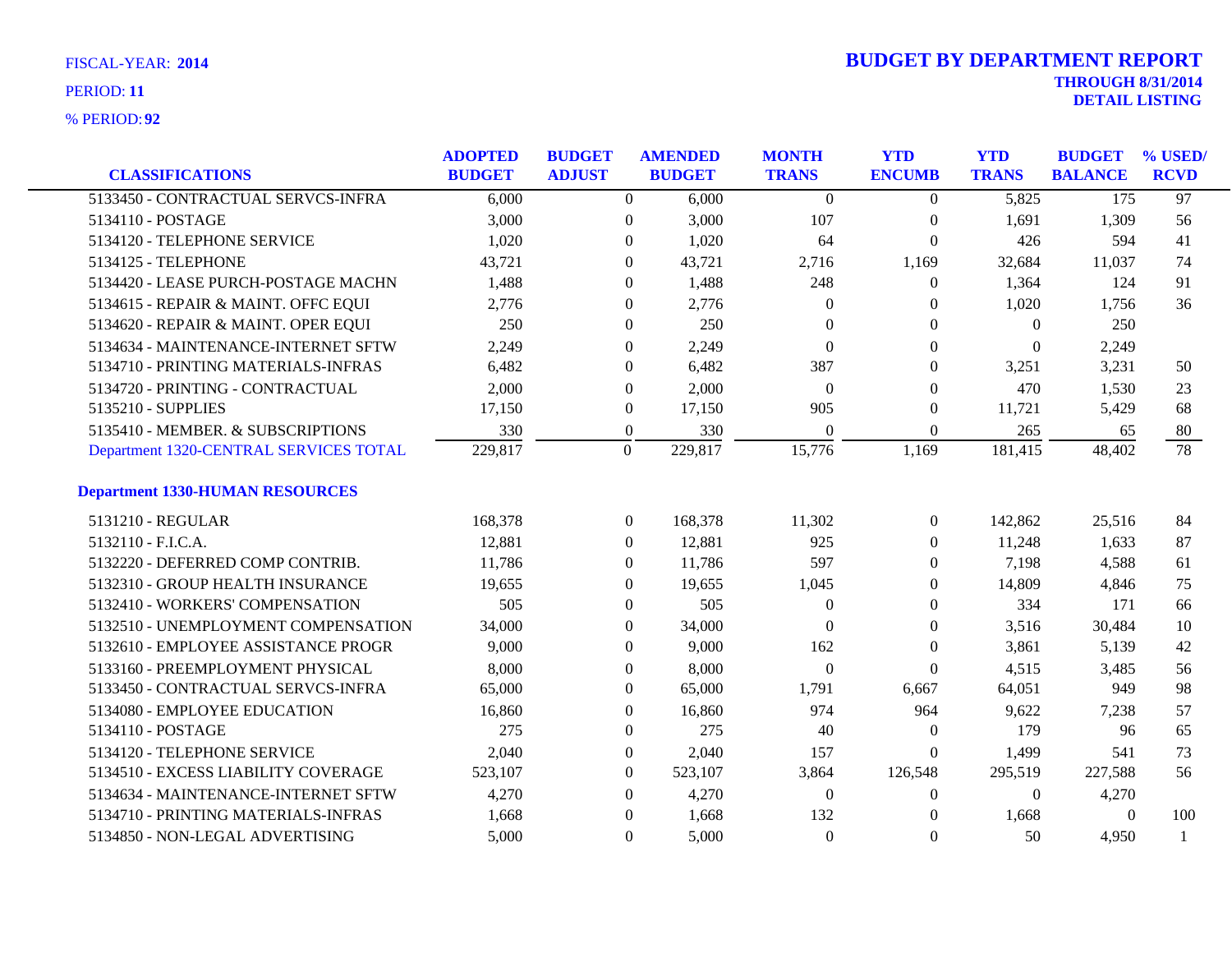| <b>CLASSIFICATIONS</b>                          | <b>ADOPTED</b><br><b>BUDGET</b> | <b>BUDGET</b><br><b>ADJUST</b> | <b>AMENDED</b><br><b>BUDGET</b> | <b>MONTH</b><br><b>TRANS</b> | <b>YTD</b><br><b>ENCUMB</b> | <b>YTD</b><br><b>TRANS</b> | <b>BUDGET</b><br><b>BALANCE</b> | % USED/<br><b>RCVD</b> |
|-------------------------------------------------|---------------------------------|--------------------------------|---------------------------------|------------------------------|-----------------------------|----------------------------|---------------------------------|------------------------|
| 5135205 - COMPUTER EQUIPMENT                    | $\theta$                        | $\overline{0}$                 | $\Omega$                        | $\Omega$                     | $\mathbf{0}$                | $\theta$                   | $\Omega$                        |                        |
| 5135210 - SUPPLIES                              | 3,609                           | $\boldsymbol{0}$               | 3,609                           | 233                          | $\boldsymbol{0}$            | 2,828                      | 781                             | 78                     |
| 5135410 - MEMBER. & SUBSCRIPTIONS               | 3,620                           | $\boldsymbol{0}$               | 3,620                           | 278                          | $\overline{0}$              | 2,781                      | 839                             | 76                     |
| Department 1330-HUMAN RESOURCES TOTAL           | 889,654                         | $\overline{0}$                 | 889,654                         | 21,500                       | 134,179                     | 566,540                    | 323,114                         | 63                     |
| <b>Department 1340-MANAGEMENT INFO. SYSTEMS</b> |                                 |                                |                                 |                              |                             |                            |                                 |                        |
| 5133450 - CONTRACTUAL SERVCS-INFRA              | 175,000                         | 29,000                         | 204,000                         | 73,732                       | $\boldsymbol{0}$            | 200,265                    | 3,735                           | 98                     |
| 5134632 - INTERNET SERVICE                      | 38,670                          | $\overline{0}$                 | 38,670                          | 2,490                        | 4,980                       | 38,538                     | 132                             | 99                     |
| 5134634 - MAINTENANCE-INTERNET SFTW             | 68,831                          | $\overline{0}$                 | 68,831                          | 3,408                        | $\mathbf{0}$                | 45,474                     | 23,357                          | 66                     |
| 5135205 - COMPUTER EQUIPMENT                    | 32,225                          | $\overline{0}$                 | 32,225                          | $\Omega$                     | $\Omega$                    | 28,415                     | 3,810                           | 88                     |
| 5135210 - SUPPLIES                              | 3,038                           | $\overline{0}$                 | 3,038                           | $\theta$                     | $\overline{0}$              | 3,049                      | $-11$                           | 100                    |
| 5136430 - EQUIPMENT-OPERATING                   | $\overline{0}$                  | $\overline{0}$                 | $\theta$                        | $\mathbf{0}$                 | $\boldsymbol{0}$            | $\overline{0}$             | $\theta$                        |                        |
| Department 1340-MANAGEMENT INFO. SYSTEMS        | 317,764                         | 29,000                         | 346,764                         | 79,630                       | 4,980                       | 315,741                    | 31,023                          | 91                     |
| <b>Department 1410-FINANCE</b>                  |                                 |                                |                                 |                              |                             |                            |                                 |                        |
| 5131210 - REGULAR                               | 296,660                         | $\boldsymbol{0}$               | 296,660                         | 22,813                       | $\boldsymbol{0}$            | 246,282                    | 50,378                          | 83                     |
| 5131310 - PART-TIME                             | 43,091                          | $\Omega$                       | 43,091                          | 3,172                        | $\Omega$                    | 33,622                     | 9,469                           | 78                     |
| 5132110 - F.I.C.A.                              | 24,896                          | $\overline{0}$                 | 24,896                          | 2,021                        | $\overline{0}$              | 21,483                     | 3,413                           | 86                     |
| 5132210 - PENSION PLAN CONTRIBUTION             | 10,302                          | $\theta$                       | 10,302                          | $\Omega$                     | $\Omega$                    | 8,680                      | 1,622                           | 84                     |
| 5132220 - DEFERRED COMP CONTRIB.                | 15,542                          | $\overline{0}$                 | 15,542                          | 945                          | 0                           | 9,766                      | 5,776                           | 62                     |
| 5132310 - GROUP HEALTH INSURANCE                | 29,482                          | $\overline{0}$                 | 29,482                          | 2,828                        | $\overline{0}$              | 26,486                     | 2,996                           | 89                     |
| 5132410 - WORKERS' COMPENSATION                 | 1,021                           | $\overline{0}$                 | 1,021                           | $\theta$                     | $\theta$                    | 676                        | 345                             | 66                     |
| 5133100 - PROFESSIONAL SERVICES                 | 10,000                          | 8,000                          | 18,000                          | $\theta$                     | 12,000                      | 18,000                     | $\Omega$                        | 100                    |
| 5133210 - AUDITOR'S FEE                         | 72,500                          | $-8,000$                       | 64,500                          | 2,000                        | $\mathbf{0}$                | 57,000                     | 7,500                           | 88                     |
| 5133450 - CONTRACTUAL SERVCS-INFRA              | 36,860                          | $\boldsymbol{0}$               | 36,860                          | 939                          | $\overline{0}$              | 11,354                     | 25,506                          | 30                     |
| 5133459 - Contractual Services- Parking         | 417,500                         | $\overline{0}$                 | 417,500                         | 33,512                       | 1,746                       | 390,914                    | 26,586                          | 93                     |
| 5134070 - TRAVEL & CONFERENCE                   | 2,800                           | $\overline{0}$                 | 2,800                           | 20                           | 0                           | 2,767                      | 33                              | 98                     |
| 5134110 - POSTAGE                               | 7,030                           | $\overline{0}$                 | 7,030                           | 1,022                        | $\theta$                    | 4,065                      | 2,965                           | 57                     |
| 5134120 - TELEPHONE SERVICE                     | 2,100                           | $\overline{0}$                 | 2,100                           | 154                          | $\mathbf{0}$                | 1,522                      | 578                             | 72                     |
| 5134634 - MAINTENANCE-INTERNET SFTW             | 35,000                          | $\overline{0}$                 | 35,000                          | $\theta$                     | $\overline{0}$              | 17,730                     | 17,270                          | 50                     |
| 5134710 - PRINTING MATERIALS-INFRAS             | 1,668                           | $\Omega$                       | 1,668                           | 148                          | $\theta$                    | 1,467                      | 201                             | 87                     |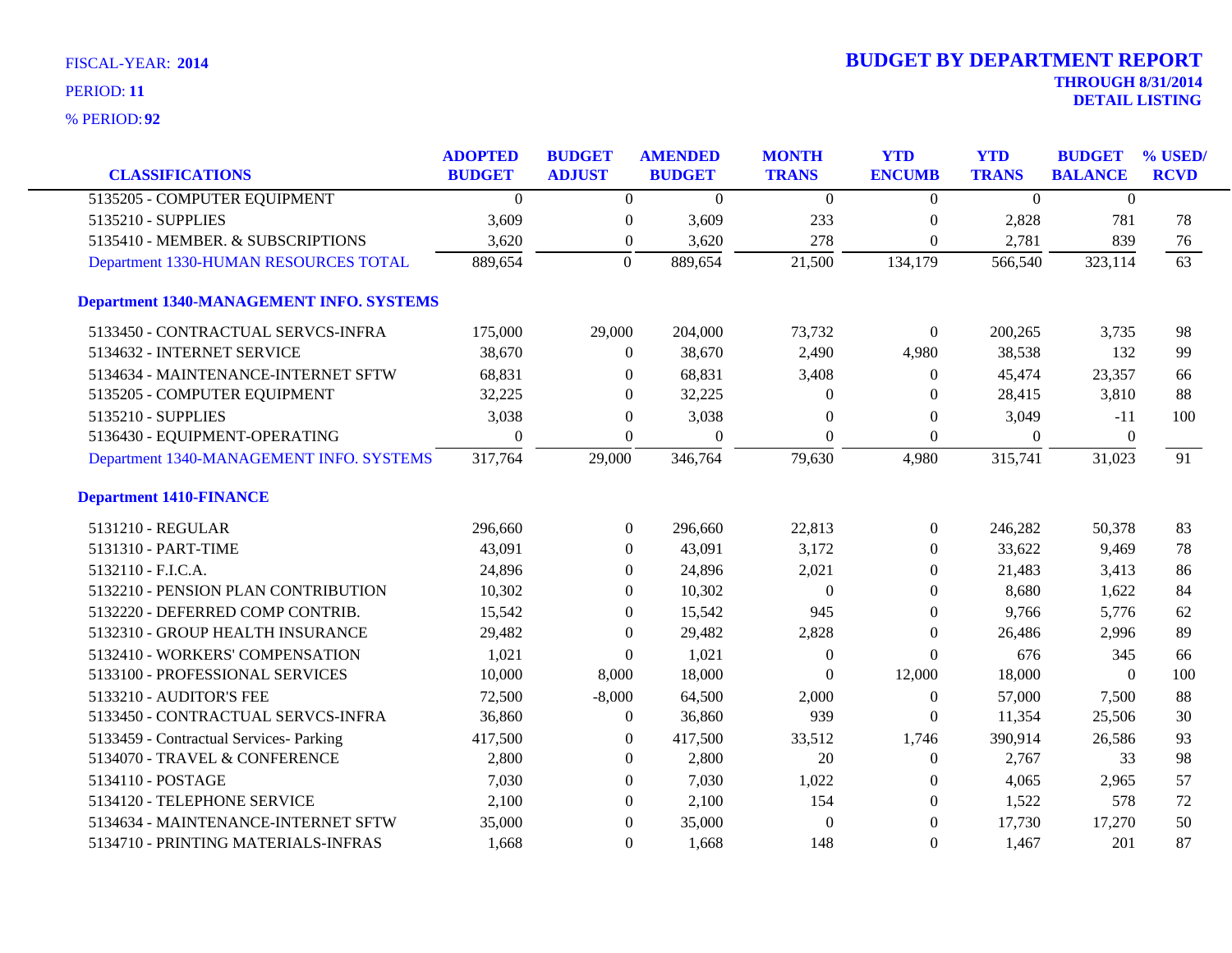| <b>CLASSIFICATIONS</b>               | <b>ADOPTED</b><br><b>BUDGET</b> | <b>BUDGET</b><br><b>ADJUST</b> |                  | <b>AMENDED</b><br><b>BUDGET</b> | <b>MONTH</b><br><b>TRANS</b> | <b>YTD</b><br><b>ENCUMB</b> | <b>YTD</b><br><b>TRANS</b> | <b>BUDGET</b><br><b>BALANCE</b> | % USED/<br><b>RCVD</b> |
|--------------------------------------|---------------------------------|--------------------------------|------------------|---------------------------------|------------------------------|-----------------------------|----------------------------|---------------------------------|------------------------|
| 5135205 - COMPUTER EQUIPMENT         | 1,300                           |                                | $\overline{0}$   | 1,300                           | $\overline{0}$               | $\theta$                    | $\overline{0}$             | 1,300                           |                        |
| 5135210 - SUPPLIES                   | 8,573                           |                                | $\boldsymbol{0}$ | 8,573                           | 86                           | 4,000                       | 8,051                      | 522                             | 93                     |
| 5135410 - MEMBER. & SUBSCRIPTIONS    | 2,365                           |                                | $\boldsymbol{0}$ | 2,365                           | 335                          | $\boldsymbol{0}$            | 2,230                      | 135                             | 94                     |
| 5137110 - DEBT SERVICE-PRINCIPAL     | 119,268                         |                                | $\overline{0}$   | 119,268                         | 7,134                        | $\theta$                    | 112,120                    | 7,148                           | 94                     |
| 5137210 - DEBT SERVICE-INTEREST      | 3,825                           |                                | $\boldsymbol{0}$ | 3,825                           | 256                          | $\overline{0}$              | 3,583                      | 242                             | 93                     |
| Department 1410-FINANCE TOTAL        | 1,141,783                       |                                | $\overline{0}$   | 1,141,783                       | 77,385                       | 17,746                      | 977,798                    | 163,985                         | 85                     |
| <b>Department 1500-CITY ATTORNEY</b> |                                 |                                |                  |                                 |                              |                             |                            |                                 |                        |
| 5143120 - PROFESSIONAL SERV COST     | 160,000                         |                                | $\overline{0}$   | 160,000                         | 13,360                       | 13,040                      | 160,000                    | $\theta$                        | 100                    |
| 5143410 - LITIGATION-SPC PRJ & COST  | 235,000                         |                                | $\overline{0}$   | 235,000                         | 10,219                       | 25,000                      | 137,806                    | 97,194                          | 58                     |
| 5143440 - CONSULTING-LABOR ATTORNEY  | 40,000                          |                                | $\boldsymbol{0}$ | 40,000                          | 1,056                        | $\boldsymbol{0}$            | 35,724                     | 4,276                           | 89                     |
| 5144065 - CITY ATTORNEY'S EXPENSE    | 1,000                           |                                | $\boldsymbol{0}$ | 1,000                           | $\Omega$                     | $\overline{0}$              | 623                        | 378                             | 62                     |
| Department 1500-CITY ATTORNEY TOTAL  | 436,000                         |                                | $\overline{0}$   | 436,000                         | 24,635                       | 38,040                      | 334,153                    | 101,848                         | 76                     |
| <b>Department 1610-BUILDING</b>      |                                 |                                |                  |                                 |                              |                             |                            |                                 |                        |
| 5241210 - REGULAR                    | 230,649                         |                                | $\overline{0}$   | 230,649                         | 19,154                       | $\boldsymbol{0}$            | 209,310                    | 21,339                          | 90                     |
| 5241310 - PART-TIME                  | 138,434                         |                                | $\overline{0}$   | 138,434                         | 8,951                        | $\overline{0}$              | 120,335                    | 18,100                          | 86                     |
| 5242110 - F.I.C.A.                   | 28,235                          |                                | $\overline{0}$   | 28,235                          | 2,183                        | $\overline{0}$              | 25,581                     | 2,654                           | 90                     |
| 5242220 - DEFERRED COMP CONTRIB.     | 16,145                          |                                | $\Omega$         | 16,145                          | 1,183                        | $\theta$                    | 13,587                     | 2,558                           | 84                     |
| 5242310 - GROUP HEALTH INSURANCE     | 26,206                          |                                | $\overline{0}$   | 26,206                          | 2,064                        | $\overline{0}$              | 20,612                     | 5,594                           | 78                     |
| 5242410 - WORKERS' COMPENSATION      | 8,125                           |                                | $\boldsymbol{0}$ | 8,125                           | $\theta$                     | $\boldsymbol{0}$            | 5,378                      | 2,747                           | 66                     |
| 5243150 - CONTRACT INSPECT/ENGINEER  | 3,000                           |                                | 0                | 3,000                           | 1,135                        | 964                         | 2,999                      | -1                              | 99                     |
| 5243450 - CONTRACTUAL SERVICES       | 1,000                           |                                | $\overline{0}$   | 1,000                           | 200                          | $\overline{0}$              | 614                        | 386                             | 61                     |
| 5244110 - POSTAGE                    | 200                             |                                | $\boldsymbol{0}$ | 200                             | 29                           | $\overline{0}$              | 116                        | 84                              | 58                     |
| 5244120 - TELEPHONE SERVICES         | 1,380                           |                                | $\overline{0}$   | 1,380                           | 64                           | $\overline{0}$              | 532                        | 848                             | 38                     |
| 5244515 - AUTO INSURANCE             | 400                             |                                | $\boldsymbol{0}$ | 400                             | $\theta$                     | $\boldsymbol{0}$            | $\mathbf{0}$               | 400                             |                        |
| 5244710 - PRINTING MATERIALS-INFRAS  | 1,900                           |                                | 0                | 1,900                           | 84                           | $\boldsymbol{0}$            | 824                        | 1,076                           | 43                     |
| 5245210 - SUPPLIES                   | 2,500                           |                                | $\overline{0}$   | 2,500                           | $\Omega$                     | $\overline{0}$              | 1,580                      | 920                             | 63                     |
| 5245220 - UNIFORMS                   | 680                             |                                | $\boldsymbol{0}$ | 680                             | $\Omega$                     | $\boldsymbol{0}$            | 679                        | $\overline{2}$                  | 99                     |
| 5245230 - FUEL                       | 1,600                           |                                | $\boldsymbol{0}$ | 1,600                           | 60                           | $\overline{0}$              | 1,084                      | 516                             | 67                     |
| 5245410 - MEMBER. & SUBSCRIPTIONS    | 120                             |                                | $\Omega$         | 120                             | $\theta$                     | $\mathbf{0}$                | $\Omega$                   | 120                             |                        |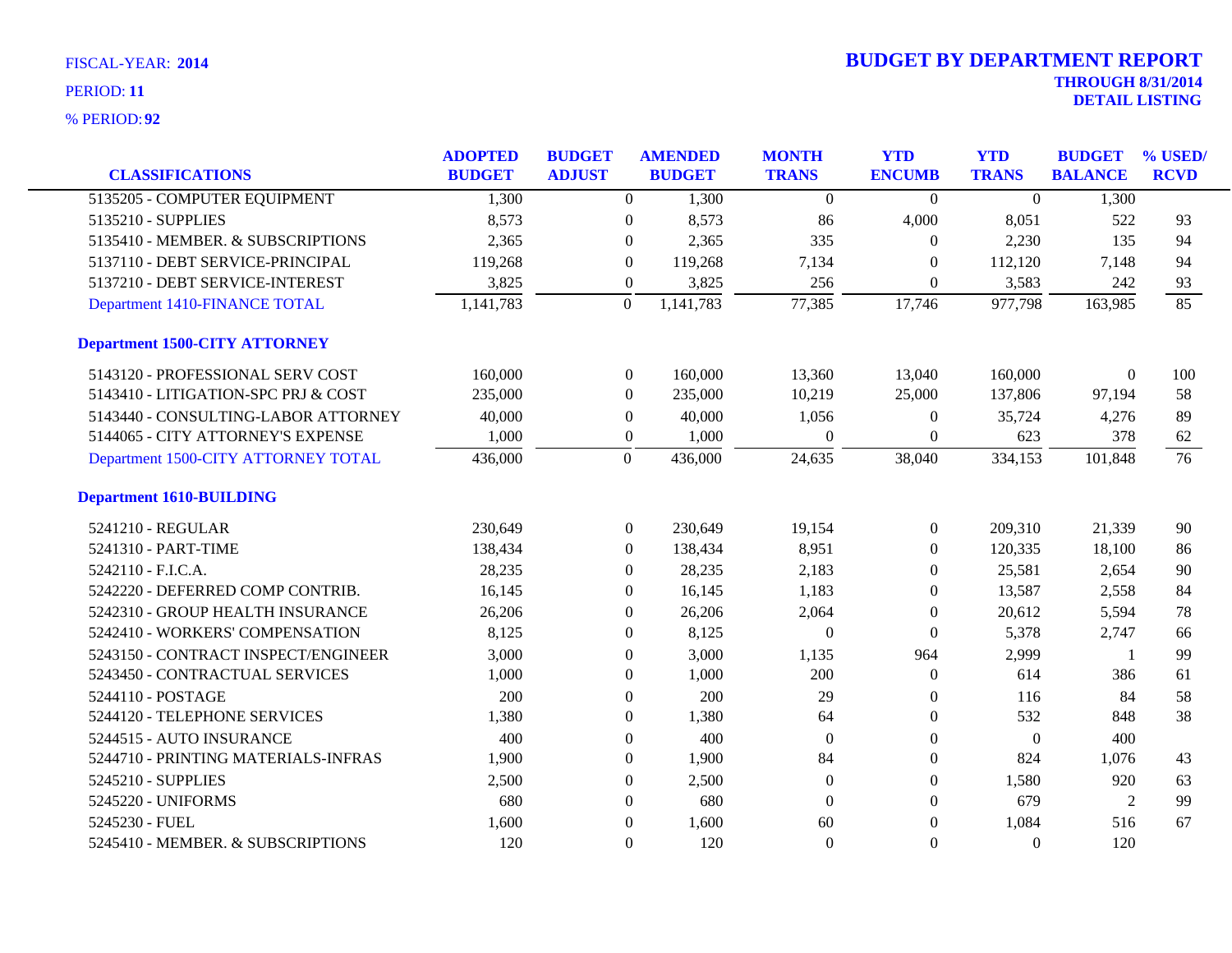| <b>FISCAL-YEAR: 2014</b> | <b>BUDGET BY DEPARTMENT REPORT</b> |
|--------------------------|------------------------------------|
| PERIOD: 11               | <b>THROUGH 8/31/2014</b>           |
|                          | <b>DETAIL LISTING</b>              |

| <b>CLASSIFICATIONS</b>                       | <b>ADOPTED</b><br><b>BUDGET</b> | <b>BUDGET</b><br><b>ADJUST</b> | <b>AMENDED</b><br><b>BUDGET</b> | <b>MONTH</b><br><b>TRANS</b> | <b>YTD</b><br><b>ENCUMB</b> | <b>YTD</b><br><b>TRANS</b> | <b>BUDGET</b><br><b>BALANCE</b> | % USED/<br><b>RCVD</b> |
|----------------------------------------------|---------------------------------|--------------------------------|---------------------------------|------------------------------|-----------------------------|----------------------------|---------------------------------|------------------------|
| Department 1610-BUILDING TOTAL               | 460,574                         | $\overline{0}$                 | 460,574                         | 35,107                       | 964                         | 403,231                    | 57,345                          | 87                     |
| <b>Department 1620-PLANNING &amp; ZONING</b> |                                 |                                |                                 |                              |                             |                            |                                 |                        |
| 5241210 - REGULAR                            | 228,679                         | $\boldsymbol{0}$               | 228,679                         | 15,483                       | $\boldsymbol{0}$            | 206,774                    | 21,905                          | 90                     |
| 5241310 - PART-TIME                          | $\Omega$                        | $\theta$                       | $\Omega$                        | $\Omega$                     | $\Omega$                    | $\theta$                   | $\theta$                        |                        |
| 5242110 - F.I.C.A.                           | 17,494                          | $\theta$                       | 17,494                          | 1,240                        | $\theta$                    | 16,207                     | 1,287                           | 92                     |
| 5242210 - PENSION PLAN CONTRIBUTION          | 8,291                           | $\theta$                       | 8,291                           | $\overline{0}$               | $\theta$                    | 6,986                      | 1,305                           | 84                     |
| 5242220 - DEFERRED COMP CONTRIB.             | 11,977                          | $\overline{0}$                 | 11,977                          | 718                          | $\theta$                    | 8,293                      | 3,684                           | 69                     |
| 5242310 - GROUP HEALTH INSURANCE             | 26,206                          | $\overline{0}$                 | 26,206                          | 1,562                        | $\overline{0}$              | 18,720                     | 7,486                           | 71                     |
| 5242410 - WORKERS' COMPENSATION              | 686                             | $\theta$                       | 686                             | $\theta$                     | $\overline{0}$              | 454                        | 232                             | 66                     |
| 5243100 - PROFESSIONAL SERVICES              | 2,440                           | $\theta$                       | 2,440                           | $\Omega$                     | $\Omega$                    | $\boldsymbol{0}$           | 2,440                           |                        |
| 5243450 - CONTRACTUAL SERVICES               | 139,000                         | $-800$                         | 138,200                         | $\mathbf{0}$                 | 8,000                       | 21,290                     | 116,910                         | 15                     |
| 5243480 - DIGITIZING                         | 1,500                           | $\overline{0}$                 | 1,500                           | $\Omega$                     | $\overline{0}$              | $\theta$                   | 1,500                           |                        |
| 5244070 - TRAVEL & CONFERENCE                | 1,400                           | $\Omega$                       | 1,400                           | 375                          | $\theta$                    | 525                        | 875                             | 37                     |
| 5244110 - POSTAGE                            | 2,063                           | $\overline{0}$                 | 2,063                           | 300                          | $\overline{0}$              | 1,193                      | 870                             | 57                     |
| 5244120 - TELEPHONE SERVICES                 | 1,097                           | 800                            | 1,897                           | 171                          | $\overline{0}$              | 1,393                      | 504                             | 73                     |
| 5244515 - AUTO INSURANCE                     | 400                             | $\theta$                       | 400                             | $\overline{0}$               | $\Omega$                    | $\overline{0}$             | 400                             |                        |
| 5244620 - MAINT.&REP.OPER. EQUIPMNT          | 9,443                           | $\theta$                       | 9,443                           | $\Omega$                     | $\theta$                    | 1,112                      | 8,331                           | 11                     |
| 5244634 - PLANNING- INTERNET                 | 4,000                           | $\Omega$                       | 4,000                           | $\Omega$                     | $\theta$                    | $\overline{0}$             | 4,000                           |                        |
| 5244710 - PRINTING MATERIALS-INFRAS          | 3,412                           | $\Omega$                       | 3,412                           | 279                          | $\Omega$                    | 2,763                      | 649                             | 80                     |
| 5244910 - LEGAL ADS                          | 3,945                           | $\theta$                       | 3,945                           | 472                          | $\theta$                    | 3,375                      | 570                             | 85                     |
| 5245205 - COMPUTERS                          | 1,000                           | $\theta$                       | 1,000                           | $\Omega$                     | $\Omega$                    | 320                        | 680                             | 32                     |
| 5245210 - SUPPLIES                           | 3,681                           | $\Omega$                       | 3,681                           | 554                          | $\Omega$                    | 3,637                      | 44                              | 98                     |
| 5245230 - FUEL                               | 144                             | $\boldsymbol{0}$               | 144                             | 5                            | $\theta$                    | 98                         | 46                              | 68                     |
| 5245410 - MEMBER. & SUBSCRIPTIONS            | 1,605                           | $\overline{0}$                 | 1,605                           | $\theta$                     | $\Omega$                    | 323                        | 1,282                           | 20                     |
| Department 1620-PLANNING & ZONING TOTAL      | 468,463                         | $\overline{0}$                 | 468,463                         | 21,159                       | 8,000                       | 293,463                    | 175,000                         | $\overline{62}$        |
| <b>Department 1640-CODE ENFORCEMENT</b>      |                                 |                                |                                 |                              |                             |                            |                                 |                        |
| 5241210 - REGULAR                            | 153,875                         | $\boldsymbol{0}$               | 153,875                         | 11,826                       | $\overline{0}$              | 137,053                    | 16,822                          | 89                     |
| 5241310 - PART-TIME                          | $\mathbf{0}$                    | $\theta$                       | $\boldsymbol{0}$                | $\boldsymbol{0}$             | $\overline{0}$              | $\overline{0}$             | $\mathbf{0}$                    |                        |
| 5242110 - F.I.C.A.                           | 11,771                          | $\Omega$                       | 11,771                          | 933                          | $\Omega$                    | 10,801                     | 970                             | 91                     |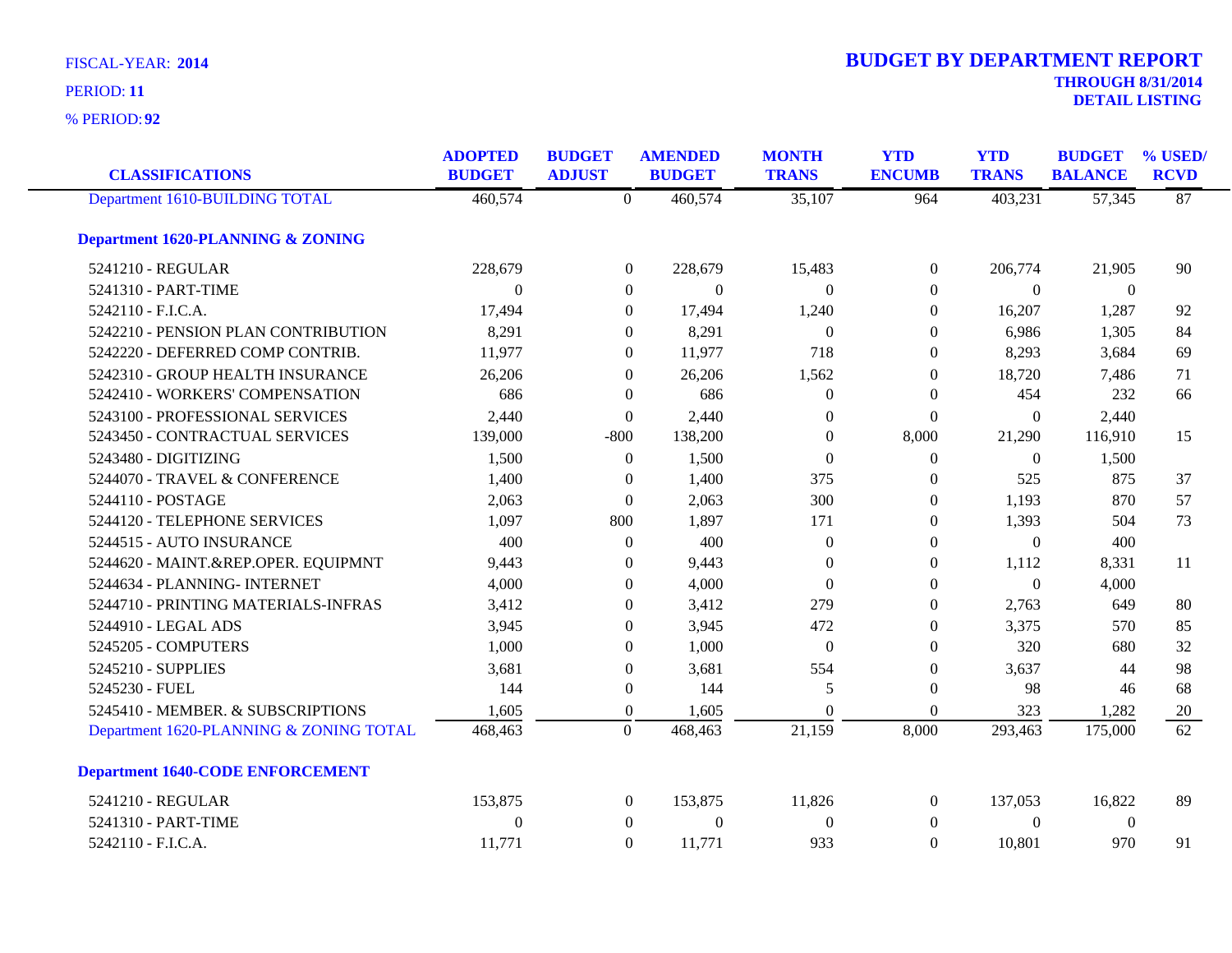| <b>CLASSIFICATIONS</b>                      | <b>ADOPTED</b><br><b>BUDGET</b> | <b>BUDGET</b><br><b>ADJUST</b> |                  | <b>AMENDED</b><br><b>BUDGET</b> | <b>MONTH</b><br><b>TRANS</b> | <b>YTD</b><br><b>ENCUMB</b> | <b>YTD</b><br><b>TRANS</b> | <b>BUDGET</b><br><b>BALANCE</b> | % USED/<br><b>RCVD</b> |
|---------------------------------------------|---------------------------------|--------------------------------|------------------|---------------------------------|------------------------------|-----------------------------|----------------------------|---------------------------------|------------------------|
| 5242210 - PENSION PLAN CONTRIBUTION         | 8,207                           |                                | $\overline{0}$   | 8,207                           | $\overline{0}$               | $\overline{0}$              | 6,915                      | 1,292                           | 84                     |
| 5242220 - DEFERRED COMP CONTRIB.            | 6,782                           |                                | $\boldsymbol{0}$ | 6,782                           | 376                          | $\boldsymbol{0}$            | 4,373                      | 2,409                           | 64                     |
| 5242310 - GROUP HEALTH INSURANCE            | 19,655                          |                                | $\mathbf{0}$     | 19,655                          | 1,551                        | $\boldsymbol{0}$            | 15,659                     | 3,996                           | 79                     |
| 5242410 - WORKERS' COMPENSATION             | 4,801                           |                                | $\overline{0}$   | 4,801                           | $\theta$                     | $\theta$                    | 3,178                      | 1,623                           | 66                     |
| 5243111 - SPECIAL MASTERS                   | 4,000                           |                                | 0                | 4,000                           | $\mathbf{0}$                 | $\boldsymbol{0}$            | 900                        | 3,100                           | 22                     |
| 5243450 - CONTRACTUAL SERVICES              | 20,000                          |                                | $\boldsymbol{0}$ | 20,000                          | 511                          | $\boldsymbol{0}$            | 3,035                      | 16,965                          | 15                     |
| 5244070 - TRAVEL & CONFERENCE               | 1,374                           |                                | $\mathbf{0}$     | 1,374                           | $\theta$                     | $\boldsymbol{0}$            | 632                        | 742                             | 45                     |
| 5244080 - EMPLOYEE EDUCATION                | 2,415                           |                                | $\overline{0}$   | 2,415                           | $\Omega$                     | $\theta$                    | 600                        | 1,815                           | 24                     |
| 5244110 - POSTAGE                           | 7,000                           |                                | 0                | 7,000                           | 1,036                        | $\boldsymbol{0}$            | 4,122                      | 2,878                           | 58                     |
| 5244120 - TELEPHONE SERVICES                | 4,650                           |                                | $\boldsymbol{0}$ | 4,650                           | 442                          | $\boldsymbol{0}$            | 4,306                      | 344                             | 92                     |
| 5244515 - AUTO INSURANCE                    | 1,800                           |                                | $\mathbf{0}$     | 1,800                           | $\boldsymbol{0}$             | $\boldsymbol{0}$            | $\boldsymbol{0}$           | 1,800                           |                        |
| 5244710 - PRINTING MATERIALS-INFRAS         | 1,668                           |                                | $\overline{0}$   | 1,668                           | 80                           | $\theta$                    | 846                        | 822                             | 50                     |
| 5244920 - LIENS                             | 1,612                           |                                | 0                | 1,612                           | 337                          | $\boldsymbol{0}$            | 2,392                      | $-780$                          | 148                    |
| 5245205 - COMPUTERS                         | 4,400                           |                                | $\boldsymbol{0}$ | 4,400                           | $\mathbf{0}$                 | $\boldsymbol{0}$            | 3,708                      | 692                             | 84                     |
| 5245210 - SUPPLIES                          | 2,873                           |                                | 0                | 2,873                           | 20                           | $\boldsymbol{0}$            | 2,866                      | 7                               | 99                     |
| 5245220 - UNIFORMS                          | 2,000                           |                                | $\overline{0}$   | 2,000                           | $\mathbf{0}$                 | $\theta$                    | 771                        | 1,229                           | 38                     |
| 5245230 - FUEL                              | 5,978                           |                                | $\boldsymbol{0}$ | 5,978                           | 223                          | $\boldsymbol{0}$            | 4,050                      | 1,928                           | 67                     |
| 5245410 - MEMBER. & SUBSCRIPTIONS           | 540                             |                                | $\overline{0}$   | 540                             | $\mathbf{0}$                 | $\overline{0}$              | 105                        | 435                             | 19                     |
| Department 1640-CODE ENFORCEMENT TOTAL      | 265,401                         |                                | $\boldsymbol{0}$ | 265,401                         | 17,335                       | $\mathbf{0}$                | 206,312                    | 59,089                          | 77                     |
| <b>Department 1710-BUILDING MAINTENANCE</b> |                                 |                                |                  |                                 |                              |                             |                            |                                 |                        |
| 5191210 - FULL-TIME                         | 71,737                          |                                | $\boldsymbol{0}$ | 71,737                          | 5,497                        | $\boldsymbol{0}$            | 63,737                     | 8,000                           | 88                     |
| 5191410 - OVERTIME                          | 4,000                           |                                | $\overline{0}$   | 4,000                           | 5                            | $\boldsymbol{0}$            | 1,072                      | 2,928                           | 26                     |
| 5192110 - F.I.C.A.                          | 5,794                           |                                | $\mathbf{0}$     | 5,794                           | 496                          | $\boldsymbol{0}$            | 5,667                      | 127                             | 97                     |
| 5192210 - PENSION PLAN CONTRIBUTION         | 10,906                          |                                | 0                | 10,906                          | $\mathbf{0}$                 | $\theta$                    | 9,189                      | 1,717                           | 84                     |
| 5192310 - GROUP HEALTH INSURANCE            | 13,103                          |                                | $\mathbf{0}$     | 13,103                          | 1,505                        | $\boldsymbol{0}$            | 14,380                     | $-1,277$                        | 109                    |
| 5192410 - WORKERS' COMPENSATION             | 3,409                           |                                | $\boldsymbol{0}$ | 3,409                           | $\boldsymbol{0}$             | $\boldsymbol{0}$            | 2,257                      | 1,152                           | 66                     |
| 5193450 - CONT. SVCS.                       | 86,655                          |                                | $\mathbf{0}$     | 86,655                          | 4,645                        | 4,600                       | 67,541                     | 19,114                          | 77                     |
| 5194070 - TRAVEL                            | 250                             |                                | $\overline{0}$   | 250                             | $\theta$                     | $\theta$                    | $\theta$                   | 250                             |                        |
| 5194080 - EMPLOYEE EDUCATION                | 200                             |                                | $\theta$         | 200                             | $\theta$                     | $\Omega$                    | $\Omega$                   | 200                             |                        |
| 5194120 - TELEPHONE SERVICE                 | 780                             |                                | $\overline{0}$   | 780                             | 39                           | $\Omega$                    | 309                        | 471                             | 39                     |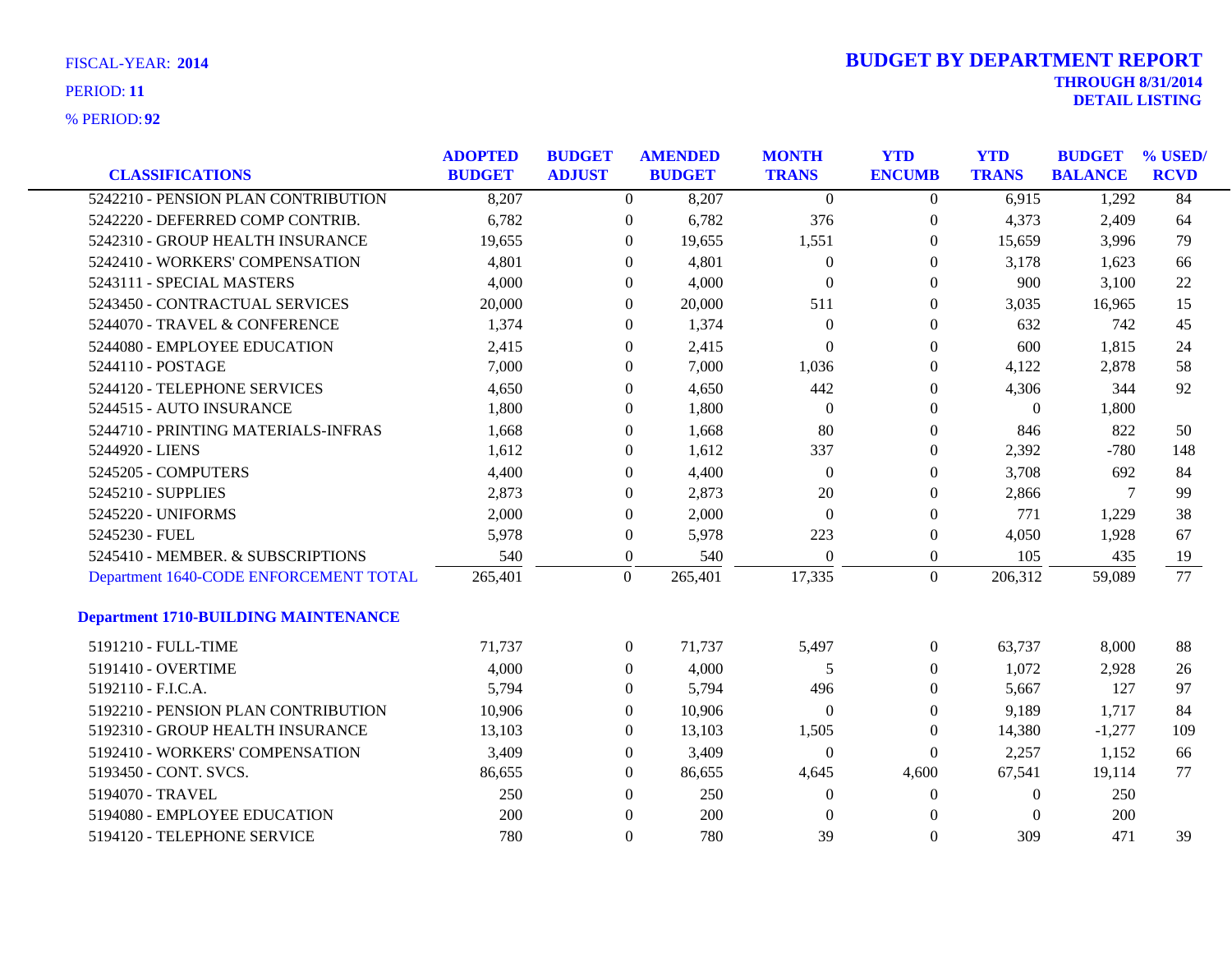|                                            | <b>ADOPTED</b> | <b>BUDGET</b> |                  | <b>AMENDED</b> | <b>MONTH</b>     | <b>YTD</b>     | <b>YTD</b>     | <b>BUDGET</b>    | % USED/         |
|--------------------------------------------|----------------|---------------|------------------|----------------|------------------|----------------|----------------|------------------|-----------------|
| <b>CLASSIFICATIONS</b>                     | <b>BUDGET</b>  | <b>ADJUST</b> |                  | <b>BUDGET</b>  | <b>TRANS</b>     | <b>ENCUMB</b>  | <b>TRANS</b>   | <b>BALANCE</b>   | <b>RCVD</b>     |
| 5194310 - ELECTRICITY-FACILITIES           | 114,000        |               | $\Omega$         | 114,000        | 439              | 35,711         | 114,000        | $\Omega$         | 100             |
| 5194320 - WATER                            | 27,000         |               | $\boldsymbol{0}$ | 27,000         | $\boldsymbol{0}$ | 841            | 27,000         | $\theta$         | 100             |
| 5194620 - REPAIR & MAINT. OPER EQUI        | 250            |               | $\theta$         | 250            | $\boldsymbol{0}$ | $\theta$       | $\overline{0}$ | 250              |                 |
| 5194670 - MAINT & REP - STRUCTURES         | 82,000         |               | $\Omega$         | 82,000         | 5,298            | $\Omega$       | 52,029         | 29,971           | 63              |
| 5195210 - SUPPLIES                         | 21,050         |               | $\theta$         | 21,050         | $\Omega$         | $\overline{0}$ | 5,298          | 15,752           | 25              |
| 5195220 - UNIFORMS                         | 800            |               | $\boldsymbol{0}$ | 800            | $\theta$         | 530            | 672            | 128              | 84              |
| Department 1710-BUILDING MAINTENANCE TOTAL | 441,934        |               | $\overline{0}$   | 441,934        | 17,924           | 41,682         | 363,151        | 78,783           | $\overline{82}$ |
| <b>Department 1720-SOLID WASTE</b>         |                |               |                  |                |                  |                |                |                  |                 |
| 5341210 - REGULAR                          | 410,277        |               | $\overline{0}$   | 410,277        | 28,571           | $\overline{0}$ | 323,117        | 87,160           | 78              |
| 5341410 - OVERTIME                         | 7,000          |               | $\theta$         | 7,000          | 312              | $\overline{0}$ | 4,661          | 2,339            | 66              |
| 5342110 - F.I.C.A.                         | 31,922         |               | $\theta$         | 31,922         | 2,167            | $\theta$       | 24,970         | 6,952            | 78              |
| 5342210 - PENSION PLAN CONTRIBUTION        | 36,851         |               | $\theta$         | 36,851         | $\theta$         | $\Omega$       | 31,050         | 5,801            | 84              |
| 5342220 - ICMA                             | 10,806         |               | $\theta$         | 10,806         | 222              | $\theta$       | 1,490          | 9,316            | 13              |
| 5342310 - GROUP HEALTH INSURANCE           | 65,516         |               | $\theta$         | 65,516         | 4,571            | $\theta$       | 42,454         | 23,062           | 64              |
| 5342410 - WORKERS' COMPENSATION            | 54,321         |               | $\mathbf{0}$     | 54,321         | $\theta$         | $\Omega$       | 35,956         | 18,365           | 66              |
| 5343470 - INTERLCL AGREE-RECYCLING         | 91,150         |               | $\mathbf{0}$     | 91,150         | $\theta$         | 25,952         | 91,150         | $\boldsymbol{0}$ | 100             |
| 5344070 - TRAVEL & CONFERENCE              | 200            |               | $\theta$         | 200            | $\Omega$         | $\theta$       | 25             | 175              | 12              |
| 5344080 - EMPLOYEE EDUCATION               | 300            |               | $\mathbf{0}$     | 300            | 17               | $\theta$       | 296            | $\overline{4}$   | 98              |
| 5344340 - REFUSE DISPOSAL FEE              | 648,815        |               | $\boldsymbol{0}$ | 648,815        | 32,676           | 105,366        | 645,590        | 3,225            | 99              |
| 5345210 - SUPPLIES                         | 8,500          |               | $\boldsymbol{0}$ | 8,500          | 3,883            | $\overline{0}$ | 8,500          | $\mathbf{0}$     | 100             |
| 5345220 - UNIFORMS                         | 4,000          |               | $\theta$         | 4,000          | 147              | 2,161          | 3,598          | 402              | 89              |
| 5347110 - DEBT SERVICE-PRINCIPAL           | $\theta$       |               | $\boldsymbol{0}$ | $\theta$       | $\overline{0}$   | $\theta$       | $\Omega$       | $\theta$         |                 |
| 5347210 - DEBT SERVICE-INTEREST            | $\Omega$       |               | $\theta$         | $\Omega$       | $\Omega$         | $\theta$       | $\Omega$       | $\Omega$         |                 |
| Department 1720-SOLID WASTE TOTAL          | 1,369,658      |               | $\mathbf{0}$     | 1,369,658      | 72,566           | 133,479        | 1,212,857      | 156,801          | 88              |
| <b>Department 1730-STREET MAINTENANCE</b>  |                |               |                  |                |                  |                |                |                  |                 |
| 5411210 - REGULAR                          | 211,623        |               | $\mathbf{0}$     | 211,623        | 11,951           | $\overline{0}$ | 180,388        | 31,235           | 85              |
| 5411310 - PART TIME                        | $\mathbf{0}$   |               | $\theta$         | $\overline{0}$ | $\overline{0}$   | $\theta$       | $\overline{0}$ | $\mathbf{0}$     |                 |
| 5411410 - OVERTIME                         | $\Omega$       |               | $\mathbf{0}$     | $\theta$       | $-108$           | $\overline{0}$ | 1,809          | $-1,809$         |                 |
| 5412110 - F.I.C.A.                         | 16,189         |               | $\Omega$         | 16,189         | 926              | $\Omega$       | 14,011         | 2,178            | 86              |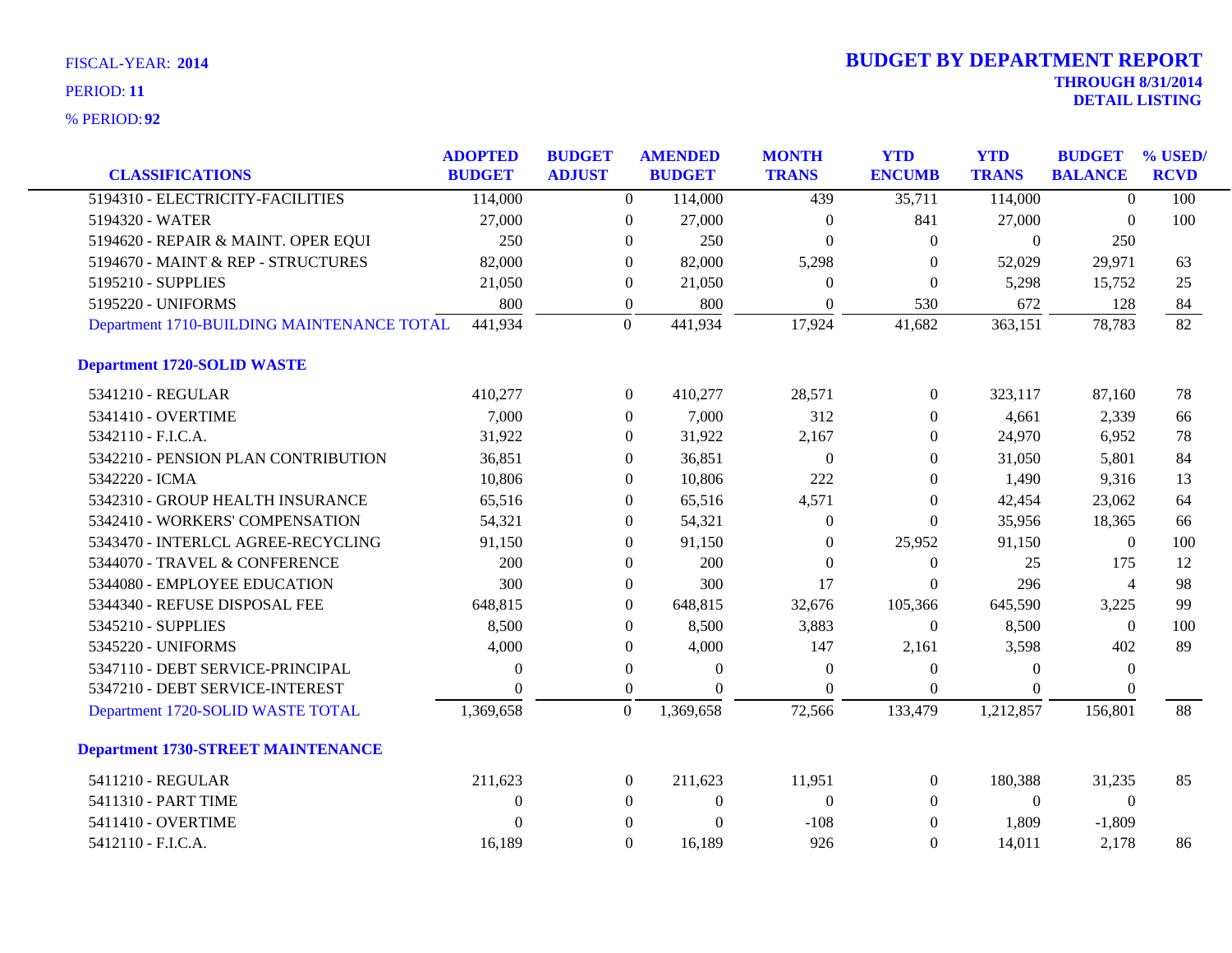| FISCAL-YEAR: 2014   |
|---------------------|
| PERIOD: 11          |
| <b>% PERIOD: 92</b> |

| <b>CLASSIFICATIONS</b>                      | <b>ADOPTED</b><br><b>BUDGET</b> | <b>BUDGET</b><br><b>ADJUST</b> |                  | <b>AMENDED</b><br><b>BUDGET</b> | <b>MONTH</b><br><b>TRANS</b> | <b>YTD</b><br><b>ENCUMB</b> | <b>YTD</b><br><b>TRANS</b> | <b>BUDGET</b><br><b>BALANCE</b> | % USED/<br><b>RCVD</b> |
|---------------------------------------------|---------------------------------|--------------------------------|------------------|---------------------------------|------------------------------|-----------------------------|----------------------------|---------------------------------|------------------------|
| 5412210 - PENSION PLAN CONTRIBUTION         | 18,315                          |                                | $\Omega$         | 18,315                          | $\theta$                     | $\Omega$                    | 15,432                     | 2,883                           | 84                     |
| 5412220 - DEFERRED COMP CONTRIB             | 5,910                           |                                | $\overline{0}$   | 5,910                           | $\boldsymbol{0}$             | $\mathbf{0}$                | 1,028                      | 4,882                           | 17                     |
| 5412310 - GROUP HEALTH INSURANCE            | 45,861                          |                                | $\overline{0}$   | 45,861                          | 2,029                        | $\theta$                    | 30,076                     | 15,785                          | 65                     |
| 5412410 - WORKERS' COMPENSATION             | 21,861                          |                                | $\Omega$         | 21,861                          | $\Omega$                     | $\overline{0}$              | 14,470                     | 7,391                           | 66                     |
| 5413450 - CONTRACTUAL SERVICES              | 30,000                          |                                | $\Omega$         | 30,000                          | $\Omega$                     | 8,100                       | 27,262                     | 2,738                           | 90                     |
| 5414070 - TRAVEL & CONFERENCE               | 300                             |                                | $\overline{0}$   | 300                             | $\Omega$                     | $\theta$                    | $\boldsymbol{0}$           | 300                             |                        |
| 5414080 - EMPLOYEE EDUCATION                | 700                             |                                | $\overline{0}$   | 700                             | 17                           | $\Omega$                    | 291                        | 409                             | 41                     |
| 5414120 - TRAVEL & CONFERENCE               | 1,560                           |                                | $\overline{0}$   | 1,560                           | 39                           | $\theta$                    | 541                        | 1,019                           | 34                     |
| 5414625 - LANDSCAPE MAINTENANCE             | 31,000                          |                                | $\overline{0}$   | 31,000                          | 369                          | $\theta$                    | 20,474                     | 10,526                          | 66                     |
| 5414640 - MAINT & REP STRS & PARKWY         | 12,800                          |                                | $\Omega$         | 12,800                          | $\mathbf{0}$                 | $\Omega$                    | 3,920                      | 8,880                           | 30                     |
| 5414650 - ELECTRICITY-STREET LIGHTS         | 103,000                         |                                | $\overline{0}$   | 103,000                         | $\theta$                     | 24,861                      | 103,000                    | $\mathbf{0}$                    | 100                    |
| 5414670 - MAINT & REP-GRDS & STRUCT         | 2,500                           |                                | $\Omega$         | 2,500                           | $\Omega$                     | $\overline{0}$              | 2,282                      | 218                             | 91                     |
| 5415210 - SUPPLIES                          | 3,400                           |                                | $\Omega$         | 3,400                           | 1,557                        | $\Omega$                    | 2,256                      | 1,144                           | 66                     |
| 5415220 - UNIFORMS                          | 3,600                           |                                | $\overline{0}$   | 3,600                           | 427                          | 1,611                       | 2,767                      | 833                             | 76                     |
| 5415245 - TOOLS                             | 500                             |                                | $\overline{0}$   | 500                             | 0                            | $\mathbf{0}$                | 336                        | 164                             | 67                     |
| 5417110 - DEBT SERVICE- PRINCIPAL           | $\theta$                        |                                | $\overline{0}$   | $\Omega$                        | $\Omega$                     | $\bf{0}$                    | $\Omega$                   | $\mathbf{0}$                    |                        |
| 5417210 - DEBT SERVICE-INTEREST             | $\Omega$                        |                                | $\boldsymbol{0}$ | $\Omega$                        | $\Omega$                     | $\theta$                    | $\Omega$                   | 0                               |                        |
| Department 1730-STREET MAINTENANCE TOTAL    | 509,119                         | $\boldsymbol{0}$               |                  | 509,119                         | 17,207                       | 34,572                      | 420,343                    | 88,776                          | 82                     |
| <b>Department 1750-LANSCAPE MAINTENANCE</b> |                                 |                                |                  |                                 |                              |                             |                            |                                 |                        |
| 5191210 - FULL-TIME                         | 206,633                         |                                | $\theta$         | 206,633                         | 16,010                       | $\overline{0}$              | 178,144                    | 28,489                          | 86                     |
| 5191410 - OVERTIME                          | 4,000                           |                                | $\overline{0}$   | 4,000                           | $\overline{0}$               | $\theta$                    | 4,857                      | $-857$                          | 121                    |
| 5192110 - F.I.C.A.                          | 16,113                          |                                | $\overline{0}$   | 16,113                          | 1,163                        | $\theta$                    | 13,622                     | 2,491                           | 84                     |
| 5192210 - PENSION PLAN CONTRIBUTION         | 19,355                          |                                | $\overline{0}$   | 19,355                          | $\theta$                     | $\mathbf{0}$                | 16,308                     | 3,047                           | 84                     |
| 5192220 - DEFERRED COMP CONTRIB.            | 5,336                           |                                | $\Omega$         | 5,336                           | 20                           | $\theta$                    | 230                        | 5,106                           | 4                      |
| 5192310 - GROUP HEALTH INSURANCE            | 39,310                          |                                | $\overline{0}$   | 39,310                          | 2,538                        | $\theta$                    | 25,177                     | 14,133                          | 64                     |
| 5192410 - WORKERS' COMPENSATION             | 8,451                           |                                | $\overline{0}$   | 8,451                           | $\theta$                     | $\mathbf{0}$                | 5,594                      | 2,857                           | 66                     |
| 5193450 - CONT. SVCS.                       | 37,000                          |                                | 0                | 37,000                          | 4,218                        | $\theta$                    | 35,841                     | 1,159                           | 96                     |
| 5194070 - TRAVEL                            | 1,000                           |                                | $\Omega$         | 1,000                           | 27                           | $\Omega$                    | 217                        | 783                             | 21                     |
| 5194120 - TELEPHONE SERVICE                 | 1,800                           |                                | $\overline{0}$   | 1,800                           | 79                           | $\Omega$                    | 726                        | 1,074                           | 40                     |
| 5194350 - ELECTRICITY-CITY PARKS            | 75,000                          |                                | $\Omega$         | 75,000                          | 3,548                        | 33,548                      | 71,670                     | 3,330                           | 95                     |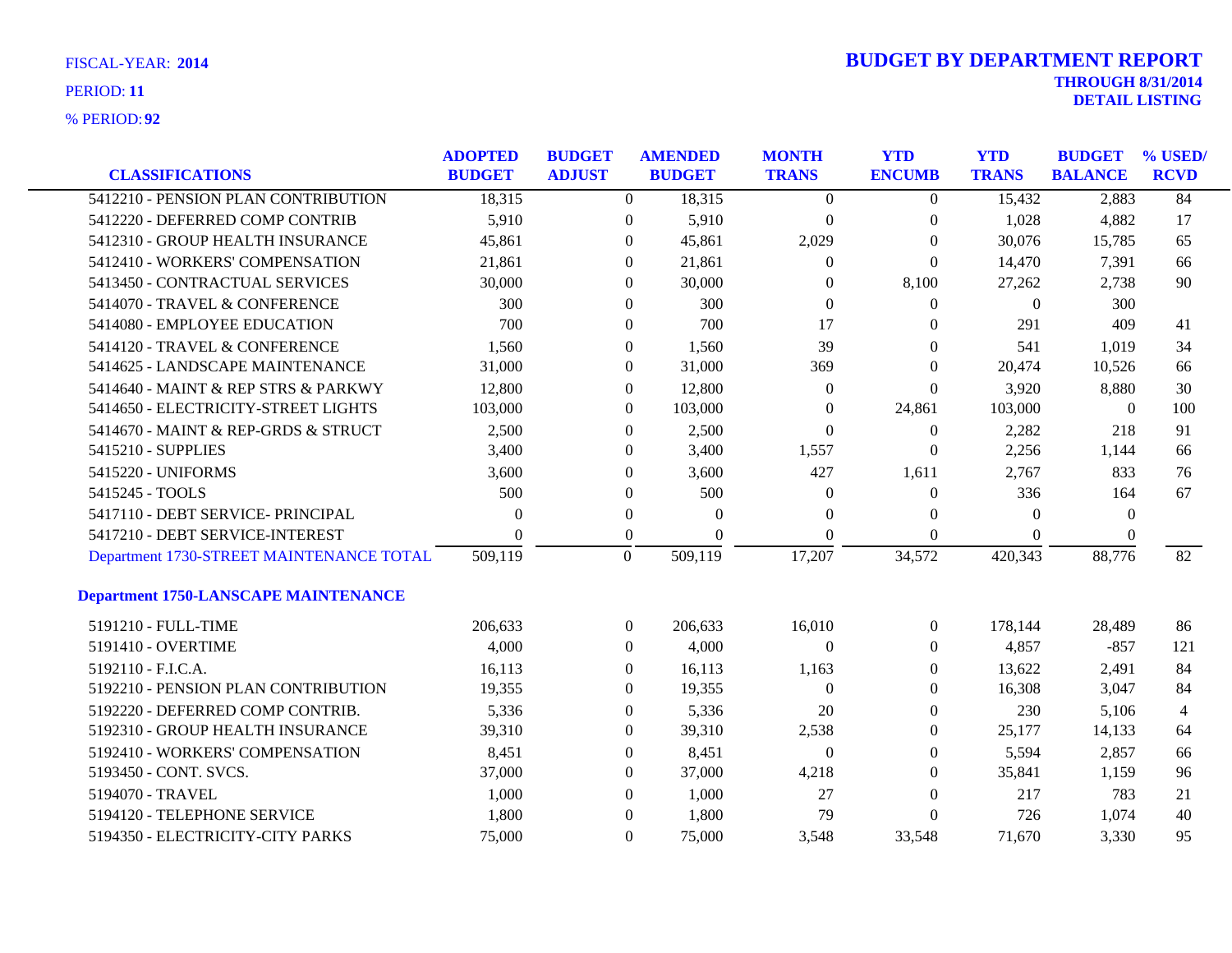**92** % PERIOD:

|                                                     | <b>ADOPTED</b> | <b>BUDGET</b>    | <b>AMENDED</b> | <b>MONTH</b>     | <b>YTD</b>       | <b>YTD</b>   | <b>BUDGET</b>  | % USED/         |
|-----------------------------------------------------|----------------|------------------|----------------|------------------|------------------|--------------|----------------|-----------------|
| <b>CLASSIFICATIONS</b>                              | <b>BUDGET</b>  | <b>ADJUST</b>    | <b>BUDGET</b>  | <b>TRANS</b>     | <b>ENCUMB</b>    | <b>TRANS</b> | <b>BALANCE</b> | <b>RCVD</b>     |
| 5194420 - OUTSIDE SERV RENTAL                       | 1,000          | $\theta$         | 1,000          | $\Omega$         | $\overline{0}$   | 252          | 748            | $\overline{25}$ |
| 5194515 - AUTO INSURANCE                            | 1,500          | $\overline{0}$   | 1,500          | $\theta$         | $\overline{0}$   | $\Omega$     | 1,500          |                 |
| 5194620 - REPAIR & MAINT. OPER EQUI                 | 56,500         | 831              | 57,331         | 178              | $\Omega$         | 56,604       | 727            | 98              |
| 5195210 - SUPPLIES                                  | 9,285          | $\theta$         | 9,285          | $\Omega$         | $\theta$         | 9,283        | 2              | 99              |
| 5195220 - UNIFORMS                                  | 3,650          | 0                | 3,650          | $\Omega$         | $\theta$         | 3,513        | 137            | 96              |
| 5195230 - FUEL & LUBRICANT                          | 13,352         | $\overline{0}$   | 13,352         | 498              | $\overline{0}$   | 9,046        | 4,306          | 67              |
| 5195410 - MEMBER. & SUBSCRIPTIONS                   | 450            | $\Omega$         | 450            | $\Omega$         | $\theta$         | 159          | 291            | 35              |
| Department 1750-LANSCAPE MAINTENANCE TOTAL          | 499,735        | 831              | 500,566        | 28,279           | 33,548           | 431,243      | 69,323         | 86              |
| <b>Department 1760-EQUIPMENT MAINTENANCE</b>        |                |                  |                |                  |                  |              |                |                 |
| 5191210 - FULL-TIME                                 | 125,831        | $\overline{0}$   | 125,831        | 8,970            | $\boldsymbol{0}$ | 111,011      | 14,820         | 88              |
| 5191410 - OVERTIME                                  | 3,500          | $\overline{0}$   | 3,500          | 73               | $\overline{0}$   | 736          | 2,764          | 21              |
| 5192110 - F.I.C.A.                                  | 9,894          | 0                | 9,894          | 614              | $\overline{0}$   | 7,730        | 2,164          | 78              |
| 5192210 - PENSION PLAN CONTRIBUTION                 | 13,488         | $\overline{0}$   | 13,488         | $\boldsymbol{0}$ | $\boldsymbol{0}$ | 11,365       | 2,123          | 84              |
| 5192220 - DEFERRED COMP CONTRIB.                    | 2,496          | $\Omega$         | 2,496          | 98               | $\theta$         | 1,148        | 1,348          | 45              |
| 5192310 - GROUP HEALTH INSURANCE                    | 19,655         | $\overline{0}$   | 19,655         | 1,514            | $\Omega$         | 14,787       | 4,868          | 75              |
| 5192410 - WORKERS' COMPENSATION                     | 4,480          | $\theta$         | 4,480          | $\theta$         | $\theta$         | 2,965        | 1,515          | 66              |
| 5194070 - TRAVEL                                    | 350            | $\overline{0}$   | 350            | $\Omega$         | $\theta$         | $\theta$     | 350            |                 |
| 5194120 - TELEPHONE SERVICE                         | 780            | $\overline{0}$   | 780            | 39               | $\overline{0}$   | 411          | 369            | 52              |
| 5194515 - AUTO INSURANCE                            | 32,873         | $\overline{0}$   | 32,873         | $\theta$         | $\overline{0}$   | $\theta$     | 32,873         |                 |
| 5194620 - REPAIR & MAINT. OPER EQUI                 | 400            | $\overline{0}$   | 400            | $\theta$         | $\Omega$         | $\Omega$     | 400            |                 |
| 5194680 - MAINT & REP-OUTSIDE SVCS                  | 64,000         | $\overline{0}$   | 64,000         | 669              | 3,003            | 51,411       | 12,589         | 80              |
| 5195220 - UNIFORMS                                  | 5,000          | $\Omega$         | 5,000          | 87               | 1,140            | 2,795        | 2,205          | 55              |
| 5195230 - FUEL & LUBRICANT                          | 183,944        | $\overline{0}$   | 183,944        | 12,112           | 43,528           | 178,894      | 5,050          | 97              |
| 5195240 - PARTS                                     | 56,000         | $\overline{0}$   | 56,000         | 2,590            | $\boldsymbol{0}$ | 49,148       | 6,852          | 87              |
| 5195245 - OPERATING TOOLS                           | 600            | $\overline{0}$   | 600            | $\Omega$         | $\overline{0}$   | 590          | 10             | 98              |
| 5195250 - TIRES                                     | 27,000         | $\boldsymbol{0}$ | 27,000         | $\theta$         | $\overline{0}$   | 27,728       | $-728$         | 102             |
| 5195260 - GENERAL                                   | 6,800          | $\overline{0}$   | 6,800          | $\Omega$         | $\Omega$         | 1,821        | 4,979          | 26              |
| Department 1760-EQUIPMENT MAINTENANCE TOTAL 557,091 |                | $\Omega$         | 557,091        | 26,766           | 47,671           | 462,540      | 94,551         | 83              |

**Department 1770-PUBLIC WORKS DIRECTOR OFF**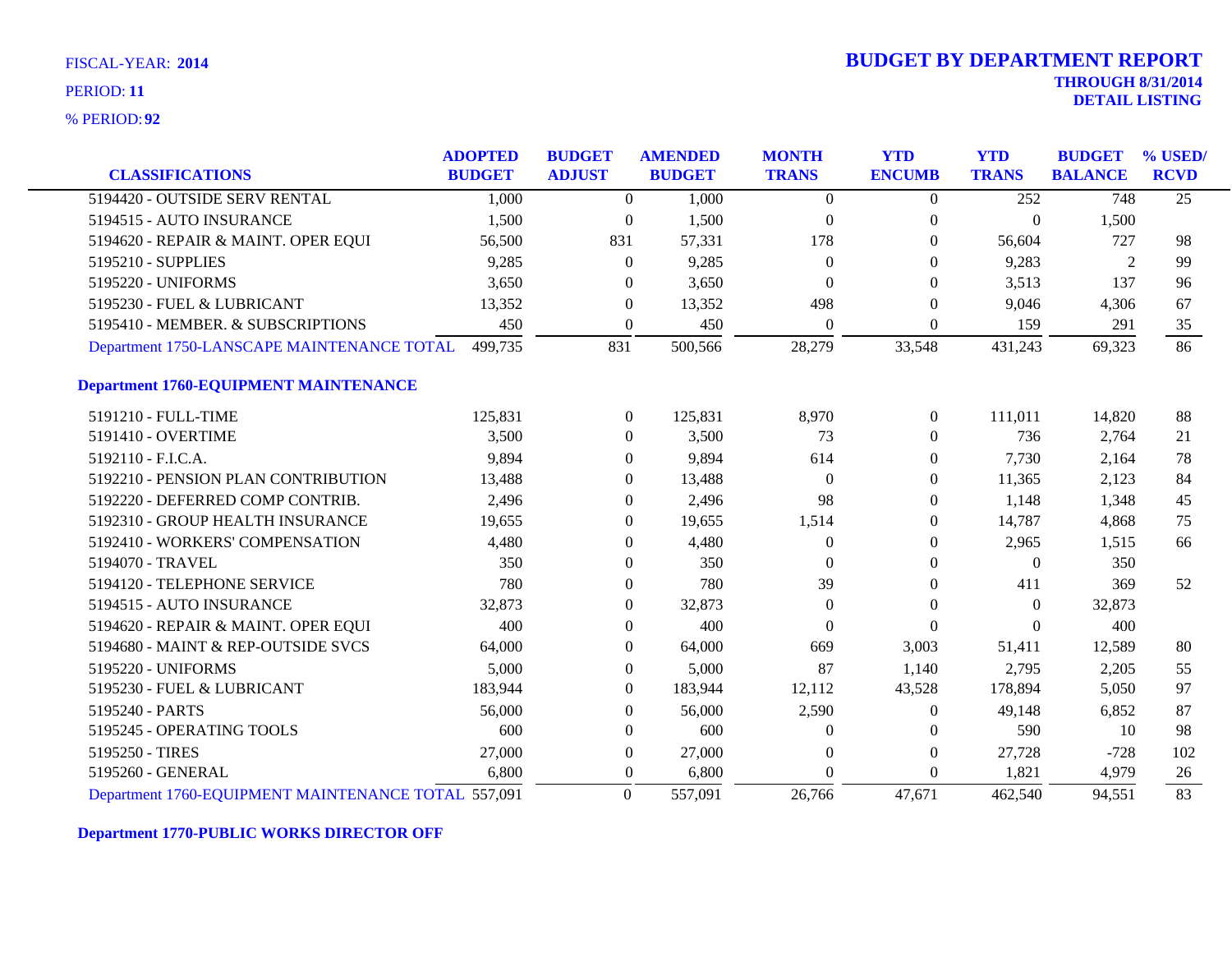| <b>CLASSIFICATIONS</b>                              | <b>ADOPTED</b><br><b>BUDGET</b> | <b>BUDGET</b><br><b>ADJUST</b> |                  | <b>AMENDED</b><br><b>BUDGET</b> | <b>MONTH</b><br><b>TRANS</b> | <b>YTD</b><br><b>ENCUMB</b> | <b>YTD</b><br><b>TRANS</b> | <b>BUDGET</b><br><b>BALANCE</b> | % USED/<br><b>RCVD</b> |
|-----------------------------------------------------|---------------------------------|--------------------------------|------------------|---------------------------------|------------------------------|-----------------------------|----------------------------|---------------------------------|------------------------|
| 5191210 - FULL-TIME                                 | 178,826                         |                                | $\overline{0}$   | 178,826                         | 12,464                       | $\overline{0}$              | 136,398                    | 42,428                          | $\overline{76}$        |
| 5191410 - OVERTIME                                  | $\overline{0}$                  |                                | $\overline{0}$   | $\boldsymbol{0}$                | $\boldsymbol{0}$             | $\boldsymbol{0}$            | $\boldsymbol{0}$           | $\boldsymbol{0}$                |                        |
| 5192110 - F.I.C.A.                                  | 13,680                          |                                | $\theta$         | 13,680                          | 882                          | $\theta$                    | 9,688                      | 3,992                           | 70                     |
| 5192210 - PENSION PLAN CONTRIBUTION                 | 7,444                           |                                | $\Omega$         | 7,444                           | $\overline{0}$               | 0                           | 6,272                      | 1,172                           | 84                     |
| 5192220 - DEFERRED COMP CONTRIB.                    | 8,899                           |                                | $\theta$         | 8,899                           | 704                          | $\theta$                    | 8,076                      | 823                             | 90                     |
| 5192310 - GROUP HEALTH INSURANCE                    | 19,655                          |                                | $\boldsymbol{0}$ | 19,655                          | 1,548                        | $\overline{0}$              | 13,973                     | 5,682                           | 71                     |
| 5192410 - WORKERS' COMPENSATION                     | 536                             |                                | $\theta$         | 536                             | 0                            | $\overline{0}$              | 355                        | 181                             | 66                     |
| 5194070 - TRAVEL                                    | 500                             |                                | $\overline{0}$   | 500                             | $\Omega$                     | $\Omega$                    | $\overline{0}$             | 500                             |                        |
| 5194080 - EMPLOYEE EDUCATION                        | 380                             |                                | $\theta$         | 380                             | 12                           | $\theta$                    | 291                        | 89                              | 76                     |
| 5194110 - POSTAGE                                   | 125                             |                                | $\boldsymbol{0}$ | 125                             | 18                           | $\overline{0}$              | 72                         | 53                              | 57                     |
| 5194120 - TELEPHONE SERVICE                         | 1,020                           |                                | $\theta$         | 1,020                           | 64                           | $\theta$                    | 405                        | 615                             | 39                     |
| 5194540 - BOILER & MACHINERY                        | 2,000                           |                                | $\overline{0}$   | 2,000                           | $\Omega$                     | $\Omega$                    | $\theta$                   | 2,000                           |                        |
| 5194710 - COPY MACHINE                              | 6,670                           |                                | $\theta$         | 6,670                           | 510                          | $\theta$                    | 2,707                      | 3,963                           | 40                     |
| 5195205 - COMPUTER - EQUIPMENT                      | $\Omega$                        |                                | $\boldsymbol{0}$ | $\Omega$                        | $\theta$                     | $\overline{0}$              | $\overline{0}$             | $\boldsymbol{0}$                |                        |
| 5195210 - SUPPLIES                                  | 1,000                           |                                | $\theta$         | 1,000                           | $\Omega$                     | $\theta$                    | 987                        | 13                              | 98                     |
| 5195270 - PERMITS                                   | 925                             |                                | $\overline{0}$   | 925                             | $\theta$                     | $\mathbf{0}$                | 925                        | $\theta$                        | 100                    |
| 5195410 - MEMBER. & SUBSCRIPTIONS                   | 500                             |                                | $\overline{0}$   | 500                             | $\Omega$                     | $\boldsymbol{0}$            | $\theta$                   | 500                             |                        |
| Department 1770-PUBLIC WORKS DIRECTOR OFF           | 242,160                         |                                | $\overline{0}$   | 242,160                         | 16,202                       | $\overline{0}$              | 180,149                    | 62,011                          | 74                     |
| <b>Department 1790-ENGINEERING &amp; CONSTRUCTN</b> |                                 |                                |                  |                                 |                              |                             |                            |                                 |                        |
| 5191210 - FULL-TIME                                 | 128,726                         |                                | $\overline{0}$   | 128,726                         | 10,197                       | $\overline{0}$              | 93,305                     | 35,421                          | 72                     |
| 5192110 - F.I.C.A.                                  | 9,848                           |                                | $\overline{0}$   | 9,848                           | 817                          | $\theta$                    | 7,361                      | 2,487                           | 74                     |
| 5192210 - PENSION PLAN CONTRIBUTION                 | 6,002                           |                                | $\overline{0}$   | 6,002                           | $\mathbf{0}$                 | $\overline{0}$              | 5,057                      | 945                             | 84                     |
| 5192220 - DEFERRED COMP CONTRIB.                    | 6,093                           |                                | $\theta$         | 6,093                           | 490                          | 0                           | 3,655                      | 2,438                           | 59                     |
| 5192310 - GROUP HEALTH INSURANCE                    | 13,103                          |                                | $\overline{0}$   | 13,103                          | 1,006                        | $\Omega$                    | 7,907                      | 5,196                           | 60                     |
| 5192410 - WORKERS' COMPENSATION                     | 386                             |                                | $\overline{0}$   | 386                             | $\Omega$                     | $\theta$                    | 256                        | 130                             | 66                     |
| 5193450 - CONT. SVCS.                               | 65,000                          |                                | $\boldsymbol{0}$ | 65,000                          | $\theta$                     | 15,583                      | 24,853                     | 40,148                          | 38                     |
| 5194070 - TRAVEL                                    | 1,000                           |                                | $\overline{0}$   | 1,000                           | $\Omega$                     | $\mathbf{0}$                | $\overline{0}$             | 1,000                           |                        |
| 5194080 - EMPLOYEE EDUCATION                        | 1,500                           |                                | $\Omega$         | 1,500                           | $\Omega$                     | $\Omega$                    | 279                        | 1,221                           | 18                     |
| 5194120 - TELEPHONE SERVICE                         | 1,020                           |                                | $\mathbf{0}$     | 1,020                           | 64                           | $\Omega$                    | 491                        | 529                             | 48                     |
| 5195210 - SUPPLIES                                  | 920                             |                                | $\Omega$         | 920                             | $\Omega$                     | $\Omega$                    | 911                        | 9                               | 99                     |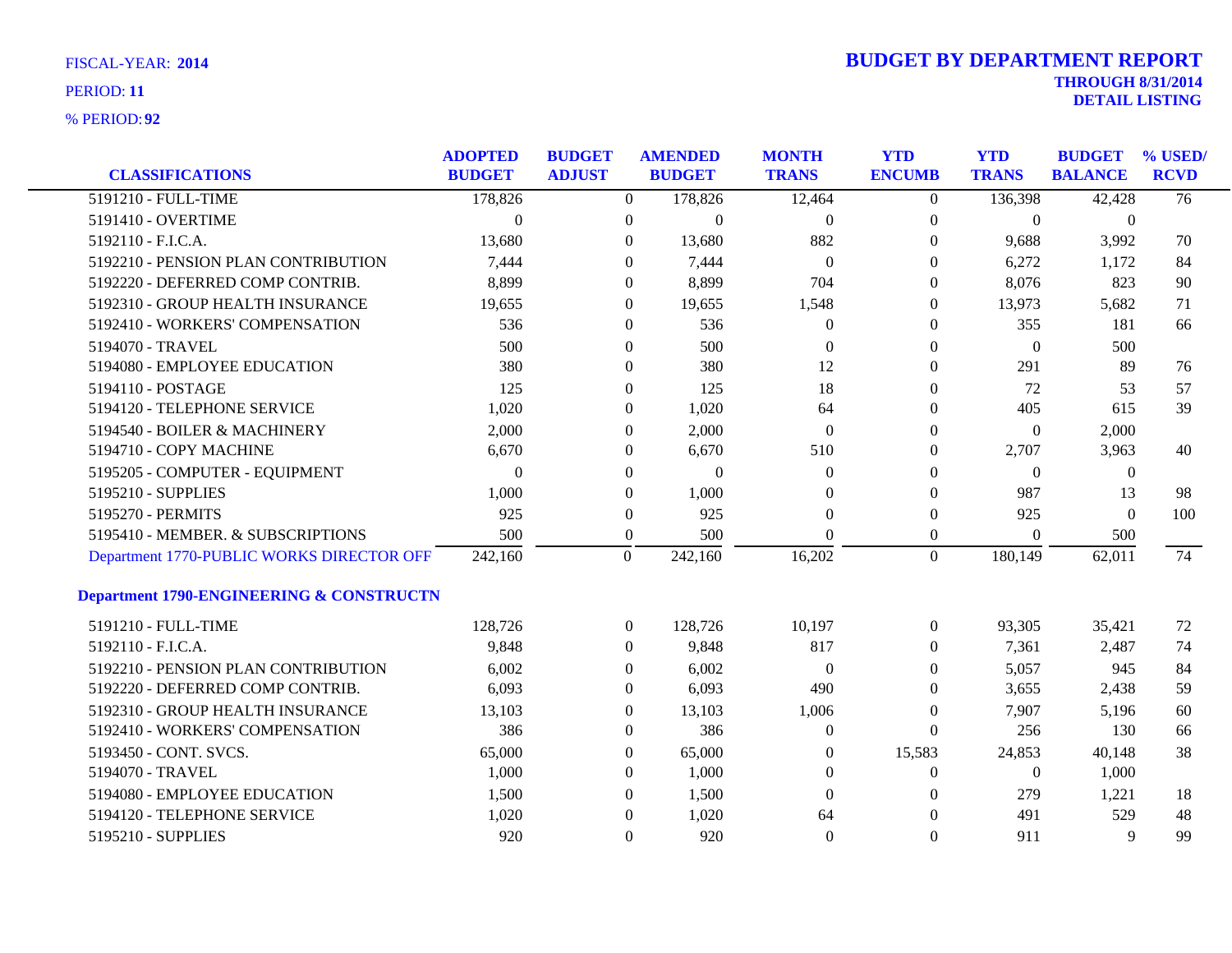**92** % PERIOD:

| <b>CLASSIFICATIONS</b>                   | <b>ADOPTED</b><br><b>BUDGET</b> | <b>BUDGET</b><br><b>ADJUST</b> | <b>AMENDED</b><br><b>BUDGET</b> | <b>MONTH</b><br><b>TRANS</b> | <b>YTD</b><br><b>ENCUMB</b> | <b>YTD</b><br><b>TRANS</b> | <b>BUDGET</b><br><b>BALANCE</b> | % USED/<br><b>RCVD</b> |
|------------------------------------------|---------------------------------|--------------------------------|---------------------------------|------------------------------|-----------------------------|----------------------------|---------------------------------|------------------------|
| 5195410 - MEMBER. & SUBSCRIPTIONS        | 500                             | $\boldsymbol{0}$               | 500                             | $\mathbf{0}$                 | $\mathbf{0}$                | $\overline{0}$             | 500                             |                        |
| Department 1790-ENGINEERING & CONSTRUCTN | 234,098                         | $\overline{0}$                 | 234,098                         | 12,574                       | 15,583                      | 144,075                    | 90,024                          | 61                     |
| <b>Department 1910-POLICE</b>            |                                 |                                |                                 |                              |                             |                            |                                 |                        |
| 5211210 - REGULAR                        | 3,457,843                       | $\overline{0}$                 | 3,457,843                       | 261,279                      | $\overline{0}$              | 2,926,859                  | 530,984                         | 84                     |
| 5211410 - OVERTIME                       | 150,000                         | $-8,000$                       | 142,000                         | 6,542                        | $\Omega$                    | 90,981                     | 51,019                          | 64                     |
| 5211411 - OVERTIME                       | 55,000                          | 8,000                          | 63,000                          | $\Omega$                     | $\Omega$                    | 54,765                     | 8,235                           | 86                     |
| 5211510 - SPEC PAY - EDUC INCENTIVE      | 26,562                          | $\theta$                       | 26,562                          | 2,086                        | $\Omega$                    | 23,418                     | 3,144                           | 88                     |
| 5211530 - HAZARD PAY                     | 61,335                          | $\theta$                       | 61,335                          | 4,600                        | $\overline{0}$              | 51,770                     | 9,565                           | 84                     |
| 5212110 - F.I.C.A.                       | 286,932                         | $\overline{0}$                 | 286,932                         | 21,595                       | $\theta$                    | 252,406                    | 34,526                          | 87                     |
| 5212210 - PENSION PLAN CONTRIBUTION      | 557,173                         | $\theta$                       | 557,173                         | $\Omega$                     | $\theta$                    | 440,492                    | 116,681                         | 79                     |
| 5212220 - DEFERRED COMP CONTRIB.         | 36,170                          | $\Omega$                       | 36,170                          | 750                          | $\Omega$                    | 8,153                      | 28,017                          | 22                     |
| 5212310 - GROUP HEALTH INSURANCE         | 366,912                         | $\Omega$                       | 366,912                         | 27,797                       | $\Omega$                    | 272,686                    | 94,226                          | 74                     |
| 5212410 - WORKERS' COMPENSATION          | 144,940                         | $\Omega$                       | 144,940                         | $\Omega$                     | $\theta$                    | 95,940                     | 49,000                          | 66                     |
| 5213116 - ANNUAL PHYSICALS               | 14,750                          | $\theta$                       | 14,750                          | $\theta$                     | $\theta$                    | 3,865                      | 10,885                          | 26                     |
| 5213450 - CONTRACTUAL SERVICES           | 73,830                          | $\left($                       | 73,830                          | 537                          | 1,200                       | 56,793                     | 17,037                          | 76                     |
| 5213456 - SCHOOL CROSSING                | 70,000                          | $\Omega$                       | 70,000                          | 15,278                       | 9,645                       | 60,066                     | 9,934                           | 85                     |
| 5213459 - PARKING                        | $\Omega$                        | $\Omega$                       | $\boldsymbol{0}$                | $\Omega$                     | $\Omega$                    | $\overline{0}$             | $\theta$                        |                        |
| 5213490 - CRIME PREVENTION PROGRAMS      | 5,500                           | $\mathbf{0}$                   | 5,500                           | $\Omega$                     | $\Omega$                    | 4,225                      | 1,275                           | 76                     |
| 5214070 - TRAVEL & CONFERENCE            | 10,740                          | $\theta$                       | 10,740                          | 141                          | $\theta$                    | 10,117                     | 623                             | 94                     |
| 5214080 - EMPLOYEE EDUCATION             | 8,500                           | $\Omega$                       | 8,500                           | $\Omega$                     | $\Omega$                    | 3,575                      | 4,925                           | 42                     |
| 5214110 - POSTAGE                        | 1,800                           | $\overline{0}$                 | 1,800                           | 262                          | $\Omega$                    | 1,041                      | 759                             | 57                     |
| 5214120 - TELEPHONE SERVICE              | 49,560                          | $\boldsymbol{0}$               | 49,560                          | 3,396                        | 8,984                       | 43,025                     | 6,535                           | 86                     |
| 5214450 - LEASE - POL VEHCLE             | 11,400                          | $\Omega$                       | 11,400                          | 950                          | $\theta$                    | 10,450                     | 950                             | 91                     |
| 5214515 - AUTO INSURANCE                 | 34,650                          | $\Omega$                       | 34,650                          | $\Omega$                     | $\Omega$                    | $\Omega$                   | 34,650                          |                        |
| 5214591 - POLICE OFF ACC DTH & DIS.      | 2,000                           | $\overline{0}$                 | 2,000                           | $\theta$                     | $\overline{0}$              | $\Omega$                   | 2,000                           |                        |
| 5214620 - REPAIR & MAINT. OPER EQUI      | 18,600                          | $\boldsymbol{0}$               | 18,600                          | $\theta$                     | $\overline{0}$              | 3,760                      | 14,840                          | 20                     |
| 5214630 - MAINT & REP-COMM EQUIP         | 22,460                          | $\theta$                       | 22,460                          | 124                          | 5,743                       | 10,226                     | 12,234                          | 45                     |
| 5214632 - INTERNET SERVICES              | 3,200                           | $\Omega$                       | 3,200                           | $\theta$                     | $\overline{0}$              | $\Omega$                   | 3,200                           |                        |
| 5214710 - PRINTING MATERIALS-INFRAS      | 11,000                          | $\theta$                       | 11,000                          | 544                          | $\Omega$                    | 5,362                      | 5,638                           | 48                     |
| 5214960 - SPECIAL INVESTIGATIONS         | 8,000                           | $\Omega$                       | 8,000                           | $\Omega$                     | $\theta$                    | 55                         | 7,945                           |                        |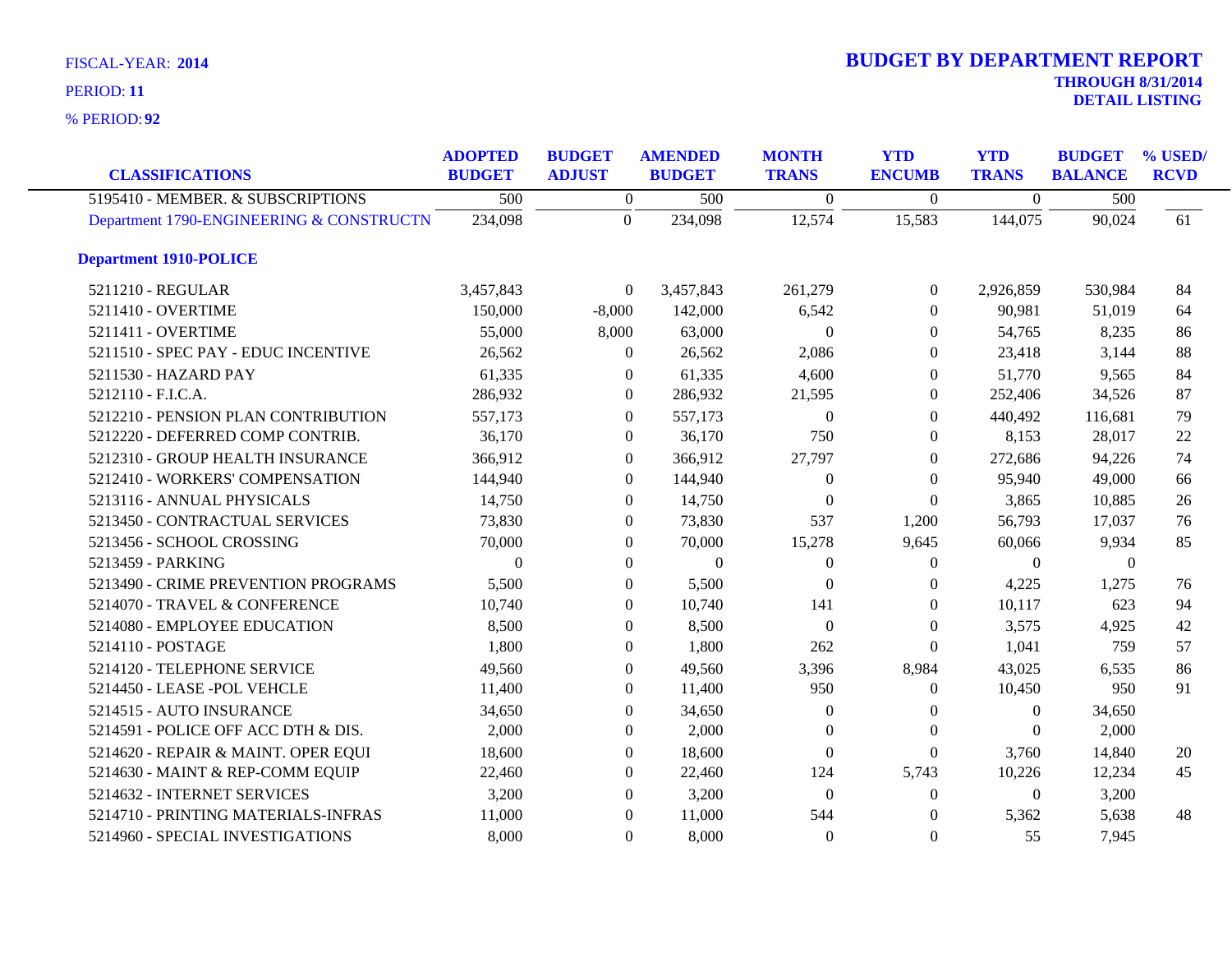| <b>CLASSIFICATIONS</b>                        | <b>ADOPTED</b><br><b>BUDGET</b> | <b>BUDGET</b><br><b>ADJUST</b> | <b>AMENDED</b><br><b>BUDGET</b> | <b>MONTH</b><br><b>TRANS</b> | <b>YTD</b><br><b>ENCUMB</b> | <b>YTD</b><br><b>TRANS</b> | <b>BUDGET</b><br><b>BALANCE</b> | % USED/<br><b>RCVD</b> |
|-----------------------------------------------|---------------------------------|--------------------------------|---------------------------------|------------------------------|-----------------------------|----------------------------|---------------------------------|------------------------|
| 5214970 - EMPLOYEE TESTING                    |                                 | $\Omega$                       |                                 | 283                          |                             | 11,034                     | 18,486                          | $\overline{37}$        |
|                                               | 29,520                          |                                | 29,520                          |                              | $\theta$                    |                            |                                 |                        |
| 5215205 - COMPUTER SUPPLIES                   | 15,928                          | 16,500                         | 32,428                          | $\mathbf{0}$                 | 17,510                      | 23,085                     | 9,343                           | 71                     |
| 5215210 - SUPPLIES                            | 113,533                         | $\mathbf{0}$                   | 113,533                         | 7,344                        | 5,370                       | 65,445                     | 48,088                          | 57                     |
| 5215212 - PARKING                             | $\Omega$                        | $\Omega$                       | $\mathbf{0}$                    | $\mathbf{0}$                 | $\theta$                    | $\overline{0}$             | $\mathbf{0}$                    |                        |
| 5215220 - UNIFORMS                            | 74,500                          | $\Omega$                       | 74,500                          | 1,760                        | $\Omega$                    | 59,661                     | 14,839                          | 80                     |
| 5215230 - FUEL & LUBRICANT                    | 217,120                         | $\overline{0}$                 | 217,120                         | 8,260                        | $\mathbf{0}$                | 152,246                    | 64,874                          | 70                     |
| 5215410 - MEMBER. & SUBSCRIPTIONS             | 8,770                           | $\overline{0}$                 | 8,770                           | $\Omega$                     | $\mathbf{0}$                | 3,394                      | 5,376                           | 38                     |
| 5215940 - PRISONER DETENTION                  | 100                             | $\overline{0}$                 | 100                             | $\theta$                     | $\Omega$                    | $\Omega$                   | 100                             |                        |
| 5217110 - DEBT SERVICE- PRINCIPAL             | 80,417                          | $\overline{0}$                 | 80,417                          | 2,807                        | $\mathbf{0}$                | 77,603                     | 2,814                           | 96                     |
| 5217210 - DEBT SERVICE- INTEREST              | 4,182                           | $\mathbf{0}$                   | 4,182                           | 4                            | $\mathbf{0}$                | 2,841                      | 1,341                           | 67                     |
| Department 1910-POLICE TOTAL                  | 6,032,927                       | 16,500                         | 6,049,427                       | 366,339                      | 48,452                      | 4,825,339                  | 1,224,088                       | 79                     |
| <b>Department 2000-PARKS &amp; RECREATION</b> |                                 |                                |                                 |                              |                             |                            |                                 |                        |
| 5721210 - FULL-TIME                           | 298,088                         | $\mathbf{0}$                   | 298,088                         | 16,607                       | $\overline{0}$              | 297,129                    | 959                             | 99                     |
| 5721310 - PART-TIME                           | 15,034                          | $\overline{0}$                 | 15,034                          | $\theta$                     | $\theta$                    | $\theta$                   | 15,034                          |                        |
| 5722110 - F.I.C.A.                            | 23,954                          | $\overline{0}$                 | 23,954                          | 3,920                        | $\theta$                    | 35,120                     | $-11,166$                       | 146                    |
| 5722210 - PENSION PLAN CONTRIBUTION           | 25,948                          | $\Omega$                       | 25,948                          | $\theta$                     | $\Omega$                    | 21,864                     | 4,084                           | 84                     |
| 5722220 - DEFERRED COMP CONTRIB               | 8,253                           | $\Omega$                       | 8,253                           | 366                          | $\Omega$                    | 3,925                      | 4,328                           | 47                     |
| 5722310 - GROUP HEALTH INSURANCE              | 39,310                          | $\boldsymbol{0}$               | 39,310                          | 1,543                        | $\overline{0}$              | 22,740                     | 16,570                          | 57                     |
| 5722410 - WORKERS' COMPENSATION               | 12,807                          | $\overline{0}$                 | 12,807                          | $\theta$                     | $\theta$                    | 8,477                      | 4,330                           | 66                     |
| 5723450 - CONTRACTUAL                         | 2,235                           | $\Omega$                       | 2,235                           | $\Omega$                     | $\Omega$                    | 1,859                      | 376                             | 83                     |
| 5724070 - TRAVEL & CONFERENCE                 | 298                             | $\overline{0}$                 | 298                             | $\overline{2}$               | $\mathbf{0}$                | 298                        | $\mathbf{0}$                    | 100                    |
| 5724080 - EMPLOYEE EDUCATION                  | 1,525                           | $\boldsymbol{0}$               | 1,525                           | $\theta$                     | $\mathbf{0}$                | 1,054                      | 471                             | 69                     |
| 5724110 - POSTAGE                             | 100                             | $\overline{0}$                 | 100                             | 15                           | $\mathbf{0}$                | 58                         | 42                              | 58                     |
| 5724120 - TELEPHONE SERVICE                   | 3,060                           | $\overline{0}$                 | 3,060                           | 129                          | $\mathbf{0}$                | 1,423                      | 1,637                           | 46                     |
| 5724350 - ELECTRIC - CITY PARKS               | 4,800                           | $\overline{0}$                 | 4,800                           | $\theta$                     | 4,374                       | 4,863                      | $-63$                           | 101                    |
| 5724515 - AUTO INSURANCE                      | 4,870                           | $\boldsymbol{0}$               | 4,870                           | $\theta$                     | $\mathbf{0}$                | $\boldsymbol{0}$           | 4,870                           |                        |
| 5724632 - INTERNET SERVICES                   | 1,620                           | $\mathbf{0}$                   | 1,620                           | 60                           | $\overline{0}$              | 648                        | 972                             | 40                     |
| 5724634 - INTERNET MAINTENANCE                | 188                             | $\theta$                       | 188                             | $\overline{0}$               | $\theta$                    | $\overline{0}$             | 188                             |                        |
| 5724670 - MAINT & REP - PARK FACIL            | 2,800                           | $\theta$                       | 2,800                           | 74                           | $\mathbf{0}$                | 2,757                      | 43                              | 98                     |
| 5724690 - MAINT & REP-TENNIS FACLTY           | 2,360                           | 1,240                          | 3,600                           | $\mathbf{0}$                 | 2,479                       | 2,479                      | 1.121                           | 68                     |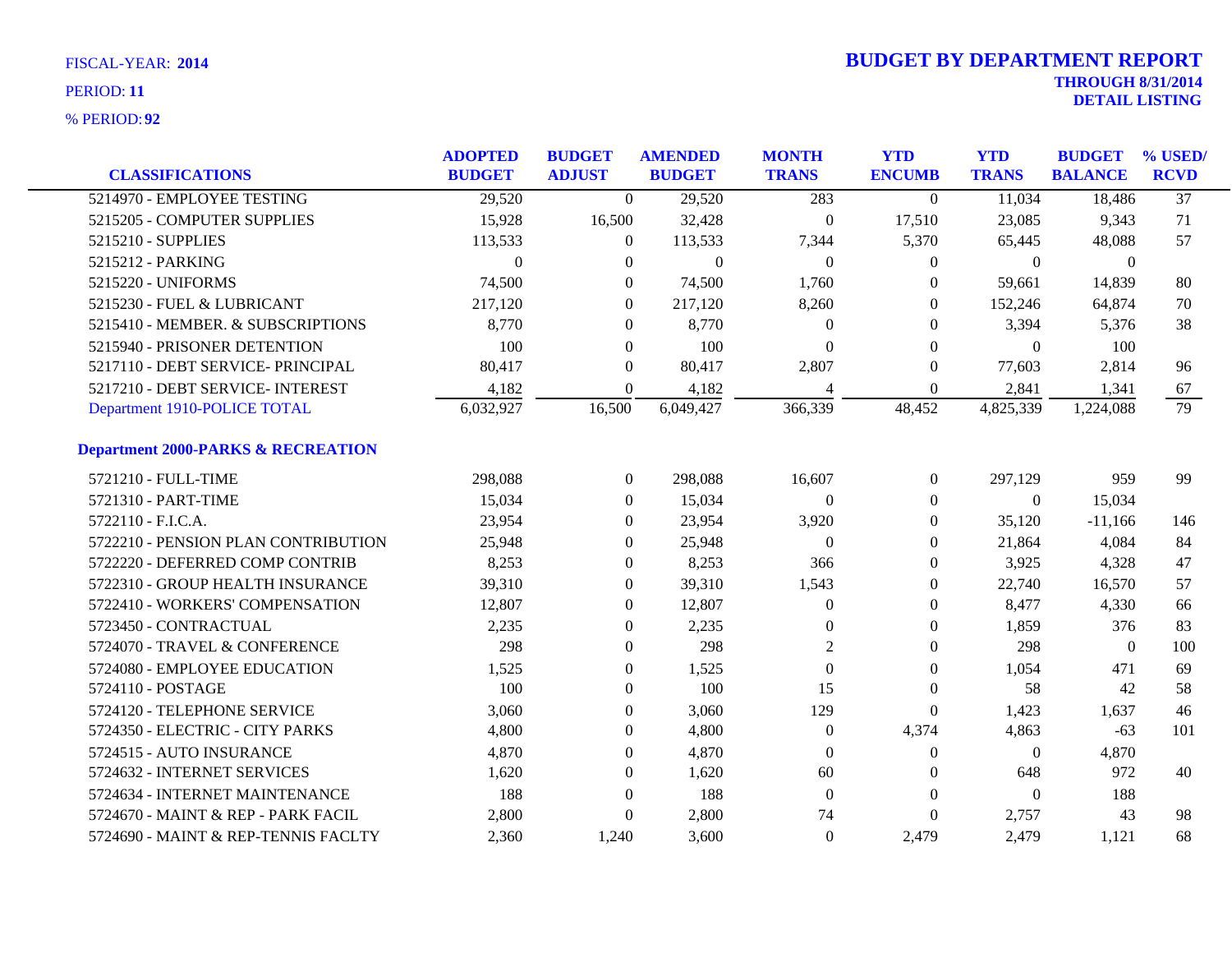| <b>CLASSIFICATIONS</b>                      | <b>ADOPTED</b><br><b>BUDGET</b> | <b>BUDGET</b><br><b>ADJUST</b> | <b>AMENDED</b><br><b>BUDGET</b> | <b>MONTH</b><br><b>TRANS</b> | <b>YTD</b><br><b>ENCUMB</b> | <b>YTD</b><br><b>TRANS</b> | <b>BUDGET</b><br><b>BALANCE</b> | % USED/<br><b>RCVD</b> |
|---------------------------------------------|---------------------------------|--------------------------------|---------------------------------|------------------------------|-----------------------------|----------------------------|---------------------------------|------------------------|
| 5724710 - COPY MACHINE                      |                                 |                                |                                 |                              |                             |                            |                                 | $\overline{37}$        |
|                                             | 5,003                           | $\overline{0}$                 | 5,003                           | 192                          | $\overline{0}$              | 1,881                      | 3,122                           |                        |
| 5724820 - SPECIAL EVENTS                    | 16,500                          | 6,900                          | 23,400                          | 418                          | 2,531                       | 21,527                     | 1,873                           | 91                     |
| 5725205 - COMPUTER EQUIPMENT                | 9,315                           | $\boldsymbol{0}$               | 9,315                           | 5,324                        | $\mathbf{0}$                | 8,670                      | 645                             | 93                     |
| 5725210 - SUPPLIES                          | 3,597                           | $\theta$                       | 3,597                           | 90                           | $\overline{0}$              | 3,212                      | 385                             | 89                     |
| 5725220 - UNIFORMS                          | 3,155                           | $\theta$                       | 3,155                           | $\overline{0}$               | $\overline{0}$              | 1,994                      | 1,161                           | 63                     |
| 5725230 - FUEL                              | 15,120                          | $\theta$                       | 15,120                          | 564                          | 0                           | 10,244                     | 4,876                           | 67                     |
| 5725410 - MEMBER. & SUBSCRIPTIONS           | 2,460                           | $\theta$                       | 2,460                           | 102                          | $\overline{0}$              | 1,760                      | 700                             | 71                     |
| 5725630 - FOOTBALL                          | 19,085                          | 11,783                         | 30,868                          | 7,952                        | $\overline{0}$              | 23,604                     | 7,265                           | 76                     |
| 5725631 - CHEERLEADERS                      | 6,626                           | 2,415                          | 9,041                           | $\mathbf{0}$                 | 4,633                       | 6,670                      | 2,371                           | 73                     |
| 5725635 - DANCE/MODELING                    | 3,825                           | $\boldsymbol{0}$               | 3,825                           | $\theta$                     | $\mathbf{0}$                | 3,000                      | 825                             | 78                     |
| 5725650 - SOCCER                            | 1,000                           | $\mathbf{0}$                   | 1,000                           | $\mathbf{0}$                 | 0                           | $\overline{0}$             | 1,000                           |                        |
| 5725670 - SPECIAL RECREATION PROG.          | 5,607                           | 2,500                          | 8,107                           | 908                          | $\overline{0}$              | 4,669                      | 3,438                           | 57                     |
| 5725680 - SENIOR CITIZENS PROGRAM           | 17,746                          | $\overline{0}$                 | 17,746                          | 2,378                        | $\boldsymbol{0}$            | 16,014                     | 1,732                           | 90                     |
| Department 2000-PARKS & RECREATION TOTAL    | 556,289                         | 24,838                         | 581,127                         | 40,644                       | 14,017                      | 507,939                    | 73,189                          | 87                     |
| <b>Department 2020-MULTI PURPOSE CENTER</b> |                                 |                                |                                 |                              |                             |                            |                                 |                        |
| 5721210 - FULL-TIME                         | 136,062                         | 9,216                          | 145,278                         | 16,244                       | $\overline{0}$              | 126,241                    | 19,037                          | 86                     |
| 5721310 - PART-TIME                         | 353,982                         | $-9,216$                       | 344,766                         | 23,501                       | $\overline{0}$              | 189,684                    | 155,082                         | 55                     |
| 5721410 - OVERTIME                          | $\theta$                        | $\mathbf{0}$                   | $\boldsymbol{0}$                | $\mathbf{0}$                 | 0                           | $\boldsymbol{0}$           | $\boldsymbol{0}$                |                        |
| 5722110 - F.I.C.A.                          | 37,488                          | $\overline{0}$                 | 37,488                          | 403                          | 0                           | 13,359                     | 24,129                          | 35                     |
| 5722210 - PENSION PLAN CONTRIBUTION         | 15,685                          | $\theta$                       | 15,685                          | $\overline{0}$               | 0                           | 13,216                     | 2,469                           | 84                     |
| 5722220 - DEFERRED COMP CONTRIB             | 1,900                           | $\overline{0}$                 | 1,900                           | 380                          | 0                           | 1,611                      | 289                             | 84                     |
| 5722310 - GROUP HEALTH INSURANCE            | 26,206                          | $\mathbf{0}$                   | 26,206                          | 2,032                        | 0                           | 16,339                     | 9,867                           | 62                     |
| 5722410 - WORKERS' COMPENSATION             | 20,043                          | $\overline{0}$                 | 20,043                          | $\boldsymbol{0}$             | $\overline{0}$              | 13,267                     | 6,776                           | 66                     |
| 5723450 - CONTRACTUAL                       | $\Omega$                        | $\overline{0}$                 | $\mathbf{0}$                    | $\theta$                     | $\overline{0}$              | $\theta$                   | $\overline{0}$                  |                        |
| 5724125 - TELEPHONE SERVICES                | 5,500                           | $\overline{0}$                 | 5,500                           | $\theta$                     | $\Omega$                    | $\Omega$                   | 5,500                           |                        |
| 5724310 - UTILITIES- ELECTRICITY            | 61,300                          | $\mathbf{0}$                   | 61,300                          | $\boldsymbol{0}$             | 19,283                      | 61,300                     | $\boldsymbol{0}$                | 100                    |
| 5724320 - UTILITIES-WATER                   | 14,000                          | $\overline{0}$                 | 14,000                          | 2,272                        | 11,523                      | 14,000                     | $\overline{0}$                  | 100                    |
| 5724670 - MAINT & REP - PARK FACIL          | 10,340                          | $\theta$                       | 10,340                          | 243                          | 0                           | 10,315                     | 25                              | 99                     |
| 5724710 - COPY MACHINE                      | 1,668                           | $\overline{0}$                 | 1,668                           | 103                          | $\theta$                    | 655                        | 1,013                           | 39                     |
| 5725210 - SUPPLIES                          | 1,050                           | $\overline{0}$                 | 1,050                           | 17                           | $\overline{0}$              | 1,021                      | 29                              | 97                     |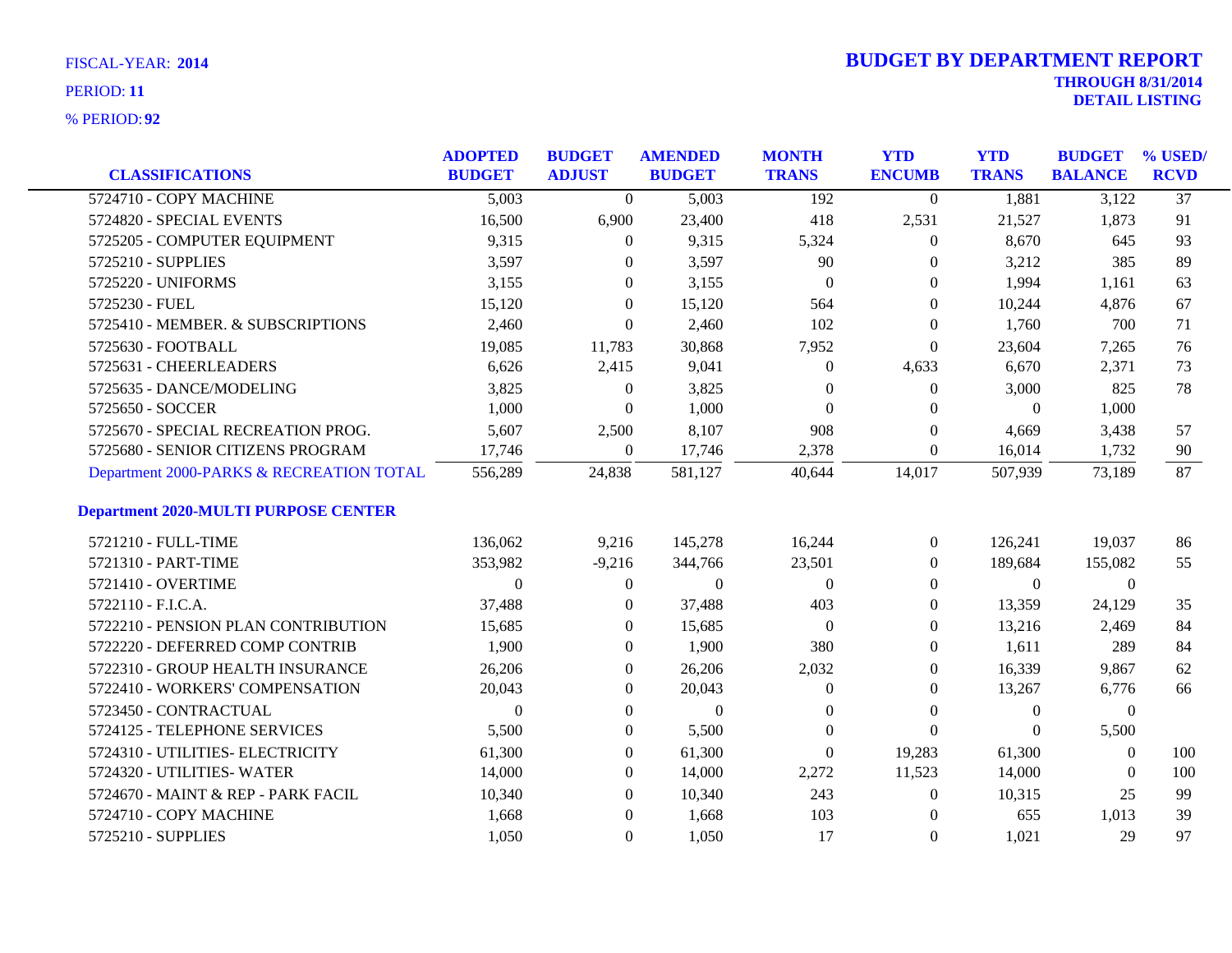| <b>CLASSIFICATIONS</b>                     | <b>ADOPTED</b><br><b>BUDGET</b> | <b>BUDGET</b><br><b>ADJUST</b> | <b>AMENDED</b><br><b>BUDGET</b> | <b>MONTH</b><br><b>TRANS</b> | <b>YTD</b><br><b>ENCUMB</b> | <b>YTD</b><br><b>TRANS</b> | <b>BUDGET</b><br><b>BALANCE</b> | % USED/<br><b>RCVD</b> |
|--------------------------------------------|---------------------------------|--------------------------------|---------------------------------|------------------------------|-----------------------------|----------------------------|---------------------------------|------------------------|
|                                            |                                 |                                |                                 |                              |                             |                            |                                 |                        |
| 5725550 - SCHOOL PROGRAM                   | 4,200                           | $\Omega$                       | 4,200                           | $-100$                       | $\overline{0}$              | 2,878                      | 1,322                           | 68                     |
| 5725640 - BASKETBALL                       | 5,940                           | $\mathbf{0}$                   | 5,940                           | $\theta$                     | $\overline{0}$              | 5,376                      | 564                             | 90                     |
| 5725660 - SUMMER PROGRAMS                  | 7,950                           | $\mathbf{0}$                   | 7,950                           | 3,172                        | $\overline{0}$              | 6,605                      | 1,345                           | 83                     |
| 5725670 - SPECIAL RECREATION PROG.         | 2,000                           | 250                            | 2,250                           | $\Omega$                     | $\Omega$                    | 2,136                      | 114                             | 94                     |
| 5726410 - EQPT LESS THAN \$500 VALUE       | $\theta$                        | $\mathbf{0}$                   | $\Omega$                        | $\Omega$                     | $\Omega$                    | $\Omega$                   | $\Omega$                        |                        |
| 5726430 - EQUIPMENT-OPERATING              | $\Omega$                        | $\boldsymbol{0}$               | $\Omega$                        | $\Omega$                     | $\Omega$                    | $\Omega$                   | $\Omega$                        |                        |
| Department 2020-MULTI PURPOSE CENTER TOTAL | 705,314                         | 250                            | 705,564                         | 48,267                       | 30,806                      | 478,003                    | 227,561                         | 67                     |
| <b>Department 2030-Community Pool</b>      |                                 |                                |                                 |                              |                             |                            |                                 |                        |
| 5721210 - FULL-TIME                        | $\Omega$                        | $\boldsymbol{0}$               | $\theta$                        | $-2,765$                     | $\boldsymbol{0}$            | $\boldsymbol{0}$           | $\boldsymbol{0}$                |                        |
| 5721310 - PART-TIME                        | 16,575                          | $\overline{0}$                 | 16,575                          | 1,193                        | $\Omega$                    | 1,193                      | 15,382                          | $\overline{7}$         |
| 5722110 - F.I.C.A.                         | 1,268                           | $\boldsymbol{0}$               | 1,268                           | $-157$                       | $\overline{0}$              | 91                         | 1,177                           | $7\phantom{.0}$        |
| 5722220 - DEFERRED COMP CONTRIB            | $\theta$                        | $\overline{0}$                 | $\theta$                        | $\Omega$                     | $\left($                    | $\Omega$                   | $\overline{0}$                  |                        |
| 5722310 - GROUP HEALTH INSURANCE           | $\theta$                        | $\overline{0}$                 | $\Omega$                        | $\Omega$                     | $\overline{0}$              | 494                        | $-494$                          |                        |
| 5722410 - WORKERS' COMPENSATION            | 678                             | $\overline{0}$                 | 678                             | $\Omega$                     | $\overline{0}$              | 449                        | 229                             | 66                     |
| 5723450 - CONTRACTUAL                      | 8,244                           | $\boldsymbol{0}$               | 8,244                           | $\theta$                     | $\mathbf{0}$                | $\overline{0}$             | 8,244                           |                        |
| 5724320 - UTILITIES-WATER                  | 10,000                          | $\overline{0}$                 | 10,000                          | $\Omega$                     | $\theta$                    | 3,521                      | 6,479                           | 35                     |
| 5724350 - ELECTRIC - CITY PARKS            | 4,000                           | $\theta$                       | 4,000                           | 199                          | $\overline{0}$              | 199                        | 3,801                           | $\overline{4}$         |
| 5724632 - INTERNET SERVICES                | 400                             | $\overline{0}$                 | 400                             | $\Omega$                     | $\Omega$                    | $\Omega$                   | 400                             |                        |
| 5724634 - INTERNET MAINTENANCE             | 188                             | $\overline{0}$                 | 188                             | $\Omega$                     | $\overline{0}$              | $\Omega$                   | 188                             |                        |
| 5724670 - MAINT & REP - PARK FACIL         | 2,800                           | $\overline{0}$                 | 2,800                           | 5                            | $\overline{0}$              | 5                          | 2,795                           |                        |
| 5724820 - SPECIAL EVENTS                   | 1,500                           | $\boldsymbol{0}$               | 1,500                           | 150                          | $\overline{0}$              | 150                        | 1,350                           | 10                     |
| 5725205 - COMPUTER EQUIPMENT               | 1,799                           | $\Omega$                       | 1,799                           | $\Omega$                     | $\Omega$                    | $\Omega$                   | 1,799                           |                        |
| 5725210 - SUPPLIES                         | 3,000                           | $\boldsymbol{0}$               | 3,000                           | 1,103                        | 1,360                       | 2,463                      | 537                             | 82                     |
| 5725220 - UNIFORMS                         | 600                             | $\overline{0}$                 | 600                             | $\Omega$                     | $\overline{0}$              | $\Omega$                   | 600                             |                        |
| Department 2030-Community Pool TOTAL       | 51,052                          | $\boldsymbol{0}$               | 51,052                          | $-272$                       | 1,360                       | 8,565                      | 42,487                          | 16                     |
| <b>Department 2100-NON-DEPARTMENTAL</b>    |                                 |                                |                                 |                              |                             |                            |                                 |                        |
| 5192210 - PENSION PLAN CONTRIBUTION        | $\Omega$                        | $\overline{0}$                 | $\Omega$                        | $\theta$                     | $\overline{0}$              | $\Omega$                   | $\theta$                        |                        |
| 5192250 - SECTION 185 CONTRIBUTION         | 85,000                          | $\overline{0}$                 | 85,000                          | $\mathbf{0}$                 | $\overline{0}$              | $\Omega$                   | 85,000                          |                        |
| 5199120 - DEBT SERVICE                     | $\Omega$                        | $\Omega$                       | $\Omega$                        | $\Omega$                     | $\Omega$                    | $\Omega$                   | $\Omega$                        |                        |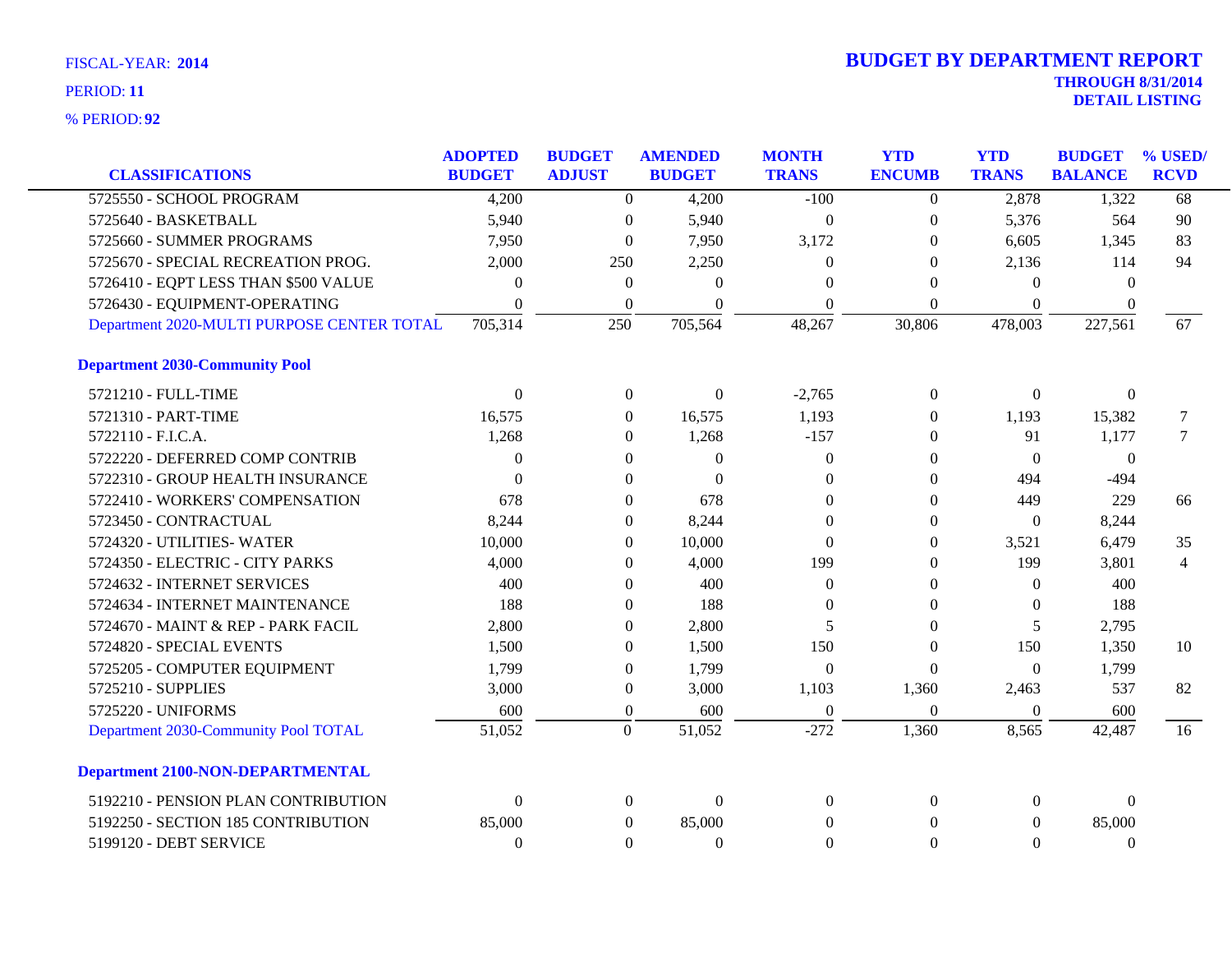**92** % PERIOD:

### **THROUGH 8/31/2014 DETAIL LISTING** PERIOD: **<sup>11</sup> 2014 BUDGET BY DEPARTMENT REPORT**

| <b>CLASSIFICATIONS</b>                  | <b>ADOPTED</b><br><b>BUDGET</b> | <b>BUDGET</b><br><b>ADJUST</b> | <b>AMENDED</b><br><b>BUDGET</b> | <b>MONTH</b><br><b>TRANS</b> | <b>YTD</b><br><b>ENCUMB</b> | <b>YTD</b><br><b>TRANS</b> | <b>BUDGET</b><br><b>BALANCE</b> | % USED/<br><b>RCVD</b> |
|-----------------------------------------|---------------------------------|--------------------------------|---------------------------------|------------------------------|-----------------------------|----------------------------|---------------------------------|------------------------|
| 5199140 - CIP FUND                      | $\theta$                        | 0                              | 0                               | $-600,000$                   | $\overline{0}$              |                            |                                 |                        |
| 5199150 - CRA FUND                      | $\left($                        | 0                              | 0                               | $-100,000$                   | $\Omega$                    | $\theta$                   | 0                               |                        |
| 5819120 - TRANSFER TO GENERAL FUND      | $\Omega$                        | 0                              |                                 |                              | $\Omega$                    |                            |                                 |                        |
| 5819130 - INTRA-GOV EMERG RESERVES FUND | $\Omega$                        | 0                              | 0                               |                              | $\overline{0}$              |                            |                                 |                        |
| 5819140 - TRANSFER TO GENERAL FUND      | 600,000                         | $\theta$                       | 600,000                         | 600,000                      | $\overline{0}$              | 600,000                    |                                 | 100                    |
| 5819150 - INTRA-GOV CRA                 | 589,337                         | 0                              | 589,337                         | 100,000                      | $\overline{0}$              | 100,000                    | 489,337                         | 16                     |
| Department 2100-NON-DEPARTMENTAL TOTAL  | 1,274,337                       | $\theta$                       | 1,274,337                       | -0                           | $\overline{0}$              | 700,000                    | 574,337                         | 54                     |
| <b>EXPENSE TOTAL</b>                    | 17,926,390                      | 25,919                         | 17,952,309                      | 1,017,919                    | 656,855                     | 13,959,000                 | 3,993,316                       | 77                     |
| Fund 001-GENERAL FUND TOTAL             |                                 |                                |                                 |                              |                             |                            |                                 |                        |
| <b>REVENUE TOTALS</b>                   | 16,864,223                      | $\theta$                       | 16,864,223                      | 891,805                      | $\overline{0}$              | 15,769,311                 | 1,094,914                       | 93                     |
| <b>EXPENSE TOTALS</b>                   | 17,926,390                      | 25,919                         | 17,952,309                      | 1,017,919                    | 656,855                     | 13,959,000                 | 3,993,316                       | 77                     |
| Fund 001-GENERAL FUND TOTAL             | $-1,062,167$                    | $-25.919$                      | $-1,088,086$                    | $-126.114$                   | $-656,855$                  | 1.810.311                  | $-2,898,402$                    |                        |

### Fund 051-EMERGENCY RESERVE FUND

### **REVENUE**

| <b>Department 0000-Description N/A</b> |          |              |          |       |                |        |          |     |
|----------------------------------------|----------|--------------|----------|-------|----------------|--------|----------|-----|
| 3612000 - INTEREST INCOME              | 18,000   |              | 18,000   | .166  | $\overline{0}$ | 12,555 | 5,445    | 69  |
| Department 0000-Description N/A TOTAL  | 18,000   | O            | 18,000   | 1.166 | $\left($       | 12,555 | 5,445    | 69  |
| <b>REVENUE TOTAL</b>                   | 18,000   | $\mathbf{0}$ | 18,000   | 1,166 | $\bf{0}$       | 12,555 | 5,445    | -69 |
| <b>EXPENSE</b>                         |          |              |          |       |                |        |          |     |
| <b>Department 0000-Description N/A</b> |          |              |          |       |                |        |          |     |
| 0510000 - TO CORRECT ERROR OBJ 0510000 | $\Omega$ |              | $\Omega$ |       | $\Omega$       |        | $\Omega$ |     |
| Department 0000-Description N/A TOTAL  |          | O            |          |       | 0              |        |          |     |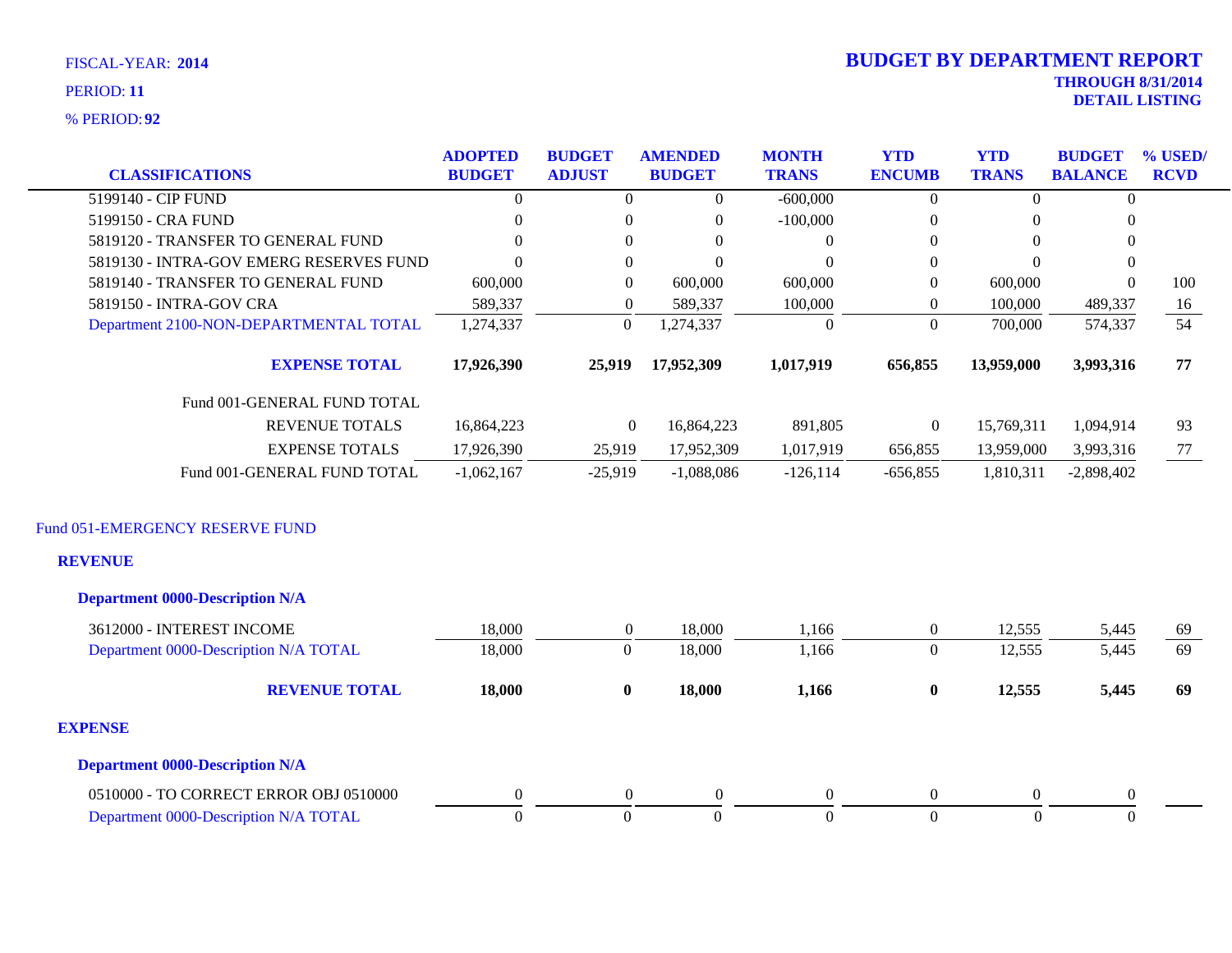**92** % PERIOD:

| <b>CLASSIFICATIONS</b>                         | <b>ADOPTED</b><br><b>BUDGET</b> | <b>BUDGET</b><br><b>ADJUST</b> | <b>AMENDED</b><br><b>BUDGET</b>      | <b>MONTH</b><br><b>TRANS</b> | <b>YTD</b><br><b>ENCUMB</b> | <b>YTD</b><br><b>TRANS</b> | <b>BUDGET</b><br><b>BALANCE</b> | % USED/<br><b>RCVD</b> |
|------------------------------------------------|---------------------------------|--------------------------------|--------------------------------------|------------------------------|-----------------------------|----------------------------|---------------------------------|------------------------|
| <b>EXPENSE TOTAL</b>                           | $\bf{0}$                        | $\bf{0}$                       | $\bf{0}$                             | $\overline{\mathbf{0}}$      | $\overline{\mathbf{0}}$     | $\bf{0}$                   | $\bf{0}$                        |                        |
| Fund 051-EMERGENCY RESERVE FUND TOTAL          |                                 |                                |                                      |                              |                             |                            |                                 |                        |
| <b>REVENUE TOTALS</b>                          | 18,000                          |                                | 18,000<br>$\boldsymbol{0}$           | 1,166                        | $\boldsymbol{0}$            | 12,555                     | 5,445                           | 69                     |
| <b>EXPENSE TOTALS</b>                          | $\Omega$                        |                                | $\boldsymbol{0}$<br>$\theta$         | $\boldsymbol{0}$             | $\boldsymbol{0}$            | $\boldsymbol{0}$           | $\boldsymbol{0}$                | 77                     |
| Fund 051-EMERGENCY RESERVE FUND TOTAL          | 18,000                          |                                | 18,000<br>$\boldsymbol{0}$           | 1,166                        | $\boldsymbol{0}$            | 12,555                     | 5,445                           |                        |
| Fund 106-GRANT FUND                            |                                 |                                |                                      |                              |                             |                            |                                 |                        |
| <b>REVENUE</b>                                 |                                 |                                |                                      |                              |                             |                            |                                 |                        |
| <b>Department 0000-Description N/A</b>         |                                 |                                |                                      |                              |                             |                            |                                 |                        |
| 3371000 - GENERAL GOVERNMENT                   | $\theta$                        |                                | $\overline{0}$<br>$\overline{0}$     | $\Omega$                     | $\mathbf{0}$                | $\mathbf{0}$               | $\overline{0}$                  |                        |
| 3612000 - INTEREST INCOME                      | $\theta$                        | $\overline{0}$                 | $\Omega$                             | 370                          | $\overline{0}$              | 4,060                      | $-4,060$                        |                        |
| 3699201 - MISC. OTHERS                         | $\theta$                        |                                | $\theta$<br>$\theta$                 | $\Omega$                     | $\overline{0}$              | $\Omega$                   | $\left($                        |                        |
| Department 0000-Description N/A TOTAL          | $\overline{0}$                  | $\Omega$                       | $\overline{0}$                       | $\overline{370}$             | $\overline{0}$              | 4,060                      | $-4,060$                        |                        |
| Department 3802-ADA FY 2011                    |                                 |                                |                                      |                              |                             |                            |                                 |                        |
| 3371000 - GENERAL GOVERNMENT                   | $\overline{0}$                  |                                | $\boldsymbol{0}$<br>$\mathbf{0}$     | $\boldsymbol{0}$             | $\overline{0}$              | $\mathbf{0}$               | $\boldsymbol{0}$                |                        |
| Department 3802-ADA FY 2011 TOTAL              | $\Omega$                        | $\overline{0}$                 | $\Omega$                             | $\Omega$                     | $\overline{0}$              | $\theta$                   | $\Omega$                        |                        |
| <b>REVENUE TOTAL</b>                           | $\bf{0}$                        | $\bf{0}$                       | $\bf{0}$                             | 370                          | $\pmb{0}$                   | 4,060                      | $-4,060$                        |                        |
| <b>EXPENSE</b>                                 |                                 |                                |                                      |                              |                             |                            |                                 |                        |
| Department 3303-SW 66 ST IMPROV PHASE II       |                                 |                                |                                      |                              |                             |                            |                                 |                        |
| 5416440 - CAPITAL IMPROVEMENTS                 | $\overline{0}$                  |                                | $\boldsymbol{0}$<br>$\boldsymbol{0}$ | $\boldsymbol{0}$             | $\overline{0}$              | $\boldsymbol{0}$           | $\boldsymbol{0}$                |                        |
| Department 3303-SW 66 ST IMPROV PHASE II TOTAL | $\mathbf{0}$                    | $\Omega$                       | $\theta$                             | $\overline{0}$               | $\overline{0}$              | $\Omega$                   | $\overline{0}$                  |                        |
| <b>EXPENSE TOTAL</b>                           | $\bf{0}$                        | $\bf{0}$                       | $\bf{0}$                             | $\bf{0}$                     | $\bf{0}$                    | $\bf{0}$                   | $\boldsymbol{0}$                |                        |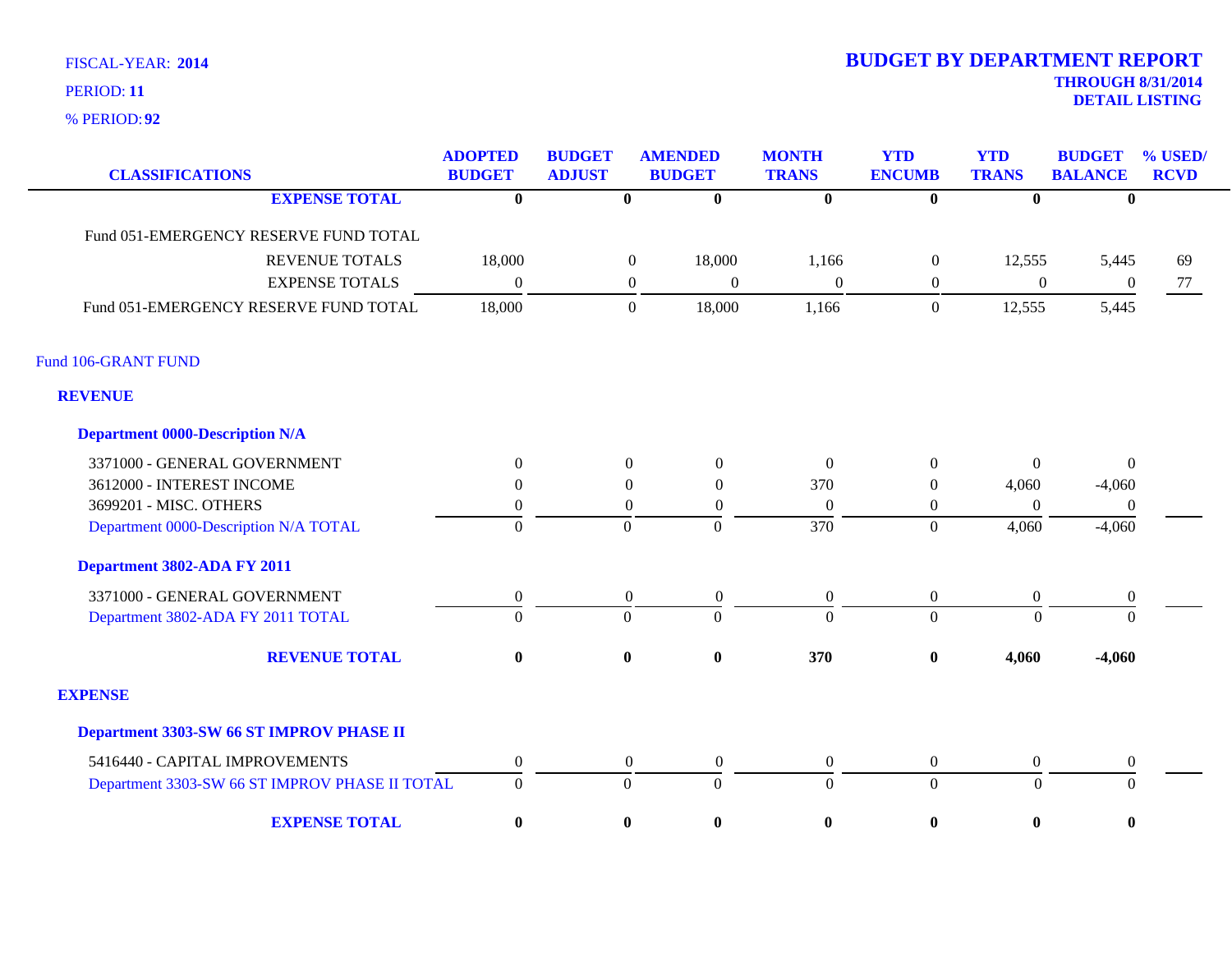**92** % PERIOD:

| <b>CLASSIFICATIONS</b>                    | <b>ADOPTED</b><br><b>BUDGET</b> | <b>BUDGET</b><br><b>ADJUST</b> | <b>AMENDED</b><br><b>BUDGET</b> | <b>MONTH</b><br><b>TRANS</b>         | <b>YTD</b><br><b>ENCUMB</b> | <b>YTD</b><br><b>TRANS</b> | <b>BUDGET</b><br><b>BALANCE</b> | % USED/<br><b>RCVD</b> |
|-------------------------------------------|---------------------------------|--------------------------------|---------------------------------|--------------------------------------|-----------------------------|----------------------------|---------------------------------|------------------------|
| Fund 106-GRANT FUND TOTAL                 |                                 |                                |                                 |                                      |                             |                            |                                 |                        |
| <b>REVENUE TOTALS</b>                     | $\mathbf{0}$                    | $\overline{0}$                 |                                 | $\boldsymbol{0}$<br>370              | $\boldsymbol{0}$            | 4,060                      | $-4,060$                        |                        |
| <b>EXPENSE TOTALS</b>                     | $\boldsymbol{0}$                | $\boldsymbol{0}$               |                                 | $\boldsymbol{0}$<br>$\boldsymbol{0}$ | $\boldsymbol{0}$            | $\boldsymbol{0}$           | $\mathbf{0}$                    | 77                     |
| Fund 106-GRANT FUND TOTAL                 | $\overline{0}$                  |                                | $\Omega$                        | $\mathbf{0}$<br>370                  | $\mathbf{0}$                | 4,060                      | $-4,060$                        |                        |
| Fund 111-STORM WATER DRAIN TRUST          |                                 |                                |                                 |                                      |                             |                            |                                 |                        |
| <b>REVENUE</b>                            |                                 |                                |                                 |                                      |                             |                            |                                 |                        |
| <b>Department 0000-Description N/A</b>    |                                 |                                |                                 |                                      |                             |                            |                                 |                        |
| 3143000 - UTILITY TAX-STORMWATER          | 18,900                          | $\overline{0}$                 | 18,900                          | $-27$                                | $\boldsymbol{0}$            | 7,431                      | 11,469                          | 39                     |
| 3301000 - INTERGOVERNMENTAL REVENUE       | 400,000                         | $\boldsymbol{0}$               | 400,000                         | 36,445                               | $\boldsymbol{0}$            | 280,675                    | 119,325                         | 70                     |
| 3612000 - INTEREST INCOME                 | 7,500                           | $\overline{0}$                 | 7,500                           | 45                                   | $\overline{0}$              | 1,276                      | 6,224                           | 17                     |
| 3699201 - MISC. OTHERS                    | $\Omega$                        | $\overline{0}$                 | $\Omega$                        | $\Omega$                             | $\overline{0}$              | $-16$                      | 16                              |                        |
| Department 0000-Description N/A TOTAL     | 426,400                         | $\mathbf{0}$                   | 426,400                         | 36,463                               | $\overline{0}$              | 289,366                    | 137,034                         | 67                     |
| <b>REVENUE TOTAL</b>                      | 426,400                         | $\bf{0}$                       | 426,400                         | 36,463                               | $\boldsymbol{0}$            | 289,366                    | 137,034                         | 67                     |
| <b>EXPENSE</b>                            |                                 |                                |                                 |                                      |                             |                            |                                 |                        |
| <b>Department 1730-STREET MAINTENANCE</b> |                                 |                                |                                 |                                      |                             |                            |                                 |                        |
| 5411210 - REGULAR                         | 44,648                          | $\boldsymbol{0}$               | 44,648                          | 2,733                                | $\boldsymbol{0}$            | 41,885                     | 2,763                           | 93                     |
| 5411410 - OVERTIME                        | $\Omega$                        | $\theta$                       | $\theta$                        | $\overline{0}$                       | $\overline{0}$              | 1,977                      | $-1,977$                        |                        |
| 5412110 - F.I.C.A.                        | 3,416                           | $\overline{0}$                 | 3,416                           | 204                                  | $\overline{0}$              | 3,337                      | 79                              | 97                     |
| 5412210 - PENSION PLAN CONTRIBUTION       | 7,813                           | $\Omega$                       | 7,813                           | $\theta$                             | $\Omega$                    | 6,583                      | 1,230                           | 84                     |
| 5412310 - GROUP HEALTH INSURANCE          | 7,041                           | $\theta$                       | 7,041                           | 513                                  | $\Omega$                    | 4,955                      | 2,086                           | 70                     |
| 5412410 - WORKERS' COMPENSATION           | 10,269                          | $\Omega$                       | 10,269                          | $\boldsymbol{0}$                     | $\mathbf{0}$                | 6,797                      | 3,472                           | 66                     |
| 5413450 - CONTRACTUAL SERVICES            | 50,595                          | 21,455                         | 72,050                          | 959                                  | 1,859                       | 62,086                     | 9,964                           | 86                     |
| 5416490 - CONSTRUCTIONS PROJECTS          | 415,000                         | $-21,455$                      | 393,545                         | 18,999                               | 10,232                      | 106,546                    | 286,999                         | 27                     |
| 5417100 - BOND SERVICE- PRINCIPAL         | 27,036                          | $\theta$                       | 27,036                          | $\boldsymbol{0}$                     | $\theta$                    | 27,036                     | $\theta$                        | 100                    |
| 5417200 - INTEREST EXPENSE                | 2.000                           | $\Omega$                       | 2,000                           | $\Omega$                             | $\Omega$                    | 397                        | 1,603                           | 19                     |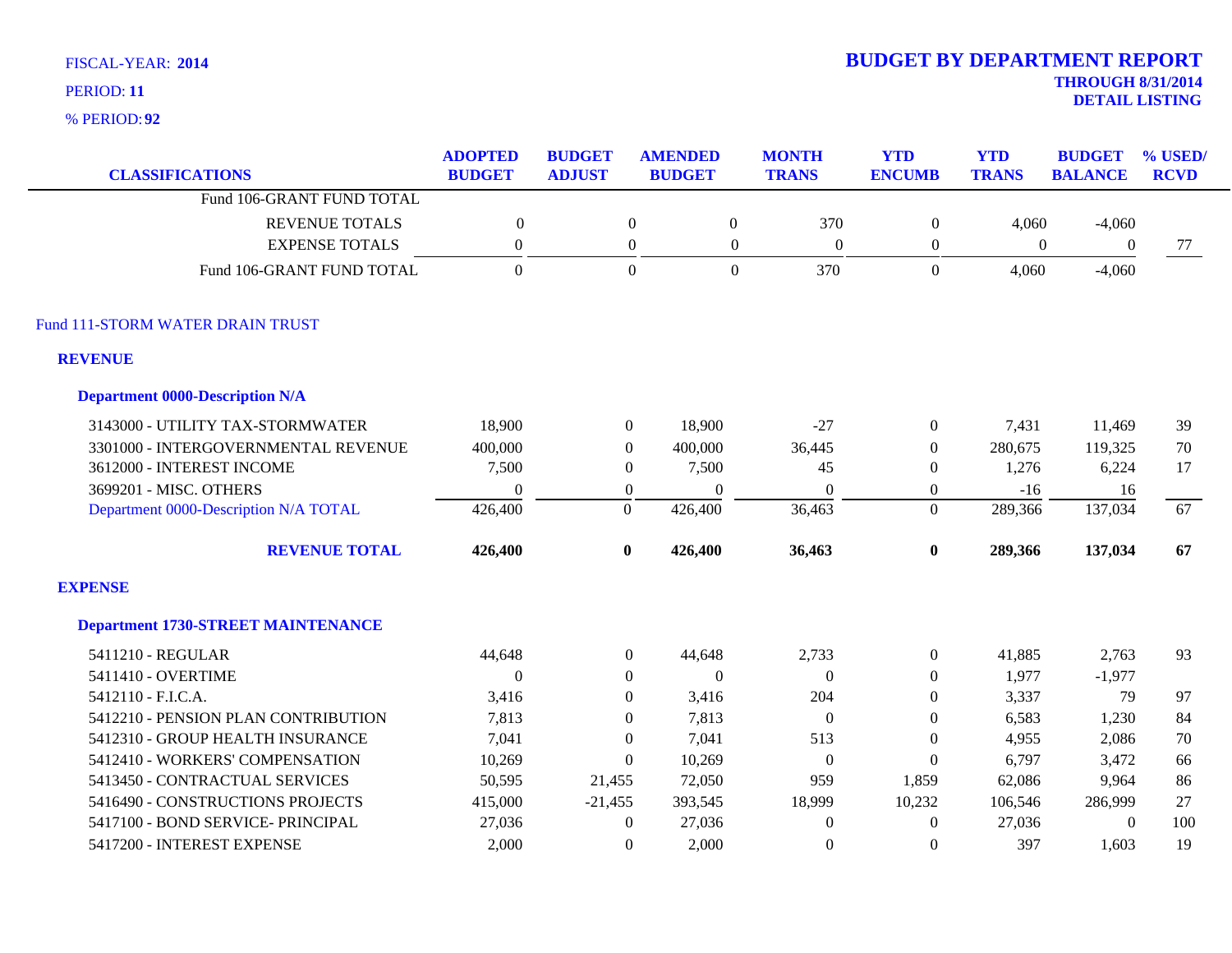| <b>CLASSIFICATIONS</b>                               | <b>ADOPTED</b><br><b>BUDGET</b> | <b>BUDGET</b><br><b>ADJUST</b> | <b>AMENDED</b><br><b>BUDGET</b> | <b>MONTH</b><br><b>TRANS</b> | <b>YTD</b><br><b>ENCUMB</b> | <b>YTD</b><br><b>TRANS</b> | <b>BUDGET</b><br><b>BALANCE</b> | % USED/<br><b>RCVD</b> |
|------------------------------------------------------|---------------------------------|--------------------------------|---------------------------------|------------------------------|-----------------------------|----------------------------|---------------------------------|------------------------|
| 5819120 - TRANSFER TO GENERAL FUND                   | 250,000                         | $\overline{0}$                 | 250,000                         | $\overline{0}$               | $\theta$                    | 250,000                    | $\mathbf{0}$                    | 100                    |
| Department 1730-STREET MAINTENANCE TOTAL             | 817,818                         | $\overline{0}$                 | 817,818                         | 23,408                       | 12,091                      | 511,599                    | 306,219                         | 62                     |
| <b>EXPENSE TOTAL</b>                                 | 817,818                         | $\bf{0}$                       | 817,818                         | 23,408                       | 12,091                      | 511,599                    | 306,219                         | 62                     |
| Fund 111-STORM WATER DRAIN TRUST TOTAL               |                                 |                                |                                 |                              |                             |                            |                                 |                        |
| REVENUE TOTALS                                       | 426,400                         | $\mathbf{0}$                   | 426,400                         | 36,463                       | $\boldsymbol{0}$            | 289,366                    | 137,034                         | 67                     |
| <b>EXPENSE TOTALS</b>                                | 817,818                         | $\overline{0}$                 | 817,818                         | 23,408                       | 12,091                      | 511,599                    | 306,219                         | 62                     |
| Fund 111-STORM WATER DRAIN TRUST TOTAL               | $-391,418$                      | $\theta$                       | $-391,418$                      | 13,055                       | $-12,091$                   | $-222,233$                 | $-169,185$                      |                        |
| Fund 112-2ND LOCAL OPTION GAS TRST<br><b>REVENUE</b> |                                 |                                |                                 |                              |                             |                            |                                 |                        |
| <b>Department 0000-Description N/A</b>               |                                 |                                |                                 |                              |                             |                            |                                 |                        |
| 3121000 - LOCAL OPTION TAXES                         | $\theta$                        | $\overline{0}$                 | $\boldsymbol{0}$                | 5,769                        | $\overline{0}$              | 70,950                     | $-70,950$                       |                        |
| 3301000 - INTERGOVERNMENTAL REVENUE                  | 67,207                          | $\Omega$                       | 67,207                          | $\theta$                     | $\boldsymbol{0}$            | $\Omega$                   | 67,207                          |                        |
| 3612000 - INTEREST INCOME                            | 2,000                           | $\overline{0}$                 | 2,000                           | 216                          | $\overline{0}$              | 2,288                      | $-288$                          | 114                    |
| Department 0000-Description N/A TOTAL                | 69,207                          | $\theta$                       | 69,207                          | 5,985                        | $\Omega$                    | 73,238                     | $-4,031$                        | 105                    |
| <b>REVENUE TOTAL</b>                                 | 69,207                          | $\bf{0}$                       | 69,207                          | 5,985                        | $\bf{0}$                    | 73,238                     | $-4,031$                        | 105                    |
| <b>EXPENSE</b>                                       |                                 |                                |                                 |                              |                             |                            |                                 |                        |
| <b>Department 1730-STREET MAINTENANCE</b>            |                                 |                                |                                 |                              |                             |                            |                                 |                        |
| 5416210 - INFRASTRUCTURE PROJECTS                    | 225,000                         | 38,643                         | 263,643                         | $\overline{0}$               | 19,674                      | 87,524                     | 176,119                         | 33                     |
| Department 1730-STREET MAINTENANCE TOTAL             | 225,000                         | 38,643                         | 263,643                         | $\overline{0}$               | 19,674                      | 87,524                     | 176,119                         | 33                     |
| <b>EXPENSE TOTAL</b>                                 | 225,000                         | 38,643                         | 263,643                         | $\bf{0}$                     | 19,674                      | 87,524                     | 176,119                         | 33                     |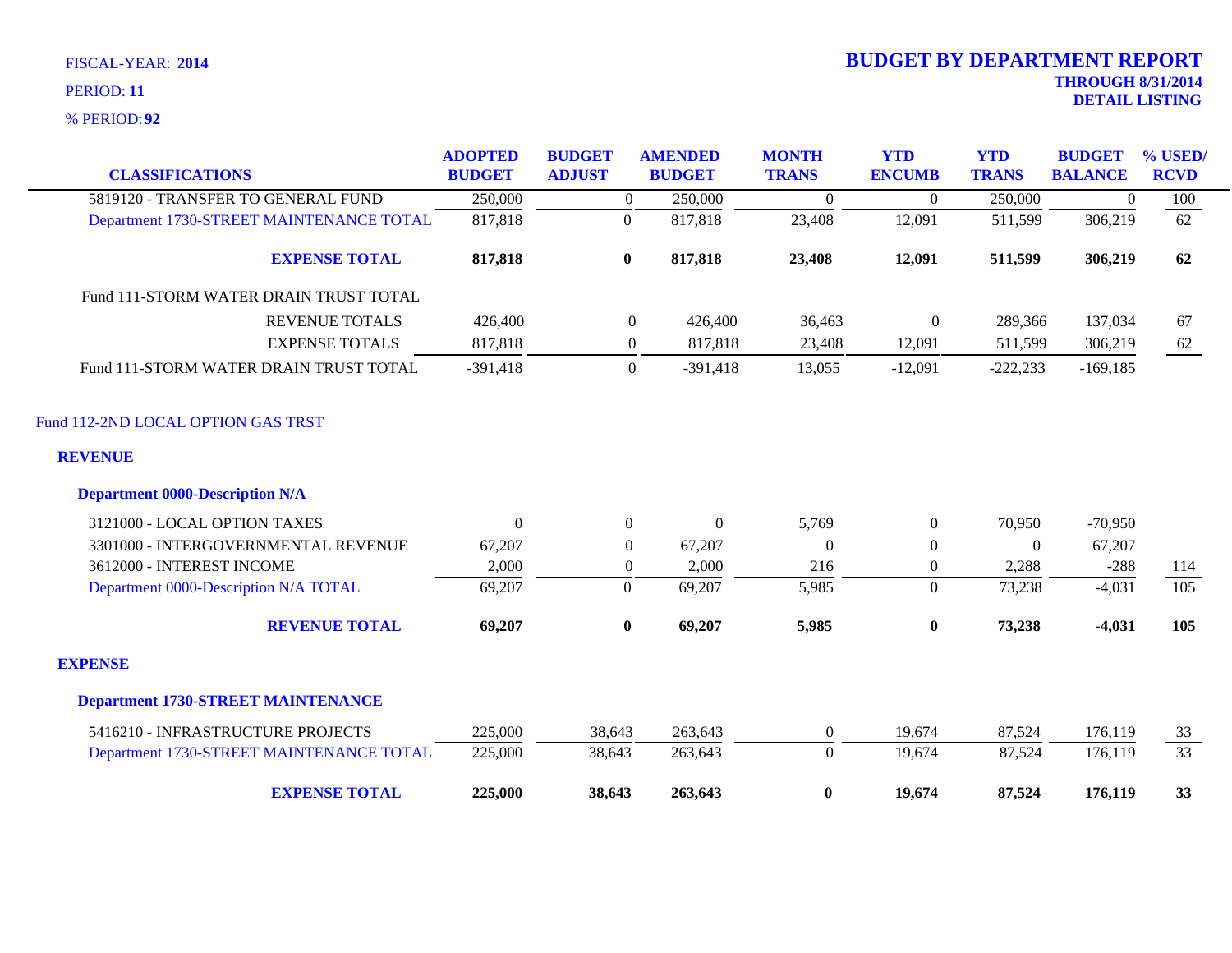**92** % PERIOD:

| <b>CLASSIFICATIONS</b>                       | <b>ADOPTED</b><br><b>BUDGET</b> | <b>BUDGET</b><br><b>ADJUST</b> | <b>AMENDED</b><br><b>BUDGET</b> | <b>MONTH</b><br><b>TRANS</b> | <b>YTD</b><br><b>ENCUMB</b> | <b>YTD</b><br><b>TRANS</b> | <b>BUDGET</b><br><b>BALANCE</b> | % USED/<br><b>RCVD</b> |
|----------------------------------------------|---------------------------------|--------------------------------|---------------------------------|------------------------------|-----------------------------|----------------------------|---------------------------------|------------------------|
| Fund 112-2ND LOCAL OPTION GAS TRST TOTAL     |                                 |                                |                                 |                              |                             |                            |                                 |                        |
| <b>REVENUE TOTALS</b>                        | 69,207                          | $\overline{0}$                 | 69,207                          | 5,985                        | $\boldsymbol{0}$            | 73,238                     | $-4,031$                        | 105                    |
| <b>EXPENSE TOTALS</b>                        | 225,000                         | 38,643                         | 263,643                         | $\mathbf{0}$                 | 19,674                      | 87,524                     | 176,119                         | 33                     |
| Fund 112-2ND LOCAL OPTION GAS TRST TOTAL     | $-155,793$                      | $-38,643$                      | $-194,436$                      | 5,985                        | $-19,674$                   | $-14,286$                  | $-180,150$                      |                        |
| <b>Fund 114-GRANTS FUND</b>                  |                                 |                                |                                 |                              |                             |                            |                                 |                        |
| <b>REVENUE</b>                               |                                 |                                |                                 |                              |                             |                            |                                 |                        |
| <b>Department 0000-Description N/A</b>       |                                 |                                |                                 |                              |                             |                            |                                 |                        |
| 3371000 - GENERAL GOVERNMENT                 | $\boldsymbol{0}$                | $\overline{0}$                 | $\mathbf{0}$                    | $\boldsymbol{0}$             | $\overline{0}$              | $\overline{0}$             | $\boldsymbol{0}$                |                        |
| Department 0000-Description N/A TOTAL        | $\overline{0}$                  | $\overline{0}$                 | $\Omega$                        | $\Omega$                     | $\overline{0}$              | $\mathbf{0}$               | $\Omega$                        |                        |
| <b>Department 3001-SNP-MURRAY PARK POOL</b>  |                                 |                                |                                 |                              |                             |                            |                                 |                        |
| 3371000 - GENERAL GOVERNMENT                 | 86,262                          | $\boldsymbol{0}$               | 86,262                          | $\boldsymbol{0}$             | $\boldsymbol{0}$            | 572                        | 85,690                          |                        |
| Department 3001-SNP-MURRAY PARK POOL TOTAL   | 86,262                          | $\mathbf{0}$                   | 86,262                          | $\overline{0}$               | $\overline{0}$              | 572                        | 85,690                          |                        |
| Department 3604-MDC SCHOOL & SR MEALS        |                                 |                                |                                 |                              |                             |                            |                                 |                        |
| 3371000 - GENERAL GOVERNMENT                 | $\boldsymbol{0}$                | $\overline{0}$                 | $\boldsymbol{0}$                | $\boldsymbol{0}$             | $\overline{0}$              | $\boldsymbol{0}$           | $\boldsymbol{0}$                |                        |
| Department 3604-MDC SCHOOL & SR MEALS FY2013 | $\overline{0}$                  | $\overline{0}$                 | $\overline{0}$                  | $\overline{0}$               | $\overline{0}$              | $\overline{0}$             | $\mathbf{0}$                    |                        |
| Department 3605-MDC SCHOOL & SR MEALS        |                                 |                                |                                 |                              |                             |                            |                                 |                        |
| 3371000 - GENERAL GOVERNMENT                 | 45,175                          | $\overline{0}$                 | 45,175                          | 1,632                        | $\overline{0}$              | 37,803                     | 7,372                           | 83                     |
| Department 3605-MDC SCHOOL & SR MEALS FY2014 | 45,175                          | $\overline{0}$                 | 45,175                          | 1,632                        | $\overline{0}$              | 37,803                     | 7,372                           | $\overline{83}$        |
| Department 3801-ADA-FY2011                   |                                 |                                |                                 |                              |                             |                            |                                 |                        |
| 3371000 - GENERAL GOVERNMENT                 | 14,747                          | $\overline{0}$                 | 14,747                          | $\mathbf{0}$                 | $\boldsymbol{0}$            | $\overline{0}$             | 14,747                          |                        |
| Department 3801-ADA-FY2011 TOTAL             | 14,747                          | $\boldsymbol{0}$               | 14,747                          | $\mathbf{0}$                 | $\overline{0}$              | $\mathbf{0}$               | 14,747                          |                        |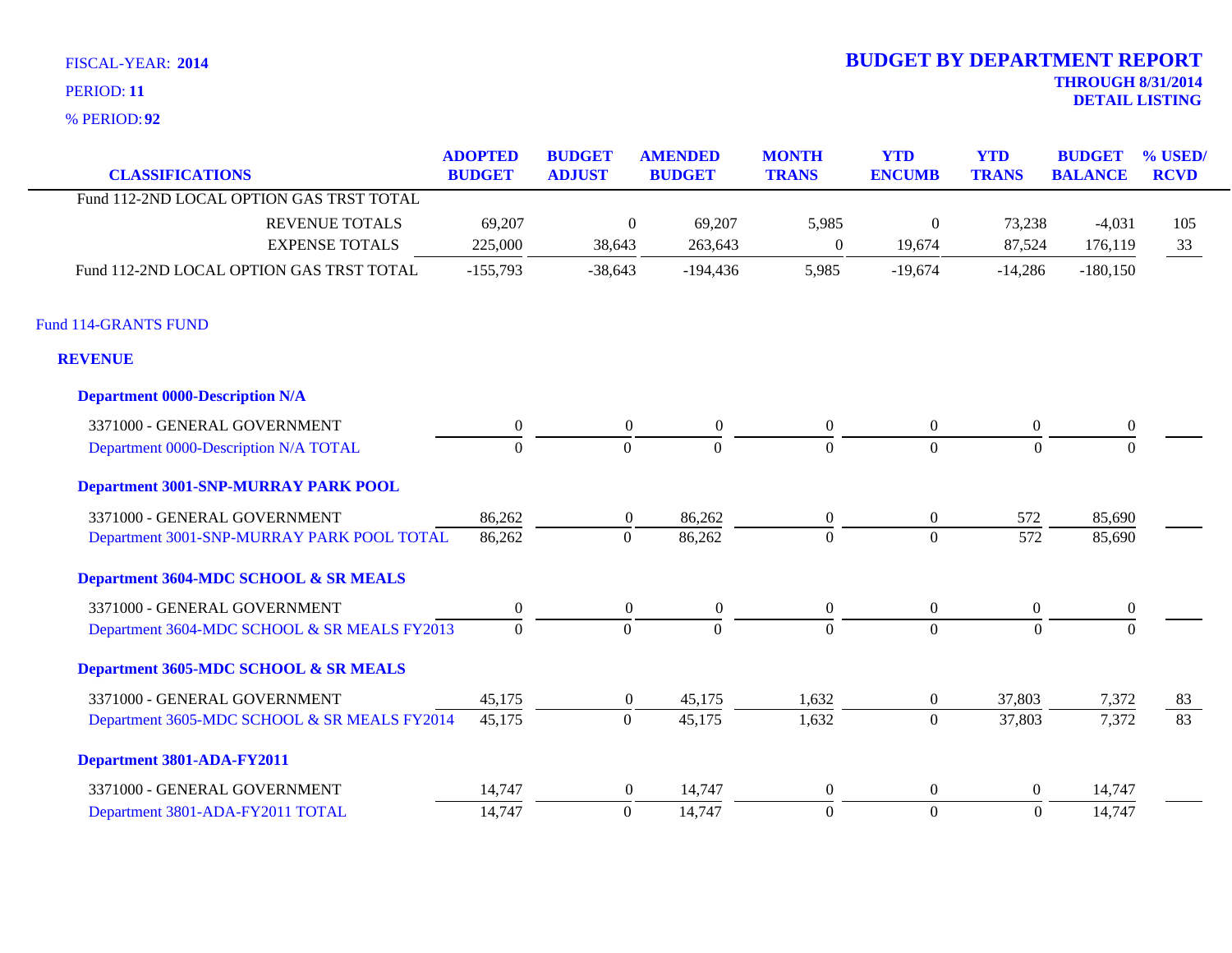**92** % PERIOD:

| <b>CLASSIFICATIONS</b>                       | <b>ADOPTED</b><br><b>BUDGET</b> | <b>BUDGET</b><br><b>ADJUST</b> | <b>AMENDED</b><br><b>BUDGET</b> | <b>MONTH</b><br><b>TRANS</b> | <b>YTD</b><br><b>ENCUMB</b> | <b>YTD</b><br><b>TRANS</b> | <b>BUDGET</b><br><b>BALANCE</b> | % USED<br><b>RCVD</b> |
|----------------------------------------------|---------------------------------|--------------------------------|---------------------------------|------------------------------|-----------------------------|----------------------------|---------------------------------|-----------------------|
| Department 3802-ADA FY 2011                  |                                 |                                |                                 |                              |                             |                            |                                 |                       |
| 3371000 - GENERAL GOVERNMENT                 | 11,012                          | $\boldsymbol{0}$               | 11,012                          | $\overline{0}$               | $\boldsymbol{0}$            | $\boldsymbol{0}$           | 11,012                          |                       |
| Department 3802-ADA FY 2011 TOTAL            | 11,012                          | $\overline{0}$                 | 11,012                          | $\overline{0}$               | $\overline{0}$              | $\overline{0}$             | 11,012                          |                       |
| Department 3803-ADA FY 2012                  |                                 |                                |                                 |                              |                             |                            |                                 |                       |
| 3371000 - GENERAL GOVERNMENT                 | 10,423                          | $\boldsymbol{0}$               | 10,423                          | $\overline{0}$               | $\boldsymbol{0}$            | $\boldsymbol{0}$           | 10,423                          |                       |
| Department 3803-ADA FY 2012 TOTAL            | 10,423                          | $\mathbf{0}$                   | 10,423                          | $\Omega$                     | $\overline{0}$              | $\Omega$                   | 10,423                          |                       |
| <b>Department 4010-GOB-WATER &amp; SEWER</b> |                                 |                                |                                 |                              |                             |                            |                                 |                       |
| 3311000 - REVENUE                            | $\boldsymbol{0}$                | $\boldsymbol{0}$               | $\theta$                        | $\boldsymbol{0}$             | $\boldsymbol{0}$            | $\boldsymbol{0}$           | $\mathbf{0}$                    |                       |
| 3371000 - GENERAL GOVERNMENT                 | 816,366                         | $\boldsymbol{0}$               | 816,366                         | $\overline{0}$               | $\boldsymbol{0}$            | 69,434                     | 746,932                         | 8                     |
| Department 4010-GOB-WATER & SEWER            | 816,366                         | $\Omega$                       | 816,366                         | $\Omega$                     | $\overline{0}$              | 69,434                     | 746,932                         | 8                     |
| <b>Department 4100-VILLAGERS</b>             |                                 |                                |                                 |                              |                             |                            |                                 |                       |
| 3371000 - GENERAL GOVERNMENT                 | $\boldsymbol{0}$                | $\boldsymbol{0}$               | $\boldsymbol{0}$                | $\mathbf{0}$                 | $\boldsymbol{0}$            | $\boldsymbol{0}$           | $\boldsymbol{0}$                |                       |
| Department 4100-VILLAGERS GRANT-PRESERVATION | $\Omega$                        | $\theta$                       | $\Omega$                        | $\Omega$                     | $\Omega$                    | $\Omega$                   | $\Omega$                        |                       |
| <b>Department 4101-VILLAGERS</b>             |                                 |                                |                                 |                              |                             |                            |                                 |                       |
| 3371000 - GENERAL GOVERNMENT                 | 3,000                           | $\theta$                       | 3,000                           | $\overline{0}$               | $\boldsymbol{0}$            | $\overline{0}$             | 3,000                           |                       |
| Department 4101-VILLAGERS GRANT-PRESERVATION | 3,000                           | $\mathbf{0}$                   | 3,000                           | $\overline{0}$               | $\overline{0}$              | $\overline{0}$             | 3,000                           |                       |
| Department 4200-MPO FY 2013 Grant            |                                 |                                |                                 |                              |                             |                            |                                 |                       |
| 3371000 - GENERAL GOVERNMENT                 | 21,000                          | $\boldsymbol{0}$               | 21,000                          | $\boldsymbol{0}$             | $\boldsymbol{0}$            | $\boldsymbol{0}$           | 21,000                          |                       |
| Department 4200-MPO FY 2013 Grant TOTAL      | 21,000                          | $\overline{0}$                 | 21,000                          | $\theta$                     | $\overline{0}$              | $\overline{0}$             | 21,000                          |                       |
| <b>REVENUE TOTAL</b>                         | 1,007,985                       | $\boldsymbol{0}$               | 1,007,985                       | 1,632                        | $\bf{0}$                    | 107,809                    | 900,176                         | 10                    |

**EXPENSE**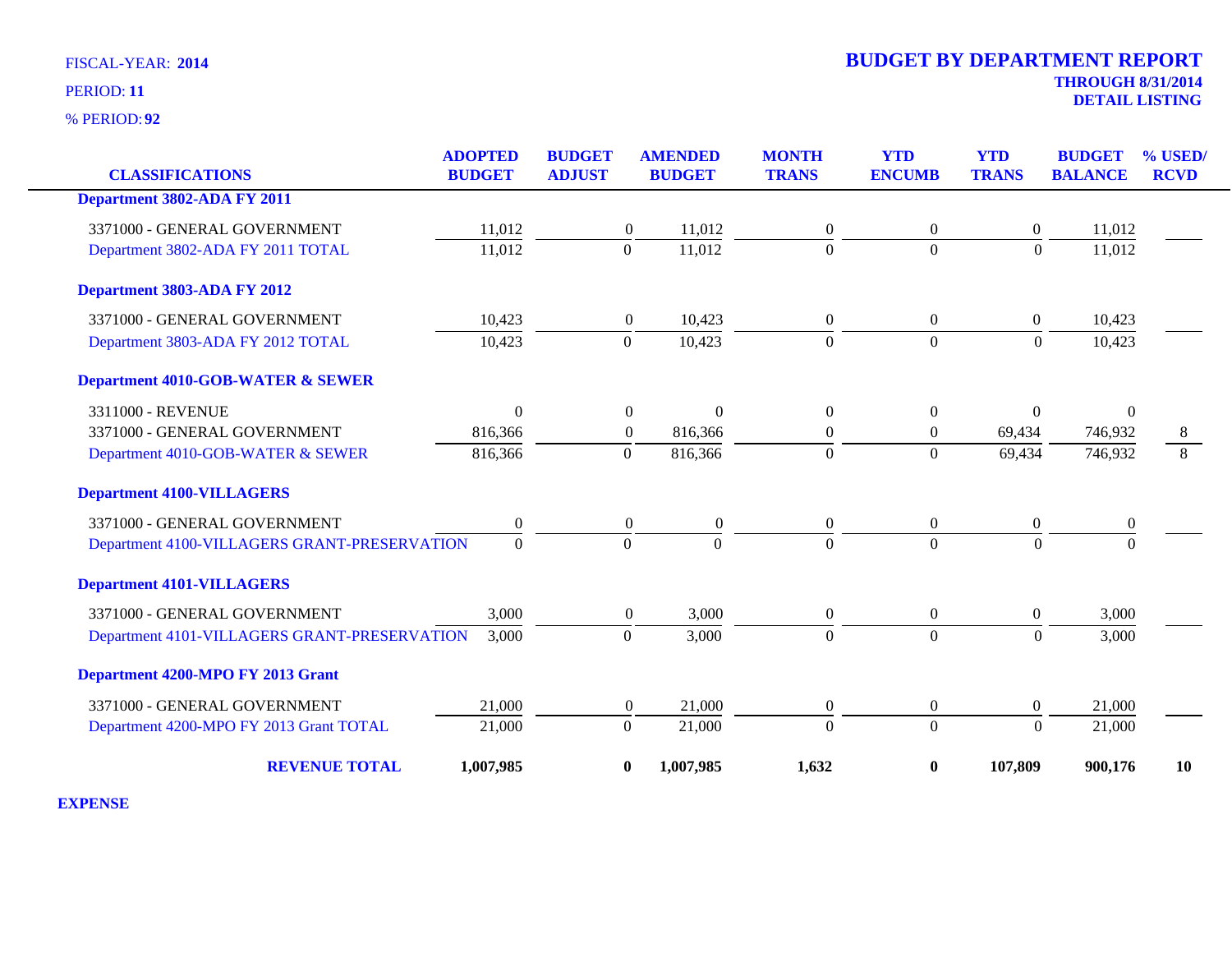**92** % PERIOD:

| <b>CLASSIFICATIONS</b>                       | <b>ADOPTED</b><br><b>BUDGET</b> | <b>BUDGET</b><br><b>ADJUST</b> | <b>AMENDED</b><br><b>BUDGET</b>      | <b>MONTH</b><br><b>TRANS</b> | <b>YTD</b><br><b>ENCUMB</b> | <b>YTD</b><br><b>TRANS</b> | <b>BUDGET</b><br><b>BALANCE</b> | % USED/<br><b>RCVD</b> |
|----------------------------------------------|---------------------------------|--------------------------------|--------------------------------------|------------------------------|-----------------------------|----------------------------|---------------------------------|------------------------|
| <b>Department 3001-SNP-MURRAY PARK POOL</b>  |                                 |                                |                                      |                              |                             |                            |                                 |                        |
|                                              |                                 |                                |                                      |                              |                             |                            |                                 |                        |
| 5413100 - PROFESSIONAL SERVICES              | $-12,686$                       |                                | $\overline{0}$<br>$-12,686$          | 814                          | $\theta$                    | $-12,687$                  | $\overline{1}$                  |                        |
| 5413450 - CONTRACTUAL SERVICES               | 92,505                          |                                | 92,505<br>$\boldsymbol{0}$           | 358                          | 9,025                       | 92,388                     | 117                             | 99                     |
| Department 3001-SNP-MURRAY PARK POOL TOTAL   | 79,819                          | $\mathbf{0}$                   | 79,819                               | 1,172                        | 9,025                       | 79,701                     | 118                             | 99                     |
| Department 3603-12-SMIA-CB OCT11-SEP12       |                                 |                                |                                      |                              |                             |                            |                                 |                        |
| 5413450 - CONTRACTUAL SERVICES               | $\boldsymbol{0}$                |                                | $\boldsymbol{0}$<br>$\boldsymbol{0}$ | $\boldsymbol{0}$             | $\boldsymbol{0}$            | $\boldsymbol{0}$           | $\boldsymbol{0}$                |                        |
| Department 3603-12-SMIA-CB OCT11-SEP12 TOTAL | $\Omega$                        |                                | $\overline{0}$<br>$\mathbf{0}$       | $\Omega$                     | $\Omega$                    | $\Omega$                   | $\Omega$                        |                        |
| Department 3604-MDC SCHOOL & SR MEALS        |                                 |                                |                                      |                              |                             |                            |                                 |                        |
| 5411310 - PART TIME                          | $\overline{0}$                  |                                | $\mathbf{0}$<br>$\boldsymbol{0}$     | $\Omega$                     | $\Omega$                    | $\mathbf{0}$               | $\overline{0}$                  |                        |
| 5413450 - CONTRACTUAL SERVICES               | $\boldsymbol{0}$                |                                | $\boldsymbol{0}$<br>$\boldsymbol{0}$ | $\boldsymbol{0}$             | $\overline{0}$              | $\overline{0}$             | $\boldsymbol{0}$                |                        |
| Department 3604-MDC SCHOOL & SR MEALS FY2013 | $\Omega$                        |                                | $\Omega$<br>$\Omega$                 | $\Omega$                     | $\Omega$                    | $\Omega$                   | $\Omega$                        |                        |
| Department 3605-MDC SCHOOL & SR MEALS        |                                 |                                |                                      |                              |                             |                            |                                 |                        |
| 5411310 - PART TIME                          | 26,775                          |                                | 26,775<br>$\boldsymbol{0}$           | $\mathbf{0}$                 | $\boldsymbol{0}$            | 26,775                     | $\boldsymbol{0}$                | 100                    |
| 5413450 - CONTRACTUAL SERVICES               | 18,400                          |                                | 18,400<br>$\boldsymbol{0}$           | 1,406                        | 4,633                       | 18,400                     | $\boldsymbol{0}$                | 100                    |
| Department 3605-MDC SCHOOL & SR MEALS FY2014 | 45,175                          |                                | $\theta$<br>45,175                   | 1,406                        | 4,633                       | 45,175                     | $\Omega$                        | 100                    |
| Department 3801-ADA-FY2011                   |                                 |                                |                                      |                              |                             |                            |                                 |                        |
| 5453450 - CONTRACTUAL                        | 14,747                          |                                | 14,747<br>$\boldsymbol{0}$           | $\overline{0}$               | $\boldsymbol{0}$            | $\overline{0}$             | 14,747                          |                        |
| Department 3801-ADA-FY2011 TOTAL             | 14,747                          |                                | $\overline{0}$<br>14,747             | $\Omega$                     | $\theta$                    | $\overline{0}$             | 14,747                          |                        |
| Department 3802-ADA FY 2011                  |                                 |                                |                                      |                              |                             |                            |                                 |                        |
| 5453450 - CONTRACTUAL                        | 11,012                          |                                | $\boldsymbol{0}$<br>11,012           | $\boldsymbol{0}$             | $\boldsymbol{0}$            | $\boldsymbol{0}$           | 11,012                          |                        |
| Department 3802-ADA FY 2011 TOTAL            | 11,012                          | $\mathbf{0}$                   | 11,012                               | $\mathbf{0}$                 | $\mathbf{0}$                | $\overline{0}$             | 11,012                          |                        |
| Department 3803-ADA FY 2012                  |                                 |                                |                                      |                              |                             |                            |                                 |                        |
| 5453450 - CONTRACTUAL                        | 10,423                          |                                | $\overline{0}$<br>10,423             | $\theta$                     | $\mathbf{0}$                | $\overline{0}$             | 10,423                          |                        |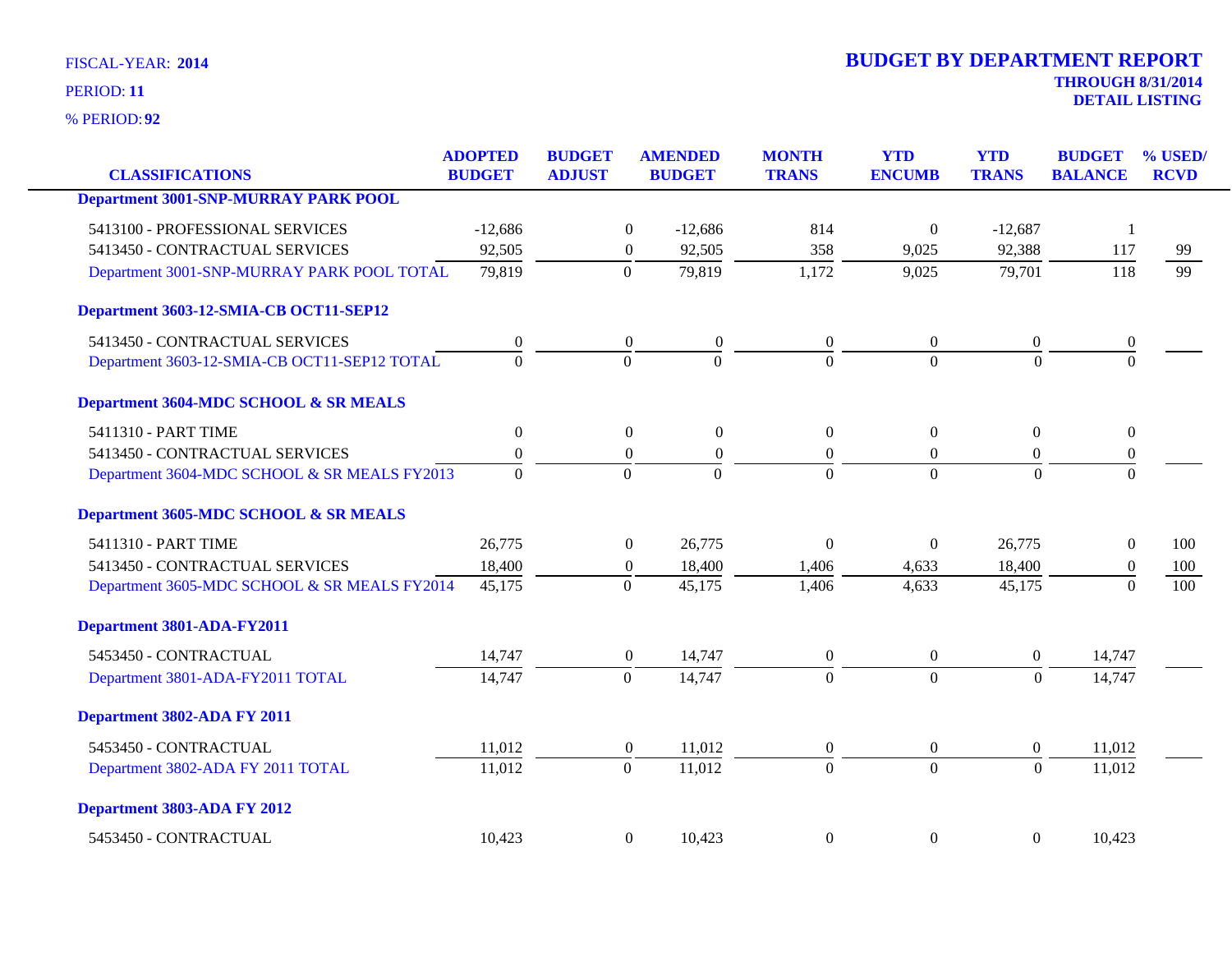| <b>CLASSIFICATIONS</b>                          | <b>ADOPTED</b><br><b>BUDGET</b> | <b>BUDGET</b><br><b>ADJUST</b> | <b>AMENDED</b><br><b>BUDGET</b> | <b>MONTH</b><br><b>TRANS</b> | <b>YTD</b><br><b>ENCUMB</b> | <b>YTD</b><br><b>TRANS</b> | <b>BUDGET</b><br><b>BALANCE</b> | % USED/<br><b>RCVD</b> |
|-------------------------------------------------|---------------------------------|--------------------------------|---------------------------------|------------------------------|-----------------------------|----------------------------|---------------------------------|------------------------|
| Department 3803-ADA FY 2012 TOTAL               | 10,423                          | $\overline{0}$                 | 10,423                          | $\Omega$                     | $\boldsymbol{0}$            | $\mathbf{0}$               | 10,423                          |                        |
| <b>Department 4000-WATER DIST SYS EXTENSION</b> |                                 |                                |                                 |                              |                             |                            |                                 |                        |
| 5416490 - CONSTRUCTIONS PROJECTS                | 0                               | $\boldsymbol{0}$               | $\boldsymbol{0}$                | $\overline{0}$               | $\overline{0}$              | $\boldsymbol{0}$           | $\boldsymbol{0}$                |                        |
| Department 4000-WATER DIST SYS EXTENSION        | $\overline{0}$                  | $\overline{0}$                 | $\mathbf{0}$                    | $\Omega$                     | $\overline{0}$              | $\mathbf{0}$               | $\mathbf{0}$                    |                        |
| <b>Department 4010-GOB-WATER &amp; SEWER</b>    |                                 |                                |                                 |                              |                             |                            |                                 |                        |
| 5413100 - PROFESSIONAL SERVICES                 | 66,756                          | $\boldsymbol{0}$               | 66,756                          | 1,578                        | $\Omega$                    | 1,578                      | 65,178                          | 2                      |
| 5413450 - CONTRACTUAL SERVICES                  | 749,611                         | $\boldsymbol{0}$               | 749,611                         | 19,924                       | 16,495                      | 300,642                    | 448,969                         | 40                     |
| Department 4010-GOB-WATER & SEWER               | 816,367                         | $\overline{0}$                 | 816,367                         | 21,502                       | 16,495                      | 302,220                    | 514,147                         | 37                     |
| <b>Department 4100-VILLAGERS</b>                |                                 |                                |                                 |                              |                             |                            |                                 |                        |
| 5196450 - CAPTL OUTLY-CAPITAL LEASE             | $\boldsymbol{0}$                | $\boldsymbol{0}$               | $\boldsymbol{0}$                | $\boldsymbol{0}$             | $\boldsymbol{0}$            | $\boldsymbol{0}$           | $\boldsymbol{0}$                |                        |
| Department 4100-VILLAGERS GRANT-PRESERVATION    | $\overline{0}$                  | $\overline{0}$                 | $\overline{0}$                  | $\theta$                     | $\mathbf{0}$                | $\overline{0}$             | $\overline{0}$                  |                        |
| <b>Department 4101-VILLAGERS</b>                |                                 |                                |                                 |                              |                             |                            |                                 |                        |
| 5196450 - CAPTL OUTLY-CAPITAL LEASE             | 3,000                           | $\boldsymbol{0}$               | 3,000                           | $\overline{0}$               | 3,000                       | 3,000                      | $\boldsymbol{0}$                | 100                    |
| Department 4101-VILLAGERS GRANT-PRESERVATION    | 3,000                           | $\mathbf{0}$                   | 3,000                           | $\theta$                     | 3,000                       | 3,000                      | $\boldsymbol{0}$                | 100                    |
| Department 4200-MPO FY 2013 Grant               |                                 |                                |                                 |                              |                             |                            |                                 |                        |
| 5416490 - CONSTRUCTIONS PROJECTS                | 21,000                          | $\boldsymbol{0}$               | 21,000                          | $\overline{0}$               | 6,180                       | 21,000                     | $\boldsymbol{0}$                | 100                    |
| Department 4200-MPO FY 2013 Grant TOTAL         | 21,000                          | $\overline{0}$                 | 21,000                          | $\Omega$                     | 6,180                       | 21,000                     | $\overline{0}$                  | 100                    |
| <b>EXPENSE TOTAL</b>                            | 1,001,543                       | $\bf{0}$                       | 1,001,543                       | 24,080                       | 39,333                      | 451,096                    | 550,447                         | 45                     |
| Fund 114-GRANTS FUND TOTAL                      |                                 |                                |                                 |                              |                             |                            |                                 |                        |
| REVENUE TOTALS                                  | 1,007,985                       | $\boldsymbol{0}$               | 1,007,985                       | 1,632                        | $\Omega$                    | 107,809                    | 900,176                         | 10                     |
| <b>EXPENSE TOTALS</b>                           | 1,001,543                       | $\overline{0}$                 | 1,001,543                       | 24,080                       | 39,333                      | 451,096                    | 550,447                         | 45                     |
| Fund 114-GRANTS FUND TOTAL                      | 6,442                           | $\boldsymbol{0}$               | 6,442                           | $-22,448$                    | $-39,333$                   | $-343,287$                 | 349,729                         |                        |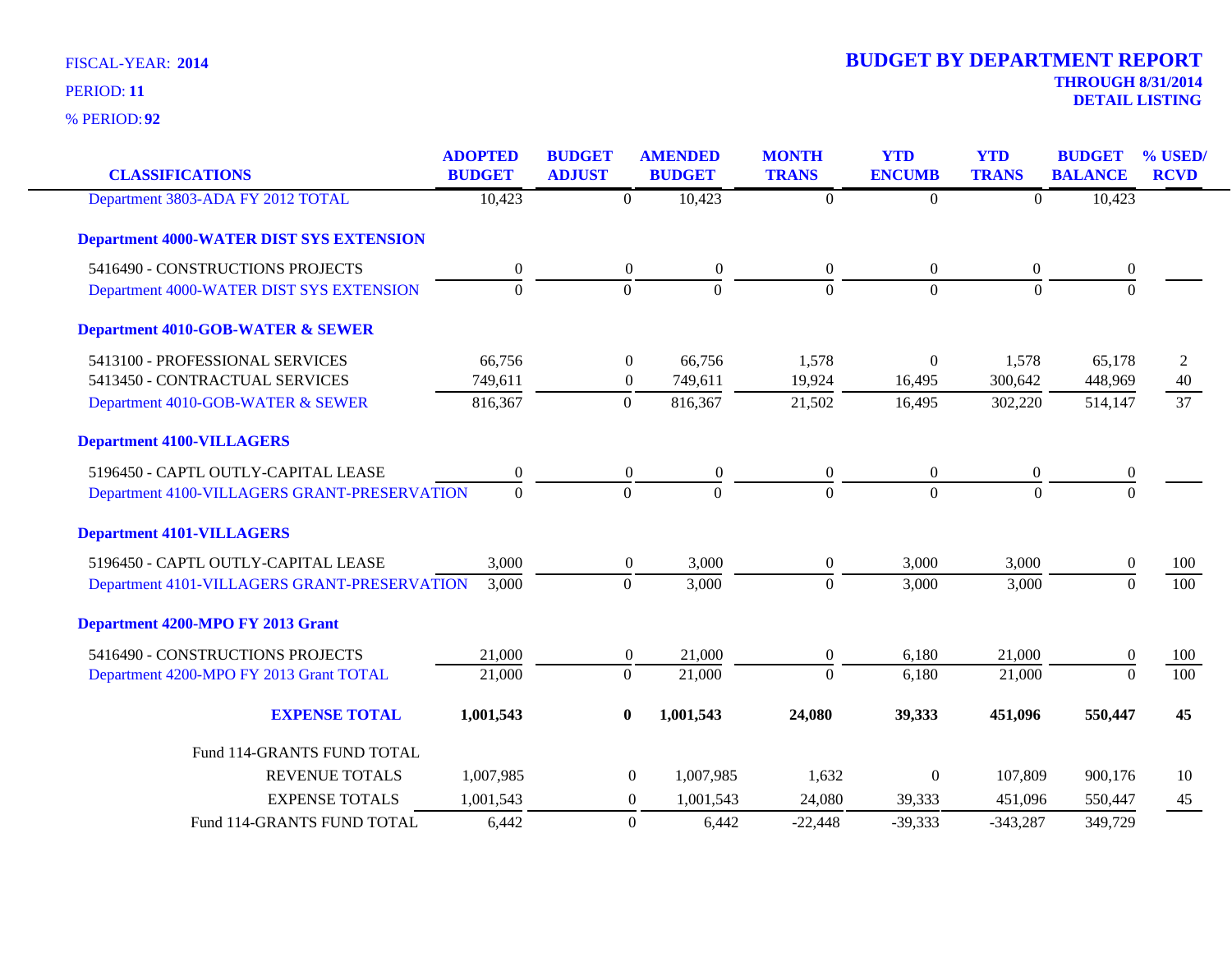**92** % PERIOD:

| <b>CLASSIFICATIONS</b>                            | <b>ADOPTED</b><br><b>BUDGET</b> | <b>BUDGET</b><br><b>ADJUST</b> |                  | <b>AMENDED</b><br><b>BUDGET</b> | <b>MONTH</b><br><b>TRANS</b> | <b>YTD</b><br><b>ENCUMB</b> | <b>YTD</b><br><b>TRANS</b> | <b>BUDGET</b><br><b>BALANCE</b> | % USED/<br><b>RCVD</b> |
|---------------------------------------------------|---------------------------------|--------------------------------|------------------|---------------------------------|------------------------------|-----------------------------|----------------------------|---------------------------------|------------------------|
| Fund 116-HOMETOWN DIST. IMPROVMENT                |                                 |                                |                  |                                 |                              |                             |                            |                                 |                        |
| <b>REVENUE</b>                                    |                                 |                                |                  |                                 |                              |                             |                            |                                 |                        |
| <b>Department 0000-Description N/A</b>            |                                 |                                |                  |                                 |                              |                             |                            |                                 |                        |
| 3419060 - PARKING EXCEPTION                       | 28,000                          |                                | $\mathbf{0}$     | 28,000                          | $-3,860$                     | $\boldsymbol{0}$            | 23,000                     | 5,000                           | 82                     |
| 3612000 - INTEREST INCOME                         | 55                              |                                | $\boldsymbol{0}$ | 55                              | $\Omega$                     | $\overline{0}$              | $\mathbf{0}$               | 55                              |                        |
| Department 0000-Description N/A TOTAL             | 28,055                          |                                | $\overline{0}$   | 28,055                          | $-3,860$                     | $\overline{0}$              | 23,000                     | 5,055                           | 81                     |
| <b>REVENUE TOTAL</b>                              | 28,055                          |                                | $\bf{0}$         | 28,055                          | $-3,860$                     | $\bf{0}$                    | 23,000                     | 5,055                           | 81                     |
| <b>EXPENSE</b>                                    |                                 |                                |                  |                                 |                              |                             |                            |                                 |                        |
| <b>Department 1410-FINANCE</b>                    |                                 |                                |                  |                                 |                              |                             |                            |                                 |                        |
| 5819120 - TRANSFER TO GENERAL FUND                | 25,000                          |                                | $\overline{0}$   | 25,000                          | $\overline{0}$               | $\boldsymbol{0}$            | 25,000                     | $\boldsymbol{0}$                | <b>100</b>             |
| Department 1410-FINANCE TOTAL                     | 25,000                          |                                | $\mathbf{0}$     | 25,000                          | $\overline{0}$               | $\overline{0}$              | 25,000                     | $\overline{0}$                  | 100                    |
| <b>EXPENSE TOTAL</b>                              | 25,000                          |                                | $\bf{0}$         | 25,000                          | $\bf{0}$                     | $\boldsymbol{0}$            | 25,000                     | $\boldsymbol{0}$                | 100                    |
| Fund 116-HOMETOWN DIST. IMPROVMENT TOTAL          |                                 |                                |                  |                                 |                              |                             |                            |                                 |                        |
| <b>REVENUE TOTALS</b>                             | 28,055                          |                                | $\boldsymbol{0}$ | 28,055                          | $-3,860$                     | $\boldsymbol{0}$            | 23,000                     | 5,055                           | 81                     |
| <b>EXPENSE TOTALS</b>                             | 25,000                          |                                | $\boldsymbol{0}$ | 25,000                          | $\boldsymbol{0}$             | $\overline{0}$              | 25,000                     | $\theta$                        | 100                    |
| Fund 116-HOMETOWN DIST. IMPROVMENT TOTAL          | 3,055                           |                                | $\boldsymbol{0}$ | 3,055                           | $-3,860$                     | $\overline{0}$              | $-2,000$                   | 5,055                           |                        |
| <b>Fund 118-TREE TRUST FUND</b><br><b>REVENUE</b> |                                 |                                |                  |                                 |                              |                             |                            |                                 |                        |

**Department 0000-Description N/A**

| 3430000<br>$\mathbf{r}$<br>Tree<br>Fund<br>i rust |  |  |  | $-.500$ |  | .500 | 2.500 |
|---------------------------------------------------|--|--|--|---------|--|------|-------|
|---------------------------------------------------|--|--|--|---------|--|------|-------|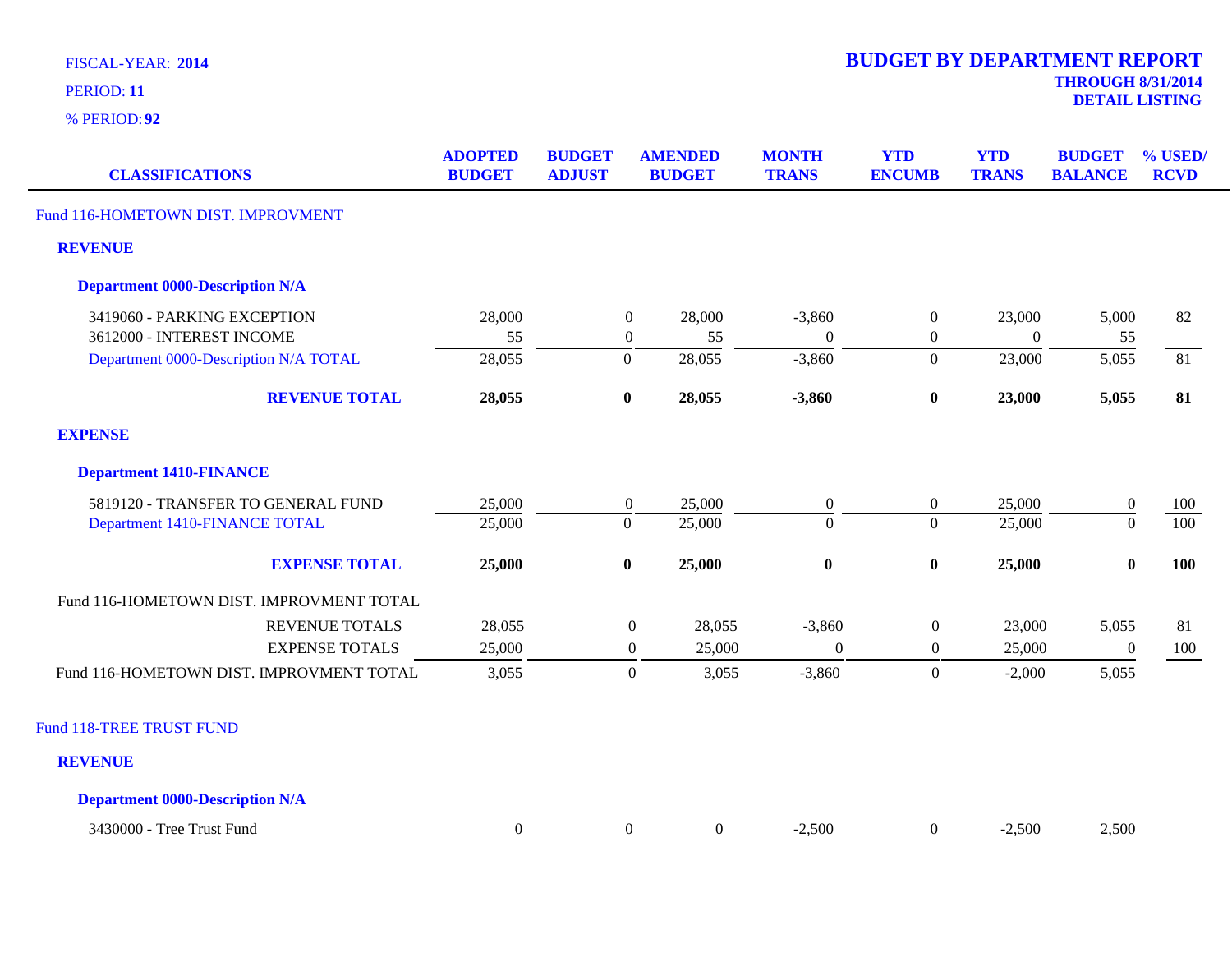|                                             | <b>ADOPTED</b>   | <b>BUDGET</b>    | <b>AMENDED</b>                     | <b>MONTH</b>     | <b>YTD</b>       | <b>YTD</b>       | <b>BUDGET</b>    | % USED/     |
|---------------------------------------------|------------------|------------------|------------------------------------|------------------|------------------|------------------|------------------|-------------|
| <b>CLASSIFICATIONS</b>                      | <b>BUDGET</b>    | <b>ADJUST</b>    | <b>BUDGET</b>                      | <b>TRANS</b>     | <b>ENCUMB</b>    | <b>TRANS</b>     | <b>BALANCE</b>   | <b>RCVD</b> |
| 3437000 - CONSERV & RESC MGMT FEES          | $\boldsymbol{0}$ | $\overline{0}$   | $\boldsymbol{0}$                   | $\boldsymbol{0}$ | $\overline{0}$   | $\boldsymbol{0}$ | $\mathbf{0}$     |             |
| Department 0000-Description N/A TOTAL       | $\mathbf{0}$     | $\boldsymbol{0}$ | $\boldsymbol{0}$                   | $-2,500$         | $\overline{0}$   | $-2,500$         | 2,500            |             |
| <b>REVENUE TOTAL</b>                        | $\bf{0}$         | $\bf{0}$         | $\bf{0}$                           | $-2,500$         | $\boldsymbol{0}$ | $-2,500$         | 2,500            |             |
| <b>EXPENSE</b>                              |                  |                  |                                    |                  |                  |                  |                  |             |
| <b>Department 1750-LANSCAPE MAINTENANCE</b> |                  |                  |                                    |                  |                  |                  |                  |             |
| 5193450 - CONT. SVCS.                       | 15,000           | $\boldsymbol{0}$ | 15,000                             | $\overline{0}$   | $\boldsymbol{0}$ | 13,626           | 1,374            | 90          |
| Department 1750-LANSCAPE MAINTENANCE TOTAL  | 15,000           | $\mathbf{0}$     | 15,000                             | $\Omega$         | $\Omega$         | 13,626           | 1,374            | 90          |
| <b>EXPENSE TOTAL</b>                        | 15,000           | $\bf{0}$         | 15,000                             | $\boldsymbol{0}$ | $\boldsymbol{0}$ | 13,626           | 1,374            | 90          |
| Fund 118-TREE TRUST FUND TOTAL              |                  |                  |                                    |                  |                  |                  |                  |             |
| <b>REVENUE TOTALS</b>                       | $\theta$         |                  | $\boldsymbol{0}$<br>$\overline{0}$ | $-2,500$         | $\boldsymbol{0}$ | $-2,500$         | 2,500            | 90          |
| <b>EXPENSE TOTALS</b>                       | 15,000           |                  | 15,000<br>$\boldsymbol{0}$         | $\boldsymbol{0}$ | $\boldsymbol{0}$ | 13,626           | 1,374            | 90          |
| Fund 118-TREE TRUST FUND TOTAL              | $-15,000$        |                  | $\boldsymbol{0}$<br>$-15,000$      | $-2,500$         | $\overline{0}$   | $-16,126$        | 1,126            |             |
| Fund 120-FEDERAL GRANT FUND                 |                  |                  |                                    |                  |                  |                  |                  |             |
| <b>REVENUE</b>                              |                  |                  |                                    |                  |                  |                  |                  |             |
| <b>Department 0000-Description N/A</b>      |                  |                  |                                    |                  |                  |                  |                  |             |
| 3699201 - MISC. OTHERS                      | $\overline{0}$   | $\Omega$         | $\overline{0}$                     | $\Omega$         | $\boldsymbol{0}$ | $\theta$         | $\mathbf{0}$     |             |
| 3699294 - PRIOR YEAR ENCUMBRANCES           | $\boldsymbol{0}$ | $\boldsymbol{0}$ | $\boldsymbol{0}$                   | $\overline{0}$   | $\boldsymbol{0}$ | $\boldsymbol{0}$ | $\boldsymbol{0}$ |             |
| Department 0000-Description N/A TOTAL       | $\mathbf{0}$     | $\mathbf{0}$     | $\mathbf{0}$                       | $\Omega$         | $\overline{0}$   | $\Omega$         | $\mathbf{0}$     |             |
| <b>Department 3301-MURRAY PARK POOL</b>     |                  |                  |                                    |                  |                  |                  |                  |             |
| 3311000 - REVENUE                           | 1,201,361        | $\overline{0}$   | 1,201,361                          | $\theta$         | $\boldsymbol{0}$ | 470,924          | 730,437          | 39          |
| Department 3301-MURRAY PARK POOL TOTAL      | 1,201,361        | $\boldsymbol{0}$ | 1,201,361                          | $\overline{0}$   | $\overline{0}$   | 470,924          | 730,437          | 39          |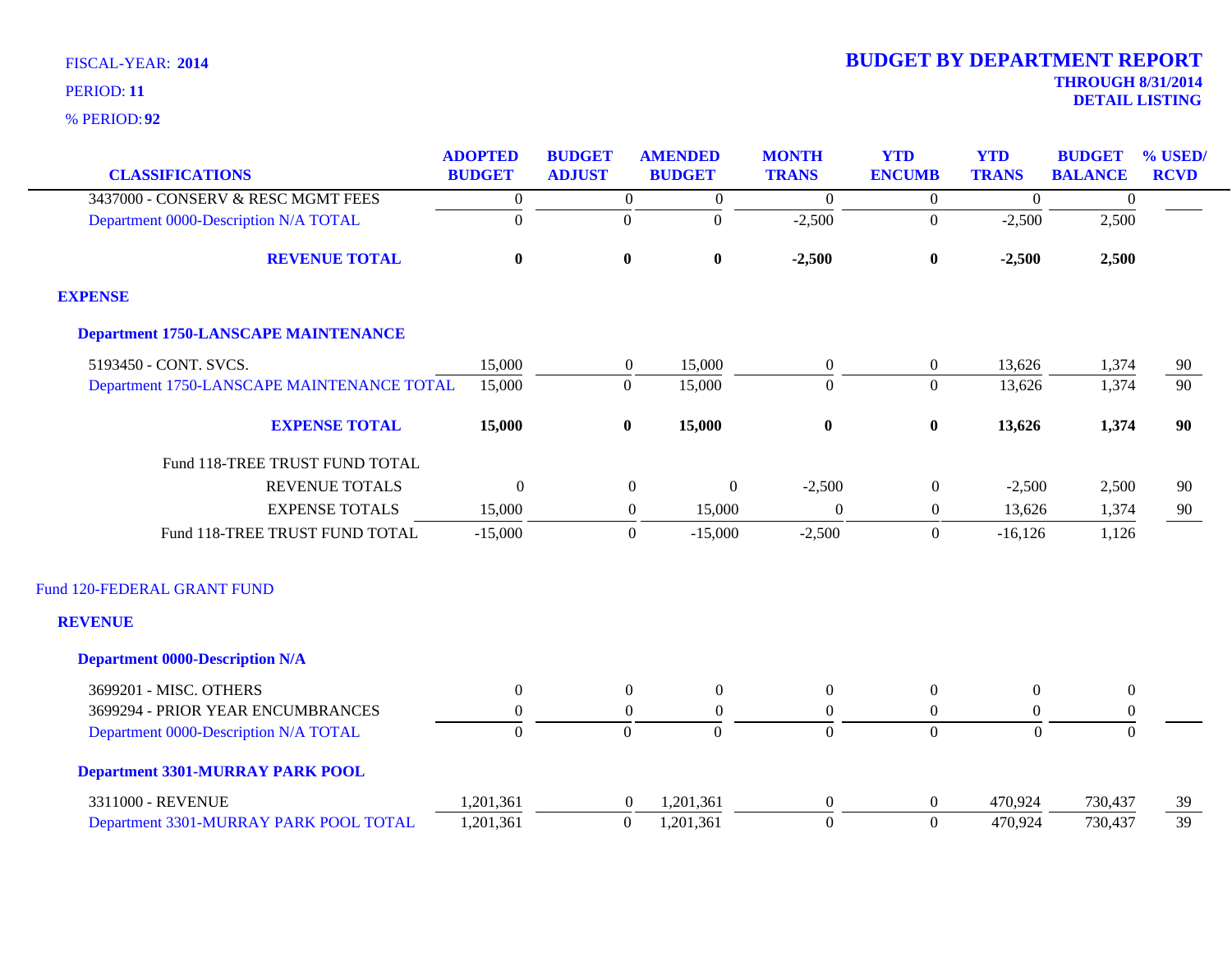| <b>CLASSIFICATIONS</b>                               | <b>ADOPTED</b><br><b>BUDGET</b> | <b>BUDGET</b><br><b>ADJUST</b> | <b>AMENDED</b><br><b>BUDGET</b> |                  | <b>MONTH</b><br><b>TRANS</b> | <b>YTD</b><br><b>ENCUMB</b> | <b>YTD</b><br><b>TRANS</b> | <b>BUDGET</b>    | % USED/<br><b>RCVD</b> |
|------------------------------------------------------|---------------------------------|--------------------------------|---------------------------------|------------------|------------------------------|-----------------------------|----------------------------|------------------|------------------------|
|                                                      |                                 |                                |                                 |                  |                              |                             |                            | <b>BALANCE</b>   |                        |
| <b>Department 3302-STREET LIGHTING</b>               |                                 |                                |                                 |                  |                              |                             |                            |                  |                        |
| 3311000 - REVENUE                                    | 170,000                         |                                | 170,000<br>$\boldsymbol{0}$     |                  | $\theta$                     | $\boldsymbol{0}$            | $\overline{0}$             | 170,000          |                        |
| Department 3302-STREET LIGHTING TOTAL                | 170,000                         |                                | $\mathbf{0}$<br>170,000         |                  | $\Omega$                     | $\mathbf{0}$                | $\theta$                   | 170,000          |                        |
| Department 3303-SW 66 ST IMPROV PHASE II             |                                 |                                |                                 |                  |                              |                             |                            |                  |                        |
| 3311000 - REVENUE                                    | 171,434                         |                                | 171,434<br>$\boldsymbol{0}$     |                  | $\boldsymbol{0}$             | $\overline{0}$              | $\overline{0}$             | 171,434          |                        |
| Department 3303-SW 66 ST IMPROV PHASE II TOTAL       | 171,434                         |                                | $\mathbf{0}$<br>171,434         |                  | $\Omega$                     | $\boldsymbol{0}$            | $\overline{0}$             | 171,434          |                        |
| <b>Department 3304-MARSHALL WILLIAMSON PARK</b>      |                                 |                                |                                 |                  |                              |                             |                            |                  |                        |
| 3311000 - REVENUE                                    | 109,700                         |                                | 109,700<br>$\boldsymbol{0}$     |                  | $\overline{0}$               | $\overline{0}$              | 2,000                      | 107,700          |                        |
| Department 3304-MARSHALL WILLIAMSON PARK             | 109,700                         |                                | 109,700<br>$\Omega$             |                  | $\Omega$                     | $\overline{0}$              | 2,000                      | 107,700          |                        |
| Department 3405-2013 JAG A-Form Interface Cont       |                                 |                                |                                 |                  |                              |                             |                            |                  |                        |
| 3311000 - REVENUE                                    | $\boldsymbol{0}$                |                                | $\overline{0}$                  | $\boldsymbol{0}$ | $\overline{0}$               | $\overline{0}$              | $\overline{0}$             | $\boldsymbol{0}$ |                        |
| Department 3405-2013 JAG A-Form Interface Cont TOTAL | $\Omega$                        |                                | $\Omega$                        | $\Omega$         | $\Omega$                     | $\Omega$                    | $\theta$                   | $\Omega$         |                        |
| Department 3406-BYRNE-JAG 2013                       |                                 |                                |                                 |                  |                              |                             |                            |                  |                        |
| 3311000 - REVENUE                                    | 0                               |                                | $\boldsymbol{0}$                | $\boldsymbol{0}$ | $\boldsymbol{0}$             | $\boldsymbol{0}$            | $\boldsymbol{0}$           | $\boldsymbol{0}$ |                        |
| Department 3406-BYRNE-JAG 2013 TOTAL                 | $\Omega$                        |                                | $\theta$                        | $\Omega$         | $\Omega$                     | $\Omega$                    | $\theta$                   | $\Omega$         |                        |
| Department 3407-BYRNE-JAG VEH BURGLARY 2013          |                                 |                                |                                 |                  |                              |                             |                            |                  |                        |
| 3311000 - REVENUE                                    | $\boldsymbol{0}$                |                                | $\overline{0}$                  | $\boldsymbol{0}$ | $\overline{0}$               | $\overline{0}$              | $\boldsymbol{0}$           | $\boldsymbol{0}$ |                        |
| Department 3407-BYRNE-JAG VEH BURGLARY 2013          | $\Omega$                        |                                | $\overline{0}$                  | $\Omega$         | $\Omega$                     | $\Omega$                    | $\Omega$                   | $\Omega$         |                        |
| Department 3408-BYRNE-JAG 2014                       |                                 |                                |                                 |                  |                              |                             |                            |                  |                        |
| 3311000 - REVENUE                                    | 5,521                           |                                | $\boldsymbol{0}$                | 5,521            | $\overline{0}$               | $\overline{0}$              | $\overline{0}$             | 5,521            |                        |
| Department 3408-BYRNE-JAG 2014 TOTAL                 | 5,521                           |                                | 5,521<br>$\boldsymbol{0}$       |                  | $\Omega$                     | $\mathbf{0}$                | $\overline{0}$             | 5,521            |                        |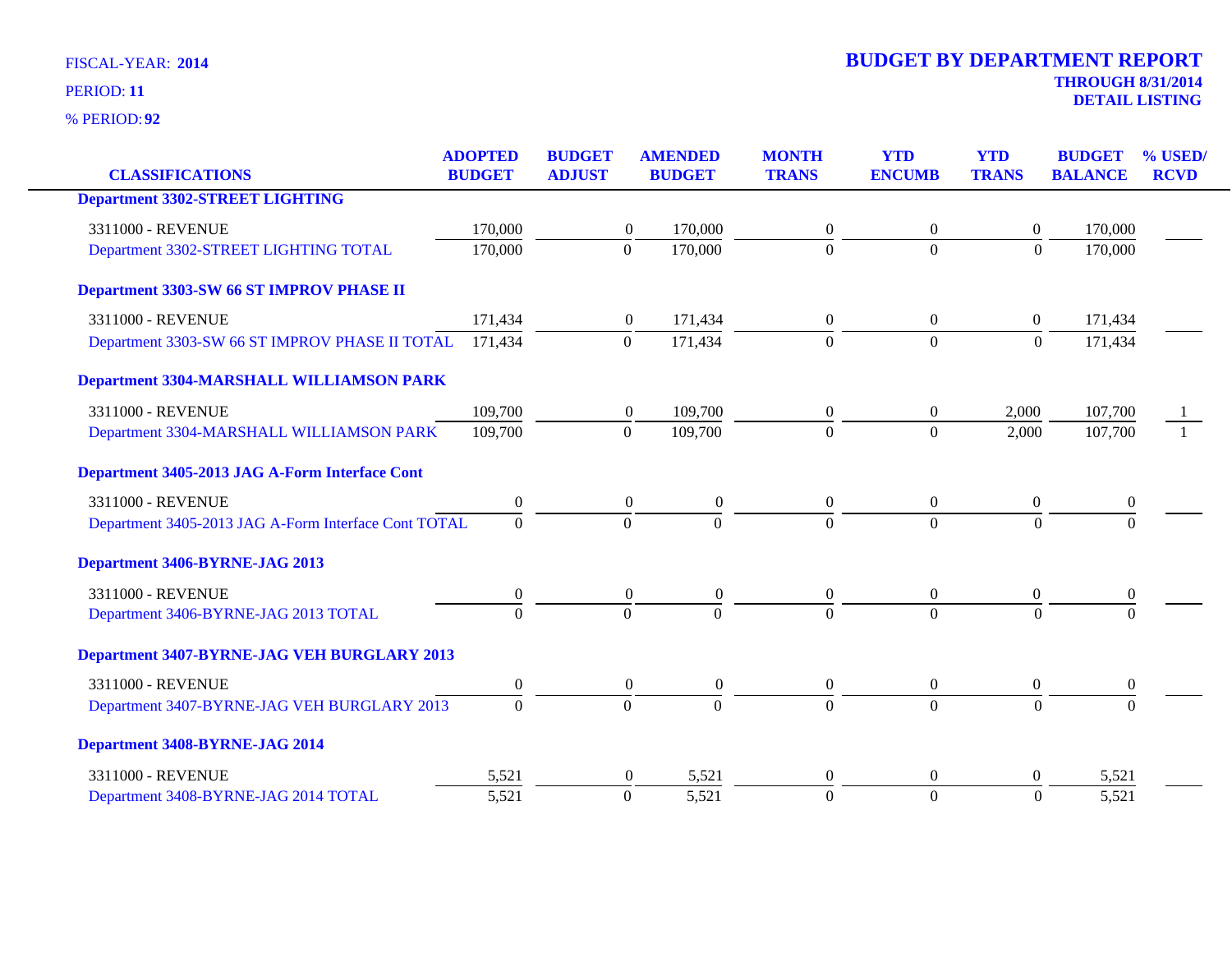| <b>CLASSIFICATIONS</b>                         | <b>ADOPTED</b><br><b>BUDGET</b> | <b>BUDGET</b><br><b>ADJUST</b> | <b>AMENDED</b><br><b>BUDGET</b> | <b>MONTH</b><br><b>TRANS</b> | <b>YTD</b><br><b>ENCUMB</b> | <b>YTD</b><br><b>TRANS</b> | <b>BUDGET</b><br><b>BALANCE</b> | % USED/<br><b>RCVD</b> |
|------------------------------------------------|---------------------------------|--------------------------------|---------------------------------|------------------------------|-----------------------------|----------------------------|---------------------------------|------------------------|
| <b>Department 3409-BYRNE-JAG 2014</b>          |                                 |                                |                                 |                              |                             |                            |                                 |                        |
| 3311000 - REVENUE                              | 2,452                           | $\overline{0}$                 | 2,452                           | $\boldsymbol{0}$             | 0                           | 2,452                      | $\theta$                        | 100                    |
| Department 3409-BYRNE-JAG 2014 TOTAL           | 2,452                           | $\overline{0}$                 | 2,452                           | $\overline{0}$               | $\overline{0}$              | 2,452                      | $\Omega$                        | 100                    |
| <b>Department 5001-POLICE VESTS GRANT FY11</b> |                                 |                                |                                 |                              |                             |                            |                                 |                        |
| 3311000 - REVENUE                              | $\boldsymbol{0}$                | $\boldsymbol{0}$               | $\boldsymbol{0}$                | $\boldsymbol{0}$             | $\overline{0}$              | $\overline{0}$             | $\boldsymbol{0}$                |                        |
| Department 5001-POLICE VESTS GRANT FY11 TOTAL  | $\overline{0}$                  | $\mathbf{0}$                   | $\Omega$                        | $\Omega$                     | $\overline{0}$              | $\Omega$                   | $\Omega$                        |                        |
| <b>Department 5002-POLICE VESTS GRANT FY12</b> |                                 |                                |                                 |                              |                             |                            |                                 |                        |
| 3311000 - REVENUE                              | $\boldsymbol{0}$                | $\boldsymbol{0}$               | $\boldsymbol{0}$                | 298                          | 0                           | 885                        | $-885$                          |                        |
| Department 5002-POLICE VESTS GRANT FY12 TOTAL  | $\overline{0}$                  | $\Omega$                       | $\Omega$                        | 298                          | $\Omega$                    | 885                        | $-885$                          |                        |
| <b>Department 6000-SFLHIDTA-FY12</b>           |                                 |                                |                                 |                              |                             |                            |                                 |                        |
| 3311000 - REVENUE                              | $\boldsymbol{0}$                | $\overline{0}$                 | $\boldsymbol{0}$                | $\boldsymbol{0}$             | $\boldsymbol{0}$            | $\overline{0}$             | $\boldsymbol{0}$                |                        |
| 3811000 - CONTRIB. FROM OTHER FUNDS            | $\boldsymbol{0}$                | $\boldsymbol{0}$               | $\boldsymbol{0}$                | $\boldsymbol{0}$             | 0                           | $\boldsymbol{0}$           | $\boldsymbol{0}$                |                        |
| Department 6000-SFLHIDTA-FY12 TOTAL            | $\overline{0}$                  | $\Omega$                       | $\Omega$                        | $\Omega$                     | $\Omega$                    | $\Omega$                   | $\Omega$                        |                        |
| Department 6001-SFLHIDTA-FY13MAY-SEP           |                                 |                                |                                 |                              |                             |                            |                                 |                        |
| 3311000 - REVENUE                              | $\boldsymbol{0}$                | $\boldsymbol{0}$               | $\boldsymbol{0}$                | $\overline{0}$               | $\overline{0}$              | $\Omega$                   | $\boldsymbol{0}$                |                        |
| 3811000 - CONTRIB. FROM OTHER FUNDS            | $\boldsymbol{0}$                | $\boldsymbol{0}$               | $\boldsymbol{0}$                | $\boldsymbol{0}$             | $\overline{0}$              | $\Omega$                   | $\boldsymbol{0}$                |                        |
| Department 6001-SFLHIDTA-FY13MAY-SEP TOTAL     | $\theta$                        | $\Omega$                       | $\Omega$                        | $\theta$                     | $\Omega$                    | $\Omega$                   | $\theta$                        |                        |
| <b>REVENUE TOTAL</b>                           | 1,660,468                       | $\bf{0}$                       | 1,660,468                       | 298                          | 0                           | 476,261                    | 1,184,207                       | 28                     |
| <b>EXPENSE</b>                                 |                                 |                                |                                 |                              |                             |                            |                                 |                        |
| <b>Department 3301-MURRAY PARK POOL</b>        |                                 |                                |                                 |                              |                             |                            |                                 |                        |
| 5726550 - CONSTRUCTION                         | 1,201,361                       | $\theta$                       | 1,201,361                       | 95,208                       | 56,248                      | 1,201,361                  | $\Omega$                        | 100                    |
| Department 3301-MURRAY PARK POOL TOTAL         | 1,201,361                       | $\overline{0}$                 | 1,201,361                       | 95,208                       | 56,248                      | 1,201,361                  | $\Omega$                        | 100                    |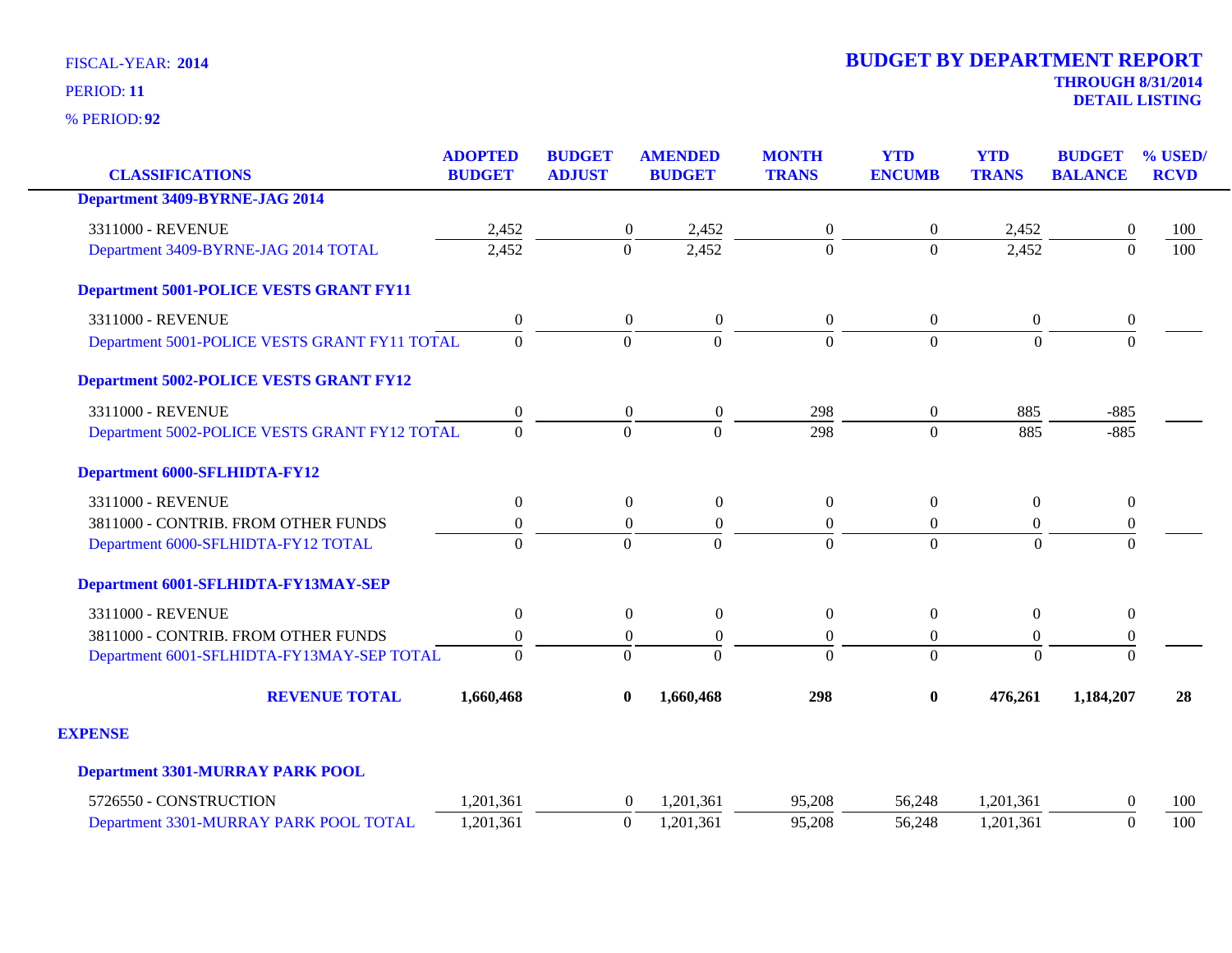| <b>CLASSIFICATIONS</b>                               | <b>ADOPTED</b><br><b>BUDGET</b> | <b>BUDGET</b><br><b>ADJUST</b> | <b>AMENDED</b><br><b>BUDGET</b>      | <b>MONTH</b><br><b>TRANS</b> | <b>YTD</b><br><b>ENCUMB</b> | <b>YTD</b><br><b>TRANS</b> | <b>BUDGET</b><br><b>BALANCE</b> | % USED/<br><b>RCVD</b> |
|------------------------------------------------------|---------------------------------|--------------------------------|--------------------------------------|------------------------------|-----------------------------|----------------------------|---------------------------------|------------------------|
| <b>Department 3302-STREET LIGHTING</b>               |                                 |                                |                                      |                              |                             |                            |                                 |                        |
| 5416550 - CONSTRUCTION                               | 170,000                         |                                | 170,000<br>$\boldsymbol{0}$          | $\mathbf{0}$                 | $\boldsymbol{0}$            | $\overline{0}$             | 170,000                         |                        |
| Department 3302-STREET LIGHTING TOTAL                | 170,000                         | $\overline{0}$                 | 170,000                              | $\overline{0}$               | $\overline{0}$              | $\mathbf{0}$               | 170,000                         |                        |
| Department 3303-SW 66 ST IMPROV PHASE II             |                                 |                                |                                      |                              |                             |                            |                                 |                        |
| 5411210 - REGULAR                                    | 6,014                           |                                | 6,014<br>$\Omega$                    | $\Omega$                     | $\Omega$                    | $\overline{0}$             | 6,014                           |                        |
| 5413450 - CONTRACTUAL SERVICES                       | 38,201                          |                                | 38,201<br>$\theta$                   | $\Omega$                     | $\Omega$                    | $\mathbf{0}$               | 38,201                          |                        |
| 5416440 - CAPITAL IMPROVEMENTS                       | 127,219                         |                                | 127,219<br>$\boldsymbol{0}$          | $\theta$                     | $\overline{0}$              | $\mathbf{0}$               | 127,219                         |                        |
| Department 3303-SW 66 ST IMPROV PHASE II TOTAL       | 171,434                         | $\mathbf{0}$                   | 171,434                              | $\theta$                     | $\boldsymbol{0}$            | $\boldsymbol{0}$           | 171,434                         |                        |
| Department 3304-MARSHALL WILLIAMSON PARK             |                                 |                                |                                      |                              |                             |                            |                                 |                        |
| 5726550 - CONSTRUCTION                               | 109,700                         |                                | 109,700<br>$\boldsymbol{0}$          | $\theta$                     | $\theta$                    | 102,772                    | 6,928                           | 93                     |
| Department 3304-MARSHALL WILLIAMSON PARK             | 109,700                         | $\mathbf{0}$                   | 109,700                              | $\overline{0}$               | $\overline{0}$              | 102,772                    | 6,928                           | $\overline{93}$        |
| Department 3405-2013 JAG A-Form Interface Cont       |                                 |                                |                                      |                              |                             |                            |                                 |                        |
| 5214634 - MAINTENANCE-INTERNET SFTW                  | $\boldsymbol{0}$                |                                | $\mathbf{0}$<br>$\theta$             | $\overline{0}$               | $\mathbf{0}$                | $\overline{0}$             | $\mathbf{0}$                    |                        |
| Department 3405-2013 JAG A-Form Interface Cont TOTAL | $\mathbf{0}$                    | $\mathbf{0}$                   | $\overline{0}$                       | $\overline{0}$               | $\overline{0}$              | $\overline{0}$             | $\Omega$                        |                        |
| Department 3406-BYRNE-JAG 2013                       |                                 |                                |                                      |                              |                             |                            |                                 |                        |
| 5215205 - COMPUTER SUPPLIES                          | $\mathbf{0}$                    |                                | $\boldsymbol{0}$<br>$\boldsymbol{0}$ | $\overline{0}$               | $\boldsymbol{0}$            | $\overline{0}$             | $\mathbf{0}$                    |                        |
| Department 3406-BYRNE-JAG 2013 TOTAL                 | $\Omega$                        | $\overline{0}$                 | $\overline{0}$                       | $\Omega$                     | $\theta$                    | $\theta$                   | $\Omega$                        |                        |
| Department 3407-BYRNE-JAG VEH BURGLARY 2013          |                                 |                                |                                      |                              |                             |                            |                                 |                        |
| 5215205 - COMPUTER SUPPLIES                          | $\boldsymbol{0}$                |                                | $\boldsymbol{0}$<br>$\theta$         | $\boldsymbol{0}$             | $\boldsymbol{0}$            | $\boldsymbol{0}$           | $\boldsymbol{0}$                |                        |
| Department 3407-BYRNE-JAG VEH BURGLARY 2013          | $\mathbf{0}$                    | $\overline{0}$                 | $\overline{0}$                       | $\overline{0}$               | $\theta$                    | $\overline{0}$             | $\mathbf{0}$                    |                        |
| Department 3408-BYRNE-JAG 2014                       |                                 |                                |                                      |                              |                             |                            |                                 |                        |
| 5215205 - COMPUTER SUPPLIES                          | 5,521                           |                                | $\boldsymbol{0}$<br>5,521            | $\boldsymbol{0}$             | $\boldsymbol{0}$            | 5,521                      | $\boldsymbol{0}$                | 100                    |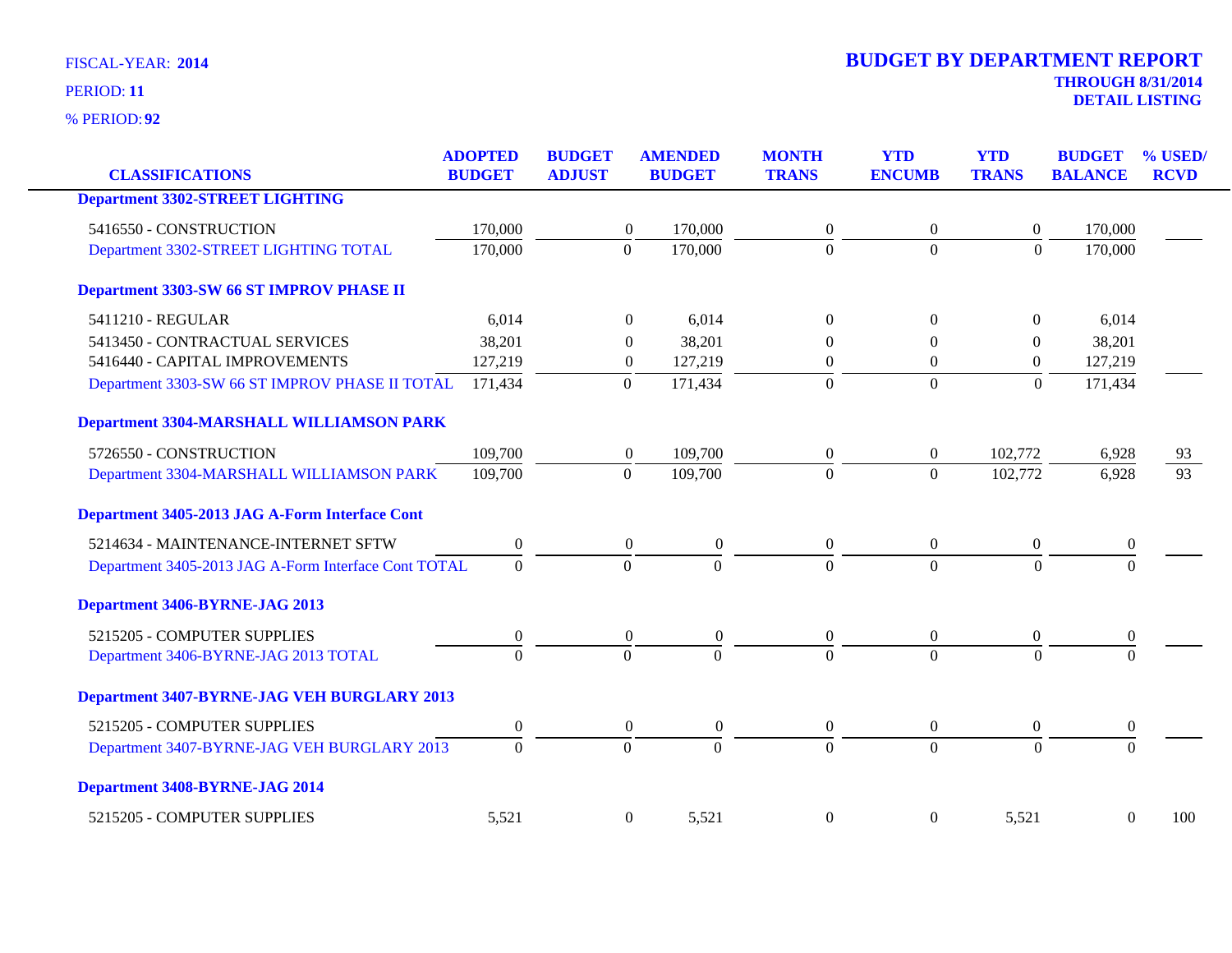**92** % PERIOD:

| <b>CLASSIFICATIONS</b>                         | <b>ADOPTED</b><br><b>BUDGET</b> | <b>BUDGET</b><br><b>ADJUST</b> | <b>AMENDED</b><br><b>BUDGET</b>      | <b>MONTH</b><br><b>TRANS</b> | <b>YTD</b><br><b>ENCUMB</b> | <b>YTD</b><br><b>TRANS</b> | <b>BUDGET</b><br><b>BALANCE</b> | % USED/<br><b>RCVD</b> |
|------------------------------------------------|---------------------------------|--------------------------------|--------------------------------------|------------------------------|-----------------------------|----------------------------|---------------------------------|------------------------|
| Department 3408-BYRNE-JAG 2014 TOTAL           | 5,521                           | $\mathbf{0}$                   | 5,521                                | $\overline{0}$               | $\Omega$                    | 5,521                      | $\Omega$                        | 100                    |
| Department 3409-BYRNE-JAG 2014                 |                                 |                                |                                      |                              |                             |                            |                                 |                        |
| 5215205 - COMPUTER SUPPLIES                    | 2,452                           |                                | 2,452<br>$\overline{0}$              | $\overline{0}$               | $\overline{0}$              | 2,452                      | $\theta$                        | 100                    |
| Department 3409-BYRNE-JAG 2014 TOTAL           | 2,452                           | $\mathbf{0}$                   | 2,452                                | $\Omega$                     | $\Omega$                    | 2,452                      | $\Omega$                        | 100                    |
| <b>Department 5001-POLICE VESTS GRANT FY11</b> |                                 |                                |                                      |                              |                             |                            |                                 |                        |
| 5215220 - UNIFORMS                             | $\boldsymbol{0}$                |                                | $\boldsymbol{0}$<br>$\boldsymbol{0}$ | $\boldsymbol{0}$             | $\mathbf{0}$                | $\boldsymbol{0}$           | $\boldsymbol{0}$                |                        |
| Department 5001-POLICE VESTS GRANT FY11 TOTAL  | $\Omega$                        | $\overline{0}$                 | $\Omega$                             | $\Omega$                     | $\Omega$                    | $\Omega$                   | $\Omega$                        |                        |
| <b>Department 5002-POLICE VESTS GRANT FY12</b> |                                 |                                |                                      |                              |                             |                            |                                 |                        |
| 5215220 - UNIFORMS                             | $\overline{0}$                  |                                | $\overline{0}$<br>$\overline{0}$     | $\overline{0}$               | $\overline{0}$              | $\overline{0}$             | $\overline{0}$                  |                        |
| Department 5002-POLICE VESTS GRANT FY12 TOTAL  | $\Omega$                        | $\Omega$                       | $\Omega$                             | $\Omega$                     | $\Omega$                    | $\Omega$                   | $\Omega$                        |                        |
| <b>Department 6000-SFLHIDTA-FY12</b>           |                                 |                                |                                      |                              |                             |                            |                                 |                        |
| 5213450 - CONTRACTUAL SERVICES                 | $\Omega$                        |                                | $\Omega$<br>$\theta$                 | $\Omega$                     | $\Omega$                    | $\Omega$                   | $\Omega$                        |                        |
| 5214060 - AUTO ALLOWANCE                       | $\Omega$                        |                                | $\Omega$<br>$\Omega$                 | $\Omega$                     | $\Omega$                    | $\Omega$                   | $\Omega$                        |                        |
| 5819900 - INTER-FUND TRANSFER                  | 0                               |                                | $\theta$<br>$\theta$                 | $\theta$                     | $\Omega$                    | $\overline{0}$             | $\mathbf{0}$                    |                        |
| Department 6000-SFLHIDTA-FY12 TOTAL            | $\Omega$                        | $\Omega$                       | $\Omega$                             | $\Omega$                     | $\Omega$                    | $\theta$                   | $\Omega$                        |                        |
| Department 6001-SFLHIDTA-FY13MAY-SEP           |                                 |                                |                                      |                              |                             |                            |                                 |                        |
| 5213450 - CONTRACTUAL SERVICES                 | $\Omega$                        |                                | $\Omega$<br>$\Omega$                 | $\Omega$                     | $\Omega$                    | $\Omega$                   | 0                               |                        |
| 5214060 - AUTO ALLOWANCE                       | $\theta$                        |                                | $\overline{0}$<br>$\theta$           | $\theta$                     | $\mathbf{0}$                | $\overline{0}$             | $\theta$                        |                        |
| 5819900 - INTER-FUND TRANSFER                  | 0                               |                                | $\Omega$<br>$\Omega$                 | $\Omega$                     | $\Omega$                    | $\theta$                   | $\overline{0}$                  |                        |
| Department 6001-SFLHIDTA-FY13MAY-SEP TOTAL     | $\Omega$                        | $\Omega$                       | $\Omega$                             | $\Omega$                     | $\Omega$                    | $\theta$                   | $\Omega$                        |                        |
| <b>EXPENSE TOTAL</b>                           | 1,660,468                       | $\bf{0}$                       | 1,660,468                            | 95,208                       | 56,248                      | 1,312,106                  | 348,362                         | 79                     |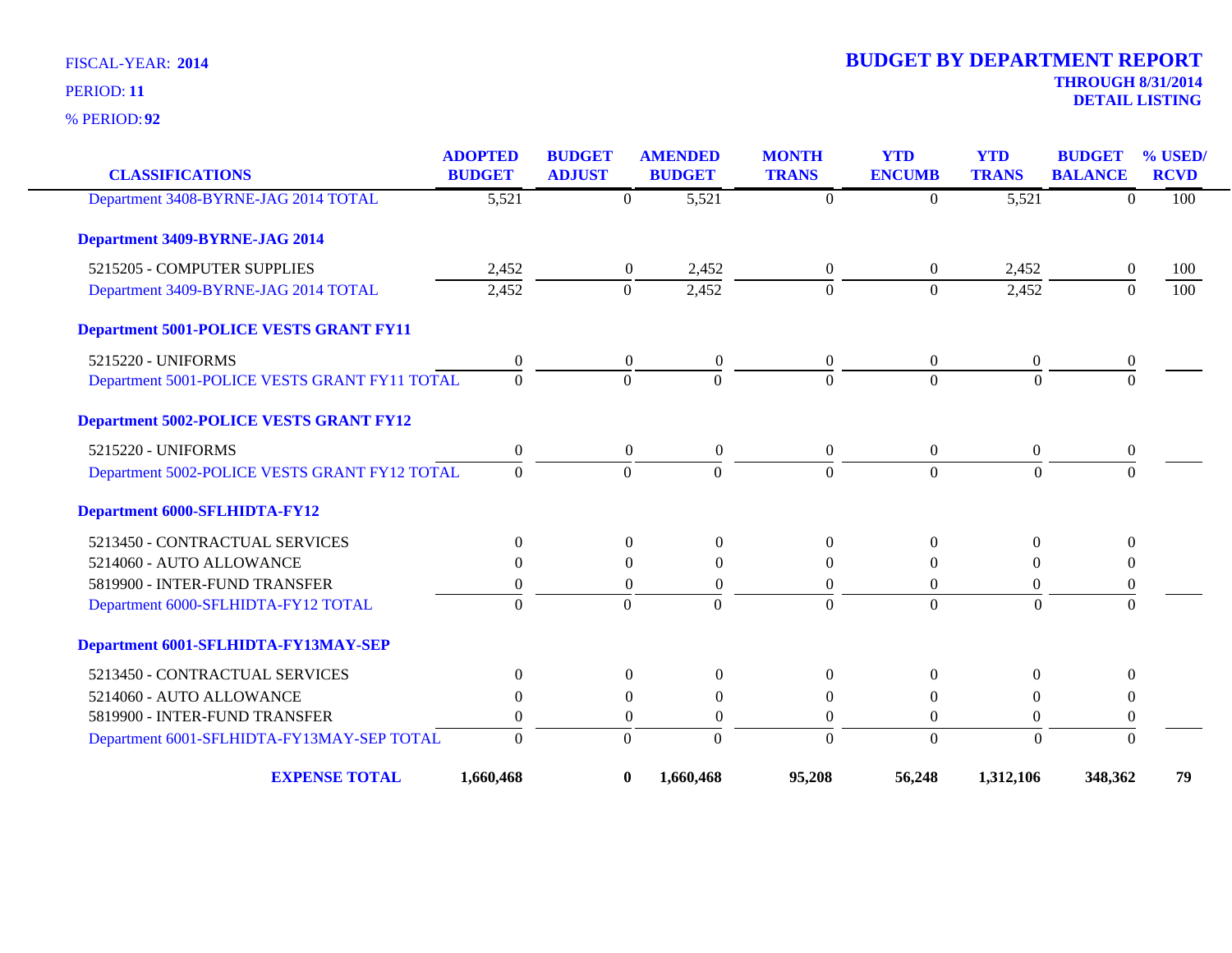|  | <b>FISCAL-YEAR: 2014</b> |  |
|--|--------------------------|--|
|--|--------------------------|--|

**92** % PERIOD:

| <b>CLASSIFICATIONS</b>                    | <b>ADOPTED</b><br><b>BUDGET</b> | <b>BUDGET</b><br><b>ADJUST</b> | <b>AMENDED</b><br><b>BUDGET</b> | <b>MONTH</b><br><b>TRANS</b> | <b>YTD</b><br><b>ENCUMB</b> | <b>YTD</b><br><b>TRANS</b> | <b>BUDGET</b><br><b>BALANCE</b> | % USED/<br><b>RCVD</b> |
|-------------------------------------------|---------------------------------|--------------------------------|---------------------------------|------------------------------|-----------------------------|----------------------------|---------------------------------|------------------------|
| Fund 120-FEDERAL GRANT FUND TOTAL         |                                 |                                |                                 |                              |                             |                            |                                 |                        |
| <b>REVENUE TOTALS</b>                     | 1,660,468                       | $\overline{0}$                 | 1,660,468                       | 298                          | $\overline{0}$              | 476,261                    | 1,184,207                       | 28                     |
| <b>EXPENSE TOTALS</b>                     | 1,660,468                       | $\overline{0}$                 | 1,660,468                       | 95,208                       | 56,248                      | 1,312,106                  | 348,362                         | 79                     |
| Fund 120-FEDERAL GRANT FUND TOTAL         | $\Omega$                        | $\Omega$                       | $\boldsymbol{0}$                | $-94,910$                    | $-56,248$                   | $-835,845$                 | 835,845                         |                        |
| Fund 124-PEOPLE'S TRANSPORT.TX FND        |                                 |                                |                                 |                              |                             |                            |                                 |                        |
| <b>REVENUE</b>                            |                                 |                                |                                 |                              |                             |                            |                                 |                        |
| <b>Department 0000-Description N/A</b>    |                                 |                                |                                 |                              |                             |                            |                                 |                        |
| 3126000 - DISCRETIONARY SALES S/TAX       | 389,756                         | $\overline{0}$                 | 389,756                         | 37,479                       | $\overline{0}$              | 376,625                    | 13,131                          | 96                     |
| 3301000 - INTERGOVERNMENTAL REVENUE       | $\Omega$                        | $\overline{0}$                 | $\Omega$                        | $\Omega$                     | $\boldsymbol{0}$            | $\Omega$                   | $\overline{0}$                  |                        |
| 3612000 - INTEREST INCOME                 | 11,000                          | $\overline{0}$                 | 11,000                          | 1,195                        | $\boldsymbol{0}$            | 12,168                     | $-1,168$                        | 110                    |
| Department 0000-Description N/A TOTAL     | 400,756                         | $\boldsymbol{0}$               | 400,756                         | 38,674                       | $\overline{0}$              | 388,793                    | 11,963                          | 97                     |
| <b>REVENUE TOTAL</b>                      | 400,756                         | $\bf{0}$                       | 400,756                         | 38,674                       | $\bf{0}$                    | 388,793                    | 11,963                          | 97                     |
| <b>EXPENSE</b>                            |                                 |                                |                                 |                              |                             |                            |                                 |                        |
| <b>Department 1730-STREET MAINTENANCE</b> |                                 |                                |                                 |                              |                             |                            |                                 |                        |
| 5413450 - CONTRACTUAL SERVICES            | 140,000                         | $\overline{0}$                 | 140,000                         | $\overline{0}$               | 14,703                      | 48,763                     | 91,237                          | 34                     |
| 5416490 - CONSTRUCTIONS PROJECTS          | 960,000                         | 64,768                         | 1,024,768                       | $\overline{0}$               | 209,979                     | 311,826                    | 712,942                         | 30                     |
| Department 1730-STREET MAINTENANCE TOTAL  | 1,100,000                       | 64,768                         | 1,164,768                       | $\boldsymbol{0}$             | 224,682                     | 360,589                    | 804,179                         | 30                     |
| <b>EXPENSE TOTAL</b>                      | 1,100,000                       | 64,768                         | 1,164,768                       | $\bf{0}$                     | 224,682                     | 360,589                    | 804,179                         | 30                     |
| Fund 124-PEOPLE'S TRANSPORT.TX FND TOTAL  |                                 |                                |                                 |                              |                             |                            |                                 |                        |
| <b>REVENUE TOTALS</b>                     | 400,756                         | $\overline{0}$                 | 400,756                         | 38,674                       | $\mathbf{0}$                | 388,793                    | 11,963                          | 97                     |
| <b>EXPENSE TOTALS</b>                     | 1,100,000                       | 64,768                         | 1,164,768                       | $\theta$                     | 224,682                     | 360,589                    | 804,179                         | 30                     |
| Fund 124-PEOPLE'S TRANSPORT.TX FND TOTAL  | $-699,244$                      | $-64,768$                      | $-764,012$                      | 38,674                       | $-224,682$                  | 28,204                     | $-792,216$                      |                        |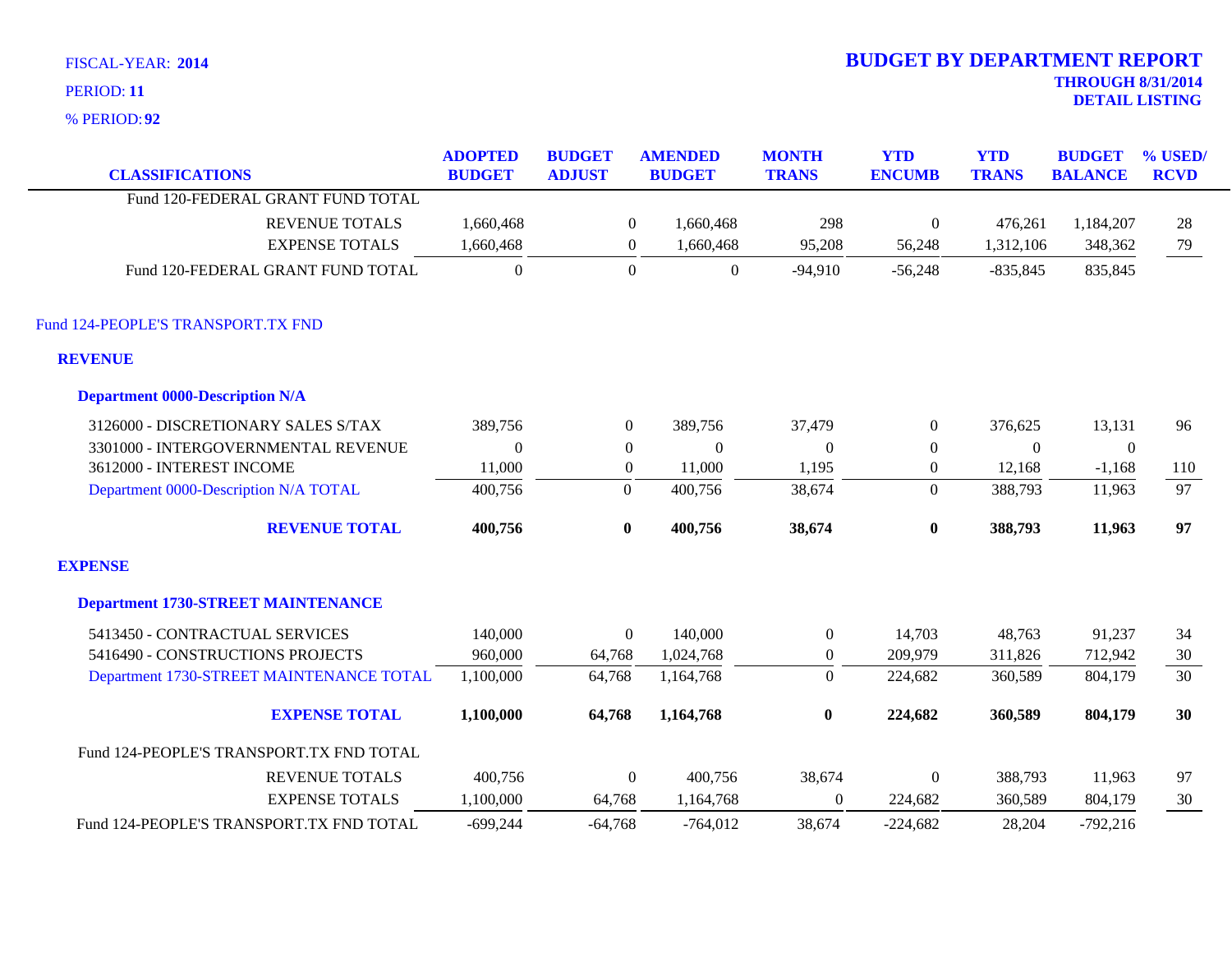| <b>FISCAL-YEAR: 2014</b> |  |
|--------------------------|--|
|                          |  |

| <b>CLASSIFICATIONS</b>                 | <b>ADOPTED</b><br><b>BUDGET</b> | <b>BUDGET</b><br><b>ADJUST</b> | <b>AMENDED</b><br><b>BUDGET</b> | <b>MONTH</b><br><b>TRANS</b> | <b>YTD</b><br><b>ENCUMB</b> | <b>YTD</b><br><b>TRANS</b> | <b>BUDGET</b><br><b>BALANCE</b> | % USED/<br><b>RCVD</b> |
|----------------------------------------|---------------------------------|--------------------------------|---------------------------------|------------------------------|-----------------------------|----------------------------|---------------------------------|------------------------|
| Fund 201-DEBT SERVICE FUND             |                                 |                                |                                 |                              |                             |                            |                                 |                        |
| <b>REVENUE</b>                         |                                 |                                |                                 |                              |                             |                            |                                 |                        |
| <b>Department 0000-Description N/A</b> |                                 |                                |                                 |                              |                             |                            |                                 |                        |
| 3612000 - INTEREST INCOME              | 2,400                           | $\overline{0}$                 | 2,400                           | 171                          | 0                           | 1,506                      | 894                             | 62                     |
| 3669000 - HOSPITAL LANDSCAPE REVENU    | 142,366                         | $\boldsymbol{0}$               | 142,366                         | $\Omega$                     | $\overline{0}$              | 142,366                    | $\overline{0}$                  | 100                    |
| 3669300 - RICHMAN PROPERTIES LN PMT    | 727,917                         | $\theta$                       | 727,917                         | $\theta$                     | $\overline{0}$              | 462,236                    | 265,681                         | 63                     |
| 3699201 - MISC. OTHERS                 | $\boldsymbol{0}$                | $\theta$                       | $\overline{0}$                  | $\boldsymbol{0}$             | 0                           | $\theta$                   | $\theta$                        |                        |
| 3811100 - TRANSFER IN FROM GEN FUND    | $\boldsymbol{0}$                | $\theta$                       | $\theta$                        | $\boldsymbol{0}$             | 0                           | $\overline{0}$             | $\theta$                        |                        |
| Department 0000-Description N/A TOTAL  | 872,683                         | $\boldsymbol{0}$               | 872,683                         | 171                          | $\boldsymbol{0}$            | 606,108                    | 266,575                         | 69                     |
| <b>REVENUE TOTAL</b>                   | 872,683                         | $\pmb{0}$                      | 872,683                         | 171                          | $\bf{0}$                    | 606,108                    | 266,575                         | 69                     |
| <b>EXPENSE</b>                         |                                 |                                |                                 |                              |                             |                            |                                 |                        |
| <b>Department 1410-FINANCE</b>         |                                 |                                |                                 |                              |                             |                            |                                 |                        |
| 5197110 - DEBT SERVICE- PRINCIPAL      | 585,000                         | $-3,500$                       | 581,500                         | $\mathbf{0}$                 | $\overline{0}$              | 565,000                    | 16,500                          | 97                     |
| 5197210 - DEBT SERVICE-INTEREST        | 650,437                         | 500                            | 650,937                         | $\boldsymbol{0}$             | $\overline{0}$              | 650,897                    | 40                              | 99                     |
| 5197310 - DEBT OTHER COST              | 6,198                           | 3,000                          | 9,198                           | $\boldsymbol{0}$             | 0                           | 9,125                      | 73                              | 99                     |
| Department 1410-FINANCE TOTAL          | 1,241,635                       | $\Omega$                       | 1,241,635                       | $\boldsymbol{0}$             | $\Omega$                    | 1,225,022                  | 16,613                          | 98                     |
| <b>EXPENSE TOTAL</b>                   | 1,241,635                       | $\bf{0}$                       | 1,241,635                       | $\bf{0}$                     | 0                           | 1,225,022                  | 16,613                          | 98                     |
| Fund 201-DEBT SERVICE FUND TOTAL       |                                 |                                |                                 |                              |                             |                            |                                 |                        |
| <b>REVENUE TOTALS</b>                  | 872,683                         | $\overline{0}$                 | 872,683                         | 171                          | $\boldsymbol{0}$            | 606,108                    | 266,575                         | 69                     |
| <b>EXPENSE TOTALS</b>                  | 1,241,635                       | $\boldsymbol{0}$               | 1,241,635                       | $\boldsymbol{0}$             | $\mathbf{0}$                | 1,225,022                  | 16,613                          | 98                     |
| Fund 201-DEBT SERVICE FUND TOTAL       | $-368,952$                      | $\Omega$                       | $-368,952$                      | 171                          | $\Omega$                    | $-618,914$                 | 249,962                         |                        |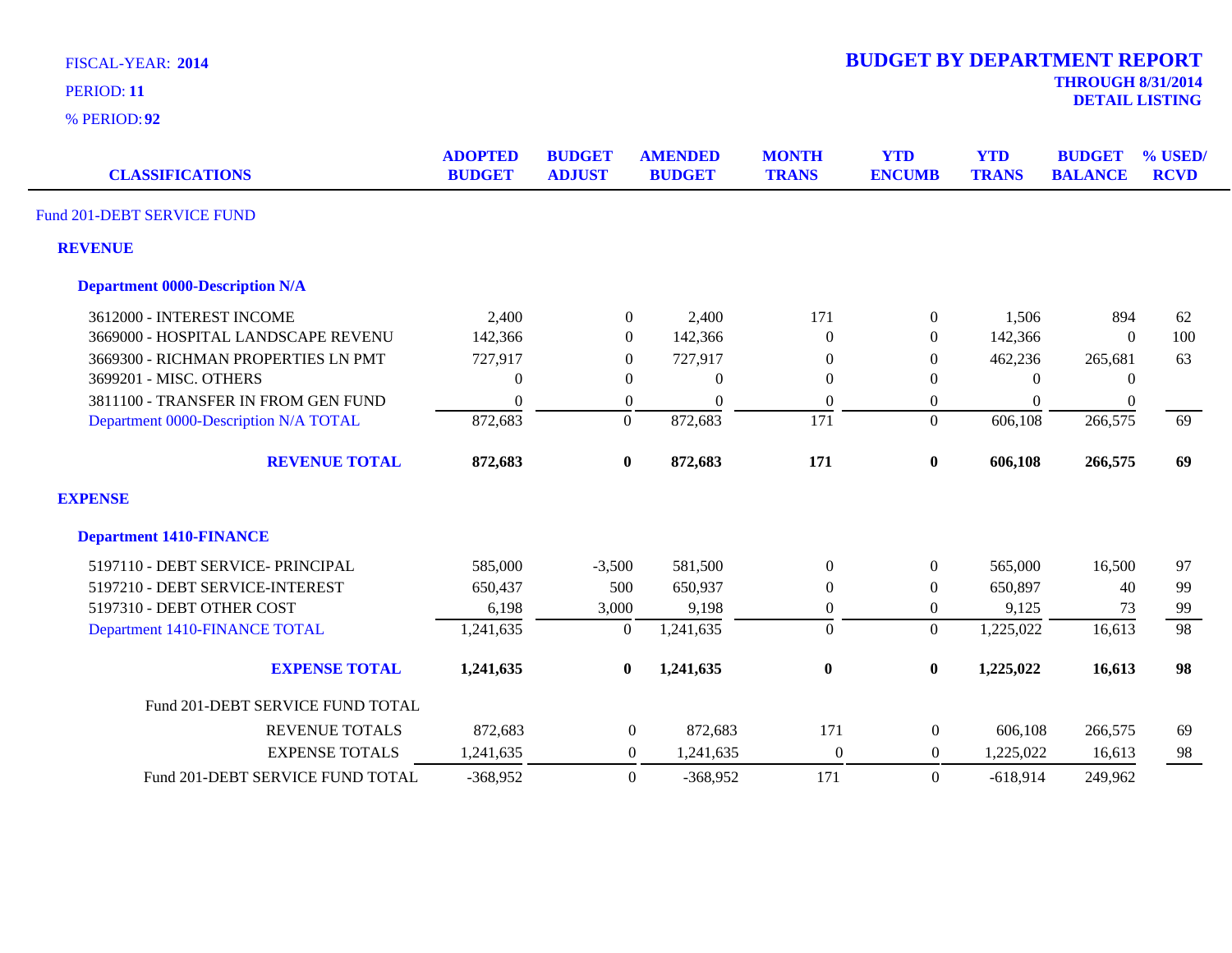| <b>CLASSIFICATIONS</b>                  | <b>ADOPTED</b><br><b>BUDGET</b> | <b>BUDGET</b><br><b>ADJUST</b> | <b>AMENDED</b><br><b>BUDGET</b> | <b>MONTH</b><br><b>TRANS</b> | <b>YTD</b><br><b>ENCUMB</b> | <b>YTD</b><br><b>TRANS</b> | <b>BUDGET</b><br><b>BALANCE</b> | % USED/<br><b>RCVD</b> |
|-----------------------------------------|---------------------------------|--------------------------------|---------------------------------|------------------------------|-----------------------------|----------------------------|---------------------------------|------------------------|
| Fund 301-CAPITAL IMPROVEMENT FUND       |                                 |                                |                                 |                              |                             |                            |                                 |                        |
| <b>REVENUE</b>                          |                                 |                                |                                 |                              |                             |                            |                                 |                        |
| <b>Department 0000-Description N/A</b>  |                                 |                                |                                 |                              |                             |                            |                                 |                        |
| 3699294 - PRIOR YEAR ENCUMBRANCES       | $\Omega$                        | $\boldsymbol{0}$               | $\Omega$                        | $\boldsymbol{0}$             | $\boldsymbol{0}$            | $\Omega$                   | $\boldsymbol{0}$                |                        |
| 3811000 - CONTRIB. FROM OTHER FUNDS     | 600,000                         | $\boldsymbol{0}$               | 600,000                         | $\boldsymbol{0}$             | $\boldsymbol{0}$            | 600,000                    | $\boldsymbol{0}$                | 100                    |
| Department 0000-Description N/A TOTAL   | 600,000                         | $\boldsymbol{0}$               | 600,000                         | $\theta$                     | $\overline{0}$              | 600,000                    | $\theta$                        | 100                    |
| <b>REVENUE TOTAL</b>                    | 600,000                         | $\bf{0}$                       | 600,000                         | $\bf{0}$                     | $\bf{0}$                    | 600,000                    | $\bf{0}$                        | 100                    |
| <b>EXPENSE</b>                          |                                 |                                |                                 |                              |                             |                            |                                 |                        |
| <b>Department 1310-CITY MANAGER</b>     |                                 |                                |                                 |                              |                             |                            |                                 |                        |
| 5136450 - CAPITAL IMPROVEMENT           | $\boldsymbol{0}$                | 45,000                         | 45,000                          | 8,380                        | 3,128                       | 44,461                     | 539                             | 98                     |
| Department 1310-CITY MANAGER TOTAL      | $\Omega$                        | 45,000                         | 45,000                          | 8,380                        | 3,128                       | 44,461                     | 539                             | 98                     |
| <b>Department 1320-CENTRAL SERVICES</b> |                                 |                                |                                 |                              |                             |                            |                                 |                        |
| 5136430 - EQUIPMENT-OPERATING           | 45,000                          | $-45,000$                      | $\boldsymbol{0}$                | $\boldsymbol{0}$             | $\boldsymbol{0}$            | $\boldsymbol{0}$           | $\boldsymbol{0}$                |                        |
| Department 1320-CENTRAL SERVICES TOTAL  | 45,000                          | $-45,000$                      | $\boldsymbol{0}$                | $\mathbf{0}$                 | $\overline{0}$              | $\boldsymbol{0}$           | $\Omega$                        |                        |
| Department 1620-PLANNING & ZONING       |                                 |                                |                                 |                              |                             |                            |                                 |                        |
| 5246430 - EQUIPMENT-OPERATING           | $\boldsymbol{0}$                | $\boldsymbol{0}$               | $\boldsymbol{0}$                | $\boldsymbol{0}$             | $\boldsymbol{0}$            | $\boldsymbol{0}$           | $\boldsymbol{0}$                |                        |
| 5246810 - SOFTWARE                      | $\boldsymbol{0}$                | $\boldsymbol{0}$               | $\overline{0}$                  | $\mathbf{0}$                 | $\overline{0}$              | $\overline{0}$             | $\boldsymbol{0}$                |                        |
| Department 1620-PLANNING & ZONING TOTAL | $\overline{0}$                  | $\overline{0}$                 | $\overline{0}$                  | $\overline{0}$               | $\overline{0}$              | $\Omega$                   | $\overline{0}$                  |                        |
| <b>Department 1640-CODE ENFORCEMENT</b> |                                 |                                |                                 |                              |                             |                            |                                 |                        |
| 5246440 - CODE VEHICLES                 | 60,000                          | 5,000                          | 65,000                          | 42,623                       | $\boldsymbol{0}$            | 63,935                     | 1,065                           | 98                     |
| Department 1640-CODE ENFORCEMENT TOTAL  | 60,000                          | 5,000                          | 65,000                          | 42,623                       | $\overline{0}$              | 63,935                     | 1,065                           | 98                     |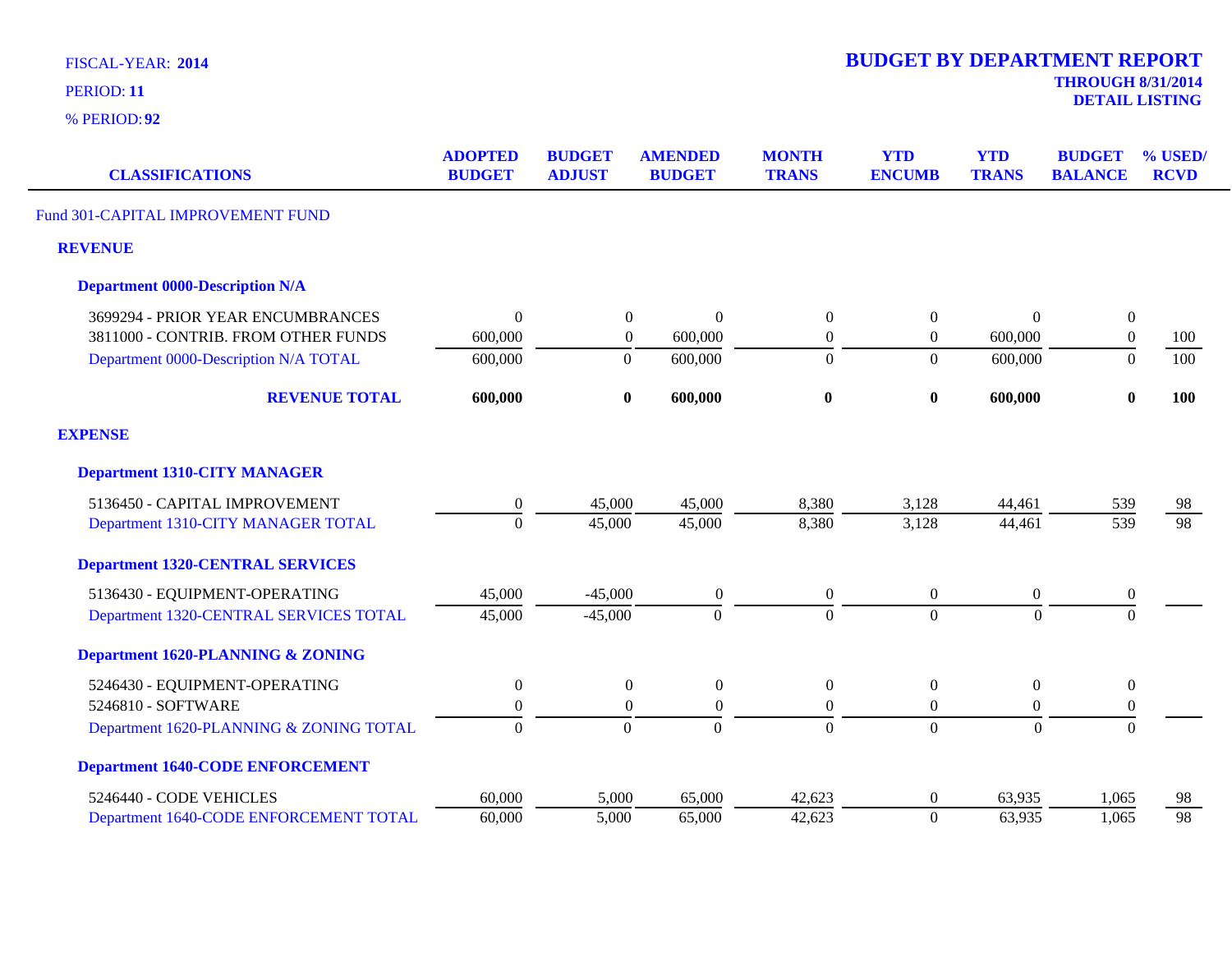**92** % PERIOD:

| <b>CLASSIFICATIONS</b>                        | <b>ADOPTED</b><br><b>BUDGET</b> | <b>BUDGET</b><br><b>ADJUST</b> | <b>AMENDED</b><br><b>BUDGET</b> | <b>MONTH</b><br><b>TRANS</b> | <b>YTD</b><br><b>ENCUMB</b> | <b>YTD</b><br><b>TRANS</b> | <b>BUDGET</b><br><b>BALANCE</b> | % USED/<br><b>RCVD</b> |
|-----------------------------------------------|---------------------------------|--------------------------------|---------------------------------|------------------------------|-----------------------------|----------------------------|---------------------------------|------------------------|
| <b>Department 1720-SOLID WASTE</b>            |                                 |                                |                                 |                              |                             |                            |                                 |                        |
|                                               |                                 |                                |                                 |                              |                             |                            |                                 |                        |
| 5346430 - EQUIPMENT-OPERATING                 | $\boldsymbol{0}$                | $\boldsymbol{0}$               | $\boldsymbol{0}$                | $\mathbf{0}$                 | $\overline{0}$              | 0                          | $\boldsymbol{0}$                |                        |
| Department 1720-SOLID WASTE TOTAL             | $\Omega$                        | $\Omega$                       | $\Omega$                        | $\Omega$                     | $\Omega$                    | $\Omega$                   |                                 |                        |
| Department 1790-ENGINEERING & CONSTRUCTN      |                                 |                                |                                 |                              |                             |                            |                                 |                        |
| 5196450 - CAPTL OUTLY-CAPITAL LEASE           | 15,000                          | $\overline{0}$                 | 15,000                          | $\overline{0}$               | 15,000                      | 15,000                     | $\overline{0}$                  | 100                    |
| Department 1790-ENGINEERING & CONSTRUCTN      | 15,000                          | $\mathbf{0}$                   | 15,000                          | $\Omega$                     | 15,000                      | 15,000                     | $\Omega$                        | 100                    |
| <b>Department 1910-POLICE</b>                 |                                 |                                |                                 |                              |                             |                            |                                 |                        |
| 5216440 - VEHICLES                            | 230,000                         | $\overline{0}$                 | 230,000                         | $\overline{0}$               | 218,122                     | 218,122                    | 11,878                          | <u>94</u>              |
| Department 1910-POLICE TOTAL                  | 230,000                         | $\Omega$                       | 230,000                         | $\Omega$                     | 218,122                     | 218,122                    | 11,878                          | $\overline{94}$        |
| <b>Department 2000-PARKS &amp; RECREATION</b> |                                 |                                |                                 |                              |                             |                            |                                 |                        |
| 5196440 - VEHICLES                            | $\boldsymbol{0}$                | $\Omega$                       | $\boldsymbol{0}$                | $\overline{0}$               | $\theta$                    | $\Omega$                   | $\mathbf{0}$                    |                        |
| 5196450 - CAPTL OUTLY-CAPITAL LEASE           | $\Omega$                        | $\Omega$                       | $\Omega$                        | $\theta$                     | $\Omega$                    | $\Omega$                   | $\Omega$                        |                        |
| 5726450 - MATCHING CONTRIBUTION               | 250,000                         | 5,250                          | 255,250                         | $\overline{0}$               | 16,681                      | 74,486                     | 180,764                         | 29                     |
| Department 2000-PARKS & RECREATION TOTAL      | 250,000                         | 5,250                          | 255,250                         | $\Omega$                     | 16,681                      | 74,486                     | 180,764                         | 29                     |
| <b>EXPENSE TOTAL</b>                          | 600,000                         | 10,250                         | 610,250                         | 51,003                       | 252,931                     | 416,004                    | 194,246                         | 68                     |
| Fund 301-CAPITAL IMPROVEMENT FUND TOTAL       |                                 |                                |                                 |                              |                             |                            |                                 |                        |
| <b>REVENUE TOTALS</b>                         | 600,000                         | $\Omega$                       | 600,000                         | $\theta$                     | $\Omega$                    | 600,000                    | $\Omega$                        | 100                    |
| <b>EXPENSE TOTALS</b>                         | 600,000                         | 10,250                         | 610,250                         | 51,003                       | 252,931                     | 416,004                    | 194,246                         | 68                     |
| Fund 301-CAPITAL IMPROVEMENT FUND TOTAL       | $\overline{0}$                  | $-10,250$                      | $-10,250$                       | $-51,003$                    | $-252,931$                  | 183,996                    | $-194,246$                      |                        |

Fund 608-STATE FORFEITURE FUND

**REVENUE**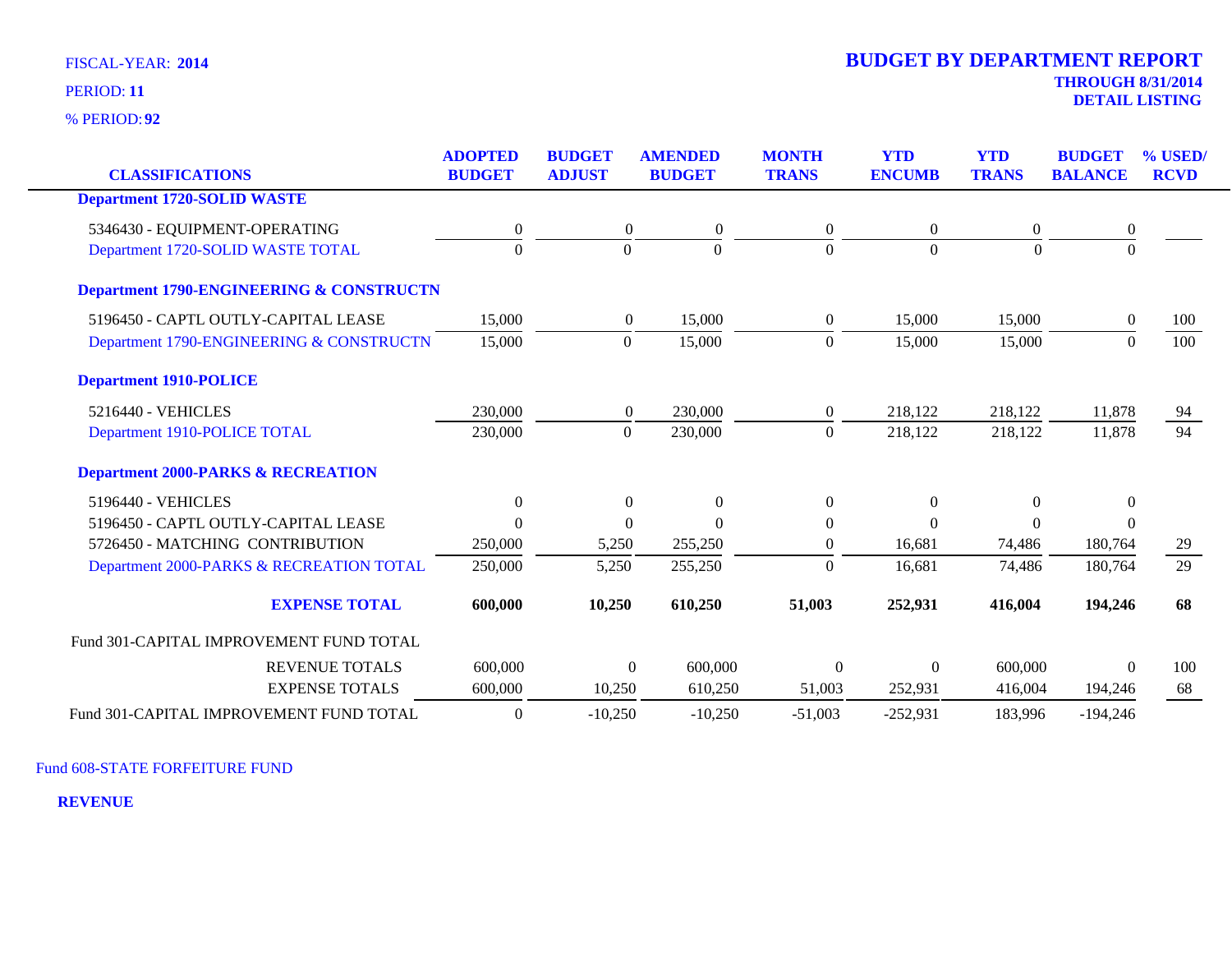**92** % PERIOD:

| <b>CLASSIFICATIONS</b>                 | <b>ADOPTED</b><br><b>BUDGET</b> | <b>BUDGET</b><br><b>ADJUST</b> | <b>AMENDED</b><br><b>BUDGET</b> | <b>MONTH</b><br><b>TRANS</b> | <b>YTD</b><br><b>ENCUMB</b> | <b>YTD</b><br><b>TRANS</b> | <b>BUDGET</b><br><b>BALANCE</b> | % USED/<br><b>RCVD</b> |
|----------------------------------------|---------------------------------|--------------------------------|---------------------------------|------------------------------|-----------------------------|----------------------------|---------------------------------|------------------------|
| <b>Department 0000-Description N/A</b> |                                 |                                |                                 |                              |                             |                            |                                 |                        |
| 3612000 - INTEREST INCOME              | 500                             | $\boldsymbol{0}$               | 500                             | 52                           | $\mathbf{0}$                | 559                        | $-59$                           | 111                    |
| Department 0000-Description N/A TOTAL  | 500                             | $\Omega$                       | 500                             | $\overline{52}$              | $\overline{0}$              | 559                        | $-59$                           | $\overline{111}$       |
|                                        |                                 |                                |                                 |                              |                             |                            |                                 |                        |
| <b>REVENUE TOTAL</b>                   | 500                             | $\bf{0}$                       | 500                             | 52                           | $\bf{0}$                    | 559                        | $-59$                           | 111                    |
| <b>EXPENSE</b>                         |                                 |                                |                                 |                              |                             |                            |                                 |                        |
| <b>Department 1910-POLICE</b>          |                                 |                                |                                 |                              |                             |                            |                                 |                        |
| 5213450 - CONTRACTUAL SERVICES         | 40,000                          | $\overline{0}$                 | 40,000                          | $\theta$                     | $\mathbf{0}$                | $\boldsymbol{0}$           | 40,000                          |                        |
| 5213490 - CRIME PREVENTION PROGRAMS    | 5,000                           | $\theta$                       | 5,000                           | 0                            | $\overline{0}$              | $\Omega$                   | 5,000                           |                        |
| 5214070 - TRAVEL & CONFERENCE          | $\Omega$                        | $\theta$                       | $\theta$                        | $\Omega$                     | $\overline{0}$              | $\Omega$                   | $\theta$                        |                        |
| 5215210 - SUPPLIES                     | $\Omega$                        | $\overline{0}$                 | $\theta$                        | $\overline{0}$               | $\boldsymbol{0}$            | $\boldsymbol{0}$           | $\mathbf{0}$                    |                        |
| Department 1910-POLICE TOTAL           | 45,000                          | $\boldsymbol{0}$               | 45,000                          | $\overline{0}$               | $\overline{0}$              | $\mathbf{0}$               | 45,000                          |                        |
| <b>EXPENSE TOTAL</b>                   | 45,000                          | $\bf{0}$                       | 45,000                          | $\bf{0}$                     | $\bf{0}$                    | $\boldsymbol{0}$           | 45,000                          |                        |
| Fund 608-STATE FORFEITURE FUND TOTAL   |                                 |                                |                                 |                              |                             |                            |                                 |                        |
| <b>REVENUE TOTALS</b>                  | 500                             |                                | $\boldsymbol{0}$<br>500         | 52                           | $\boldsymbol{0}$            | 559                        | $-59$                           | 111                    |
| <b>EXPENSE TOTALS</b>                  | 45,000                          |                                | $\boldsymbol{0}$<br>45,000      | $\boldsymbol{0}$             | $\boldsymbol{0}$            | $\mathbf{0}$               | 45,000                          |                        |
| Fund 608-STATE FORFEITURE FUND TOTAL   | $-44,500$                       |                                | $-44,500$<br>$\overline{0}$     | 52                           | $\boldsymbol{0}$            | 559                        | $-45,059$                       |                        |
| Fund 610-CRA TRUST FUND                |                                 |                                |                                 |                              |                             |                            |                                 |                        |
| <b>REVENUE</b>                         |                                 |                                |                                 |                              |                             |                            |                                 |                        |
| <b>Department 0000-Description N/A</b> |                                 |                                |                                 |                              |                             |                            |                                 |                        |
| 3111000 - OPERATING REVENUE            | 1,025,084                       | $\boldsymbol{0}$               | 1,025,084                       | $\theta$                     | $\overline{0}$              | 1,025,084                  | $\boldsymbol{0}$                | 100                    |
| 3612000 - INTEREST INCOME              | $\Omega$                        | $\boldsymbol{0}$               | $\overline{0}$                  | 164                          | $\boldsymbol{0}$            | 164                        | $-164$                          |                        |
| 3612100 - INTEREST INCOME-TIF          | 13,000                          | $\boldsymbol{0}$               | 13,000                          | 225                          | $\overline{0}$              | 4,429                      | 8,571                           | 34                     |
|                                        |                                 |                                |                                 |                              |                             |                            |                                 |                        |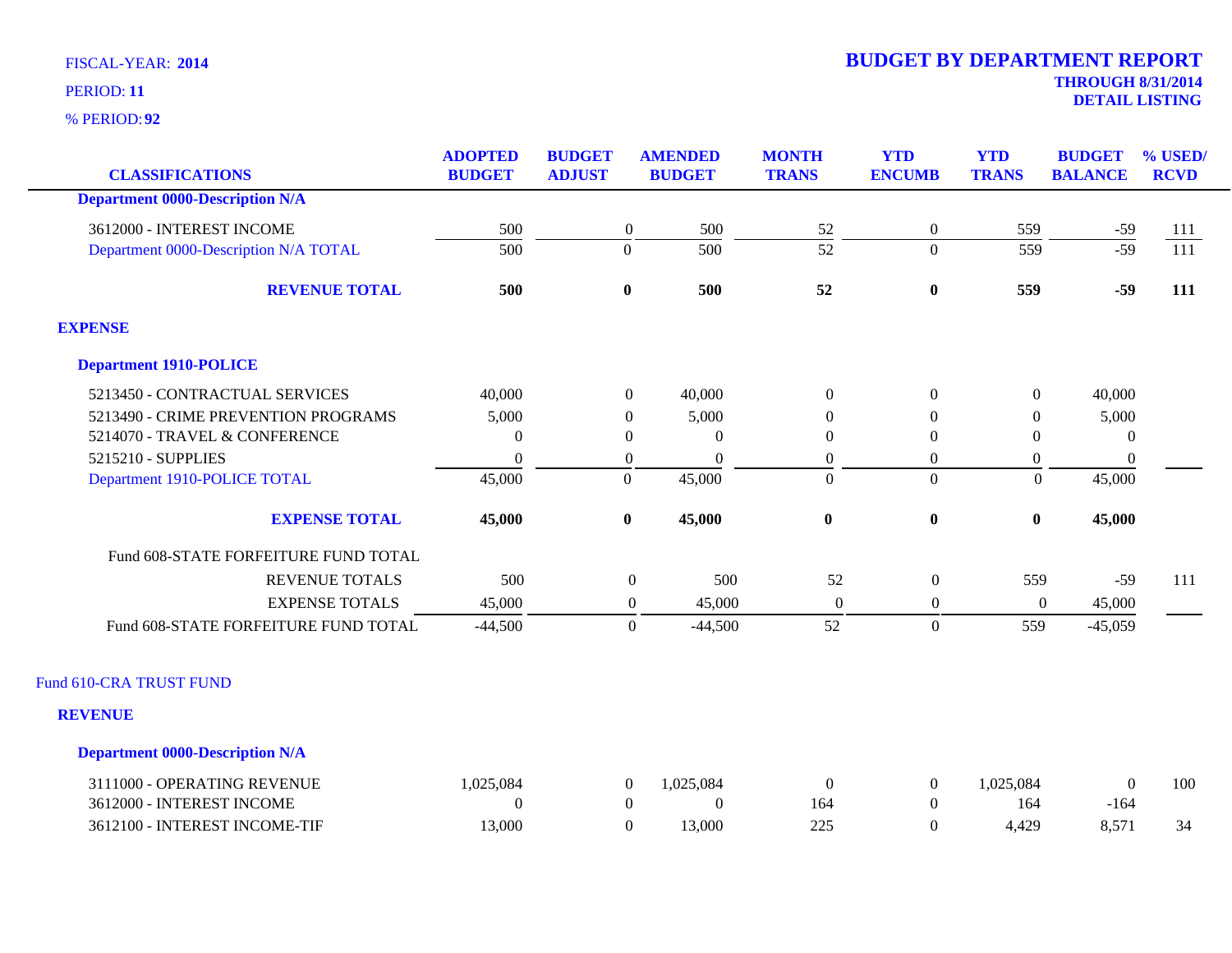| <b>CLASSIFICATIONS</b>                   | <b>ADOPTED</b><br><b>BUDGET</b> | <b>BUDGET</b><br><b>ADJUST</b> | <b>AMENDED</b><br><b>BUDGET</b> | <b>MONTH</b><br><b>TRANS</b> | <b>YTD</b><br><b>ENCUMB</b> | <b>YTD</b><br><b>TRANS</b> | <b>BUDGET</b><br><b>BALANCE</b> | % USED/<br><b>RCVD</b> |
|------------------------------------------|---------------------------------|--------------------------------|---------------------------------|------------------------------|-----------------------------|----------------------------|---------------------------------|------------------------|
| 3625100 - RENTAL PROPERTIES              | 25,000                          | $\Omega$                       | 25,000                          | 2,130                        | $\Omega$                    | 30,647                     | $-5,647$                        | 122                    |
| 3699201 - MISC. OTHERS                   | $\theta$                        | $\boldsymbol{0}$               | $\overline{0}$                  | $\theta$                     | $\boldsymbol{0}$            | $-189$                     | 189                             |                        |
| 3811900 - TRANSFER FR GENERAL FUND       | 100,000                         | 0                              | 100,000                         | $\Omega$                     | $\theta$                    | 100,000                    | $\mathbf{0}$                    | 100                    |
| Department 0000-Description N/A TOTAL    | 1,163,084                       | $\overline{0}$                 | 1,163,084                       | 2,519                        | $\overline{0}$              | 1,160,135                  | 2,949                           | 99                     |
| <b>Department 1110-CRA BOARD FOR TIF</b> |                                 |                                |                                 |                              |                             |                            |                                 |                        |
| 3111000 - OPERATING REVENUE              | $\overline{0}$                  | $\overline{0}$                 | $\overline{0}$                  | $\boldsymbol{0}$             | $\boldsymbol{0}$            | $\theta$                   | $\boldsymbol{0}$                |                        |
| 3612100 - INTEREST INCOME-TIF            | $\Omega$                        | $\Omega$                       | $\Omega$                        | $\mathbf{0}$                 | $\Omega$                    | $\Omega$                   | $\boldsymbol{0}$                |                        |
| 3625100 - RENTAL PROPERTIES              | $\overline{0}$                  | $\boldsymbol{0}$               | $\overline{0}$                  | $\overline{0}$               | $\theta$                    | $\overline{0}$             | $\boldsymbol{0}$                |                        |
| Department 1110-CRA BOARD FOR TIF TOTAL  | $\Omega$                        | $\Omega$                       | $\theta$                        | $\Omega$                     | $\Omega$                    | $\Omega$                   | $\Omega$                        |                        |
| <b>REVENUE TOTAL</b>                     | 1,163,084                       | $\mathbf{0}$                   | 1,163,084                       | 2,519                        | $\bf{0}$                    | 1,160,135                  | 2,949                           | 99                     |
| <b>EXPENSE</b>                           |                                 |                                |                                 |                              |                             |                            |                                 |                        |
| <b>Department 1110-CRA BOARD FOR TIF</b> |                                 |                                |                                 |                              |                             |                            |                                 |                        |
| 5131210 - REGULAR                        | 184,574                         | $\overline{0}$                 | 184,574                         | 13,980                       | $\overline{0}$              | 153,890                    | 30,684                          | 83                     |
| 5132110 - F.I.C.A.                       | 14,265                          | $\overline{0}$                 | 14,265                          | 1,051                        | $\Omega$                    | 11,055                     | 3,210                           | 77                     |
| 5132210 - PENSION PLAN CONTRIBUTION      | 5,564                           | $\overline{0}$                 | 5,564                           | $\Omega$                     | $\Omega$                    | 4,688                      | 876                             | 84                     |
| 5132220 - DEFERRED COMP CONTRIB.         | 8,118                           | $\overline{0}$                 | 8,118                           | 350                          | $\Omega$                    | 3,810                      | 4,308                           | 46                     |
| 5132310 - GROUP HEALTH INSURANCE         | 24,333                          | $\Omega$                       | 24,333                          | 1,189                        | $\Omega$                    | 11,494                     | 12,839                          | 47                     |
| 5132410 - WORKERS' COMPENSATION          | 526                             | $\overline{0}$                 | 526                             | $\theta$                     | $\mathbf{0}$                | 348                        | 178                             | 66                     |
| 5211210 - REGULAR                        | 153,656                         | $\boldsymbol{0}$               | 153,656                         | 9,294                        | $\boldsymbol{0}$            | 126,488                    | 27,168                          | 82                     |
| 5211410 - OVERTIME                       | $\theta$                        | $\overline{0}$                 | $\overline{0}$                  | $\theta$                     | $\theta$                    | $\theta$                   | $\overline{0}$                  |                        |
| 5212110 - F.I.C.A.                       | 12,299                          | $\Omega$                       | 12,299                          | 666                          | $\Omega$                    | 10,909                     | 1,390                           | 88                     |
| 5212210 - PENSION PLAN CONTRIBUTION      | 30,034                          | $\Omega$                       | 30,034                          | $\Omega$                     | $\Omega$                    | 23,744                     | 6,290                           | 79                     |
| 5212310 - GROUP HEALTH INSURANCE         | 2,048                           | $\overline{0}$                 | 2,048                           | 1,037                        | $\theta$                    | 11,018                     | $-8,970$                        | 537                    |
| 5212410 - WORKERS' COMPENSATION          | 7,380                           | $\Omega$                       | 7,380                           | $\mathbf{0}$                 | $\Omega$                    | 4,885                      | 2,495                           | 66                     |
| 5215220 - UNIFORMS                       | $\Omega$                        | $\Omega$                       | $\theta$                        | $\theta$                     | $\Omega$                    | $\Omega$                   | $\Omega$                        |                        |
| 5413120 - PROFESSIONAL SERVS-ST BEA      | 10,000                          | $\Omega$                       | 10,000                          | $\theta$                     | $\mathbf{0}$                | 0                          | 10,000                          |                        |
| 5413450 - CONTRACTUAL SERVICES           | 25,000                          | $\Omega$                       | 25,000                          | 24,995                       | $\Omega$                    | 24,995                     | 5                               | 99                     |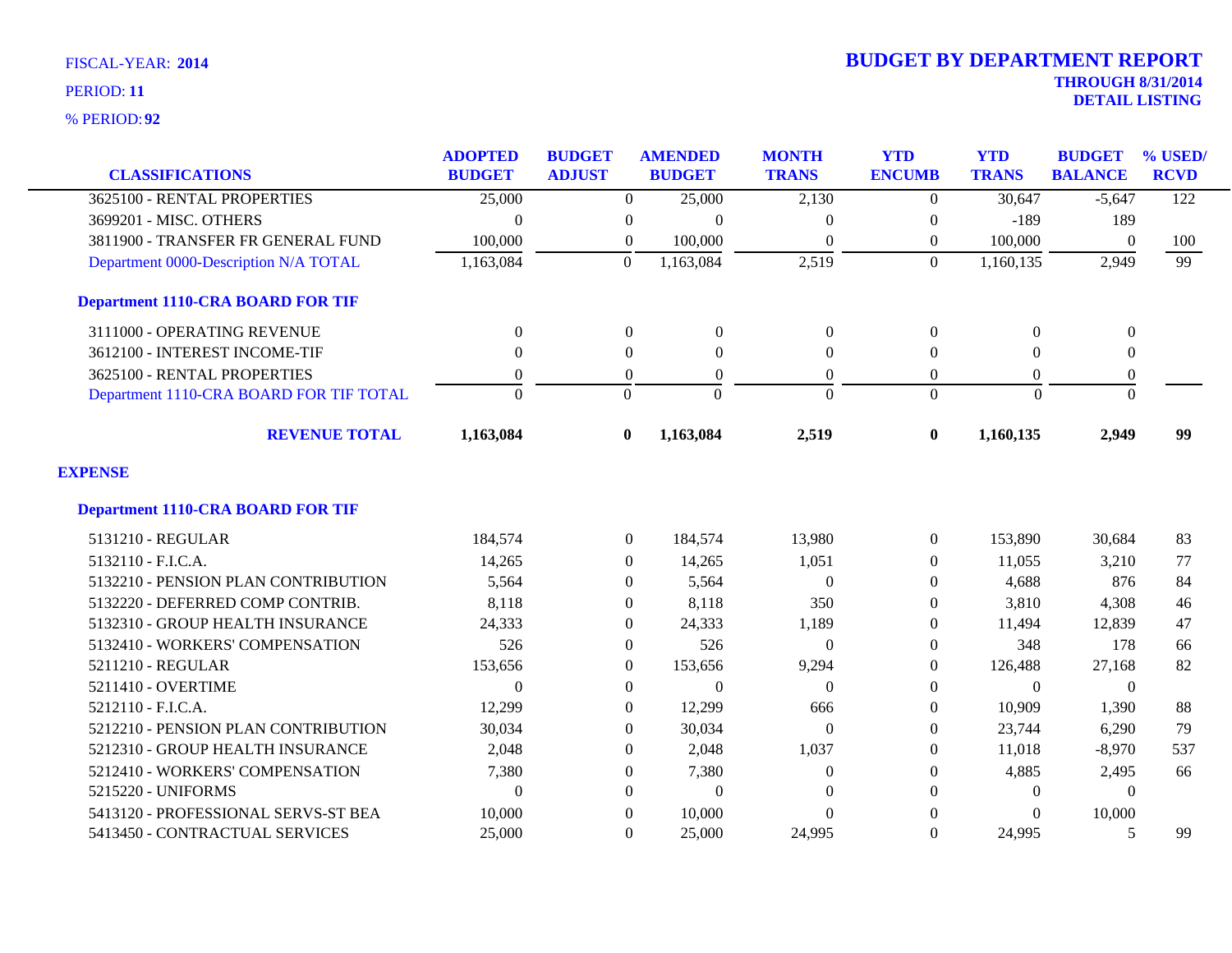| <b>FISCAL-YEAR: 2014</b> |  |
|--------------------------|--|
| PERIOD: 11               |  |

| <b>CLASSIFICATIONS</b>              | <b>ADOPTED</b><br><b>BUDGET</b> | <b>BUDGET</b><br><b>ADJUST</b> | <b>AMENDED</b><br><b>BUDGET</b> | <b>MONTH</b><br><b>TRANS</b> | <b>YTD</b><br><b>ENCUMB</b> | <b>YTD</b><br><b>TRANS</b> | <b>BUDGET</b><br><b>BALANCE</b> | % USED/<br><b>RCVD</b> |
|-------------------------------------|---------------------------------|--------------------------------|---------------------------------|------------------------------|-----------------------------|----------------------------|---------------------------------|------------------------|
| 5414670 - MAINT & REP-GRDS & STRUCT | 3,000                           | $\overline{0}$                 | 3,000                           | $\overline{0}$               | $\overline{0}$              | $\overline{0}$             | 3,000                           |                        |
| 5414710 - PRINTING MATERIAL-INFRAST | $\Omega$                        | $\Omega$                       | $\Omega$                        | $\Omega$                     | $\Omega$                    | $\Omega$                   | $\theta$                        |                        |
| 5416340 - CAPITAL IMPROVEMENTS      | 0                               | $\Omega$                       | ∩                               | $\Omega$                     | 0                           | $\Omega$                   | 0                               |                        |
| 5416450 - SUNSET DR & ST LIGHTING   |                                 | $\Omega$                       | $\Omega$                        |                              |                             | $\Omega$                   |                                 |                        |
| 5419930 - STREET BEAUTIFICATION     |                                 | $\Omega$                       | $\Omega$                        | $\Omega$<br>0                | 0                           | $\Omega$                   | $\Omega$                        |                        |
|                                     |                                 |                                |                                 |                              | 0                           |                            | $\Omega$                        |                        |
| 5511310 - PART TIME                 | 1,250                           | $\Omega$                       | 1,250                           | $\Omega$                     | $\Omega$                    | 847                        | 403                             | 67                     |
| 5512110 - FICA                      | $\Omega$                        | $\theta$                       | $\Omega$                        | 0                            | $^{(1)}$                    | $\Omega$                   | $\theta$                        |                        |
| 5512410 - WORKER'S COMPENSATION     | $\Omega$                        | $\Omega$                       | $\theta$                        | 0                            |                             | $\theta$                   | $\Omega$                        |                        |
| 5513120 - PROFF.SVC/ECONOMIC DEVLOP | 1,250                           | $\theta$                       | 1,250                           | 0                            |                             | $\Omega$                   | 1,250                           |                        |
| 5514710 - PRINTING MATERIALS-ECO.DE | $\Omega$                        | $\Omega$                       | $\theta$                        | 0                            |                             | 0                          | $\overline{0}$                  |                        |
| 5519932 - ECONOMIC DEVELOPMENT PRGM | $\Omega$                        | $\Omega$                       | $\Omega$                        | $\Omega$                     | $\Omega$                    | $\theta$                   | $\Omega$                        |                        |
| 5519933 - BUSINESS STARTUP ASSTNCE  | 3,000                           | 1,564                          | 4,564                           | $\Omega$                     | 1,564                       | 3,564                      | 1,000                           | 78                     |
| 5523120 - PROFF.SVC-COMM.BLDG REHAB | 8,000                           | $\theta$                       | 8,000                           | $\Omega$                     | 1,950                       | 1,950                      | 6,050                           | 24                     |
| 5523450 - CONTRACTUAL SRVCS-COMMERC | $\Omega$                        | $\Omega$                       | $\theta$                        | $\Omega$                     | $\Omega$                    | $\Omega$                   | $\theta$                        |                        |
| 5524710 - PRINTING-MATERIALS-COMMER | $\Omega$                        | $\Omega$                       | $\Omega$                        | $\Omega$                     | $\Omega$                    | $\Omega$                   | $\Omega$                        |                        |
| 5541210 - REGULAR                   | 86,406                          | $\theta$                       | 86,406                          | 6,753                        | $\theta$                    | 71,866                     | 14,540                          | 83                     |
| 5542110 - FICA                      | 6,610                           | $\Omega$                       | 6,610                           | 465                          | $\theta$                    | 4,968                      | 1,642                           | 75                     |
| 5542210 - PENSION PLAN              | 9,143                           | $\Omega$                       | 9,143                           | $\theta$                     | 0                           | 7,704                      | 1,439                           | 84                     |
| 5542220 - DEFERRED COMP CONTRIB.    | 1,604                           | $\theta$                       | 1,604                           | 37                           | $\Omega$                    | 393                        | 1,211                           | 24                     |
| 5542310 - GROUP HEALTH INSURANCE    | 10,483                          | $\Omega$                       | 10,483                          | 828                          | $\Omega$                    | 8,000                      | 2,483                           | 76                     |
| 5542410 - WORKER'S COMPENSATION     | 259                             | $\Omega$                       | 259                             | $\Omega$                     | $\Omega$                    | 171                        | 88                              | 66                     |
| 5543120 - LEGAL SERVICES            | 50,000                          | $\Omega$                       | 50,000                          | 6,680                        | 6,680                       | 45,432                     | 4,568                           | 90                     |
| 5543210 - AUDITOR'S FEES            | 6,000                           | 2,000                          | 8,000                           | $\Omega$                     | $\theta$                    | 8,000                      | $\overline{0}$                  | 100                    |
| 5544070 - TRAVEL & CONFERENCE       | 850                             | $\overline{0}$                 | 850                             | 8                            | $\theta$                    | 16                         | 834                             |                        |
| 5544080 - EMPLOYEE EDUCATION &TRAIN | 200                             | $\Omega$                       | 200                             | $\Omega$                     | $\theta$                    | $\Omega$                   | 200                             |                        |
| 5544631 - COMMUNICATION EQUIPMENT   | 1,250                           | $\Omega$                       | 1,250                           | 102                          | $\Omega$                    | 1,244                      | 6                               | 99                     |
| 5544850 - NON-LEGAL ADVERTISING     | 350                             | $\Omega$                       | 350                             | $\Omega$                     | $\Omega$                    | 320                        | 30                              | 91                     |
| 5544910 - LEGAL ADS-NON TIF         | 500                             | $\Omega$                       | 500                             | $\Omega$                     | $\theta$                    | 463                        | 37                              | 92                     |
| 5545210 - SUPPLIES                  | 2,500                           | $\Omega$                       | 2,500                           | 356                          | $\Omega$                    | 1,829                      | 671                             | 73                     |
| 5545410 - MEMBERSHIPS & SUBSCRIPTIO | 1,150                           | $\Omega$                       | 1,150                           | 20                           | 0                           | 730                        | 420                             | 63                     |
| 5549140 - CRA SEC/GRNT ADM/MISC EXP | $\Omega$                        | $\Omega$                       | $\Omega$                        | $\Omega$                     | $\Omega$                    | $\Omega$                   | $\overline{0}$                  |                        |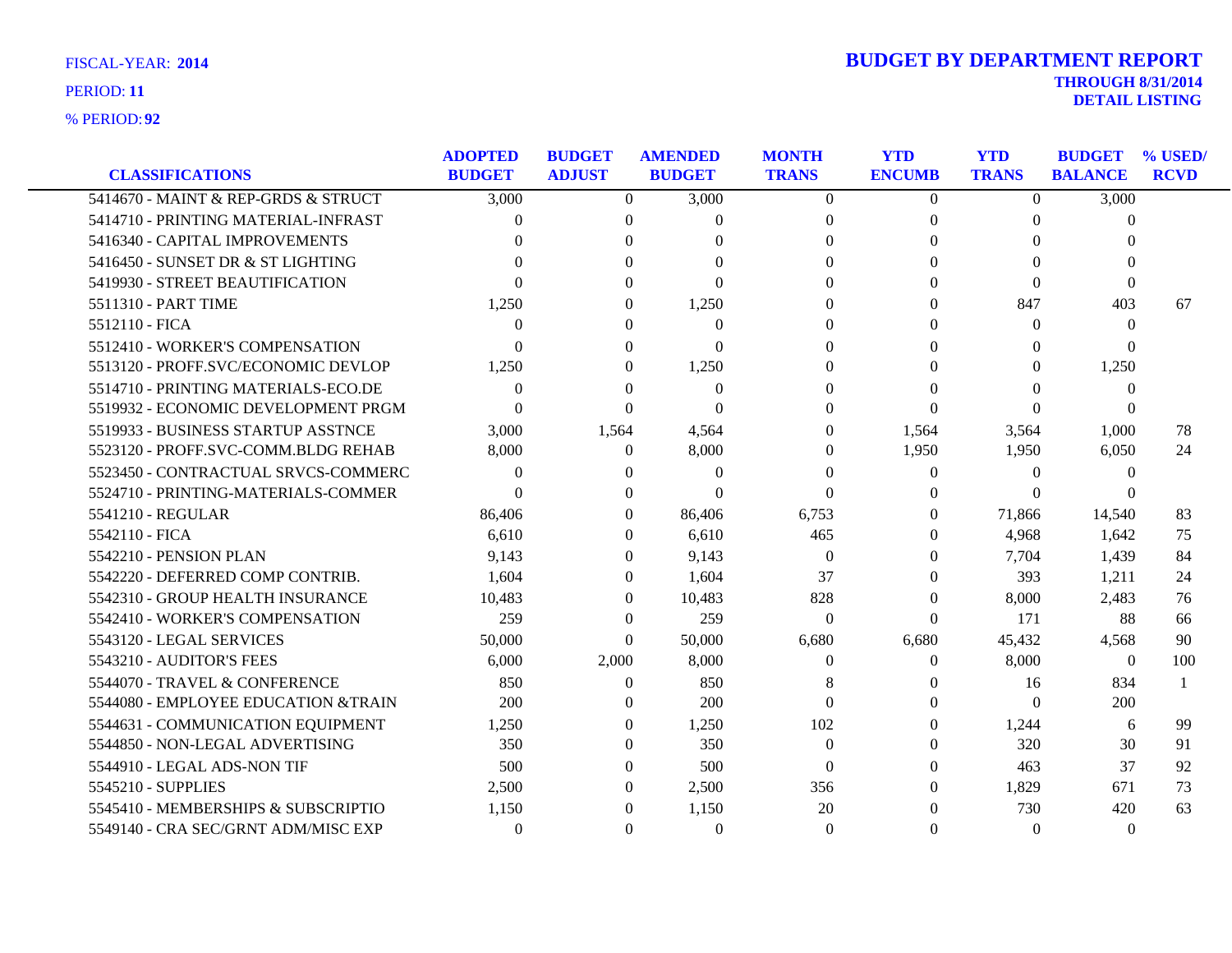| <b>CLASSIFICATIONS</b>              | <b>ADOPTED</b><br><b>BUDGET</b> | <b>BUDGET</b><br><b>ADJUST</b> | <b>AMENDED</b><br><b>BUDGET</b> | <b>MONTH</b><br><b>TRANS</b> | <b>YTD</b><br><b>ENCUMB</b> | <b>YTD</b><br><b>TRANS</b> | <b>BUDGET</b><br><b>BALANCE</b> | % USED/<br><b>RCVD</b> |
|-------------------------------------|---------------------------------|--------------------------------|---------------------------------|------------------------------|-----------------------------|----------------------------|---------------------------------|------------------------|
| 5549915 - MISCELLANEOUS-CITY CONTRB | 8,036                           | $\Omega$                       | 8,036                           | $\Omega$                     | $\overline{0}$              | 8,036                      | $\theta$                        | 100                    |
| 5549920 - GENERAL CONTINGENCY       | 4,141                           | $-2,000$                       | 2,141                           | 283                          | $\Omega$                    | 1,364                      | 777                             | 63                     |
| 5549925 - CRA BOARD MEMBRS DISCRT F | 7,000                           | $\Omega$                       | 7,000                           | 2,203                        | $\Omega$                    | 4,132                      | 2,868                           | 59                     |
| 5553120 - PROF SERVICES-INFILL PROG | $\theta$                        | $\mathbf{0}$                   | $\overline{0}$                  | $\theta$                     | $\Omega$                    | $\theta$                   | $\boldsymbol{0}$                |                        |
| 5593120 - PROFESSNL SERV-TECH ASSTC | 40,000                          | $\Omega$                       | 40,000                          | 3,333                        | 3,333                       | 40,000                     | $\mathbf{0}$                    | 100                    |
| 5593450 - WORK STUDY PROGRAM        | 10,000                          | $\Omega$                       | 10,000                          | 4,546                        | $\theta$                    | 4,546                      | 5,454                           | 45                     |
| 5599931 - JAMES T. BOWMAN SCHOLARSH | 20,000                          | $\Omega$                       | 20,000                          | 18,800                       | $\theta$                    | 19,800                     | 200                             | 99                     |
| 5599932 - SCHOOL ASSISTANCE PROGRAM | $\Omega$                        | $\Omega$                       | $\overline{0}$                  | $\theta$                     | $\Omega$                    | $\theta$                   | $\mathbf{0}$                    |                        |
| 5643120 - PROFESSIONAL SERV-LEGAL S | $\Omega$                        | 3,040                          | 3,040                           | $\theta$                     | $\Omega$                    | 3,040                      | $\theta$                        | 100                    |
| 5643450 - CONTRACTUAL               | 0                               | $\theta$                       | $\overline{0}$                  | $\Omega$                     | 0                           | $\theta$                   | 0                               |                        |
| 5649921 - MULTI-FAMILY REHAB PROGRM | $\Omega$                        | $\Omega$                       | $\Omega$                        | $\theta$                     | $\Omega$                    | $\Omega$                   | $\Omega$                        |                        |
| 5649930 - SINGLE FAMILY REHAB PRGRM | 22,000                          | 3,850                          | 25,850                          | 9,576                        | $\Omega$                    | 23,827                     | 2,023                           | 92                     |
| 5649935 - ASSISTANCE PROGRAM        | 75,000                          | $-3,850$                       | 71,150                          | $\theta$                     | 25,000                      | 52,757                     | 18,393                          | 74                     |
| 5691210 - REGULAR                   | 24,728                          | $\Omega$                       | 24,728                          | 2,274                        | $\theta$                    | 26,149                     | $-1,421$                        | 105                    |
| 5692110 - FICA                      | 1,892                           | $\theta$                       | 1,892                           | 167                          | $\theta$                    | 1,931                      | $-39$                           | 102                    |
| 5692210 - PENSION PLAN              | 3,561                           | $\overline{0}$                 | 3,561                           | $\boldsymbol{0}$             | $\overline{0}$              | 3,000                      | 561                             | 84                     |
| 5692310 - GROUP HEALTH INSURANCE    | 3,120                           | $\Omega$                       | 3,120                           | 310                          | $\Omega$                    | 2,994                      | 126                             | 95                     |
| 5692410 - WORKER'S COMPENSATION     | 67                              | $\mathbf{0}$                   | 67                              | $\theta$                     | $\Omega$                    | 44                         | 23                              | 65                     |
| 5723120 - PROF. SVC-PARK IMPROVEMNT | $\theta$                        | 17,801                         | 17,801                          | 6,037                        | 11,765                      | 17,801                     | $\theta$                        | 100                    |
| 5723450 - CONTRACTUAL               | 50,000                          | 47,576                         | 97,576                          | 227                          | 48,862                      | 90,258                     | 7,319                           | 92                     |
| 5726450 - MATCHING CONTRIBUTION     | 3,000                           | $\Omega$                       | 3,000                           | 200                          | $\theta$                    | 200                        | 2,800                           | 6                      |
| 5741210 - SPECIAL EVENTS PLANNING   | 46,902                          | $\theta$                       | 46,902                          | 3,572                        | $\overline{0}$              | 42,118                     | 4,784                           | 89                     |
| 5742110 - FICA                      | 3,588                           | $\Omega$                       | 3,588                           | 236                          | $\Omega$                    | 2,834                      | 754                             | 78                     |
| 5742210 - PENSION                   | 6,660                           | $\mathbf{0}$                   | 6,660                           | $\overline{0}$               | $\theta$                    | 5,612                      | 1,048                           | 84                     |
| 5742310 - HEALTH INSURANCE          | 6,239                           | 0                              | 6,239                           | 519                          | $\theta$                    | 5,015                      | 1,224                           | 80                     |
| 5742410 - WORKER'S COMPENSATION     | 127                             | $\Omega$                       | 127                             | $\Omega$                     | $\Omega$                    | 84                         | 43                              | 66                     |
| 5743120 - PROFESSIONAL SERV-MRKTNG  | 22,000                          | $\overline{0}$                 | 22,000                          | $\Omega$                     | $\Omega$                    | 15,498                     | 6,502                           | 70                     |
| 5819120 - TRANSFER TO GENERAL FUND  | 33,173                          | $\Omega$                       | 33,173                          | $\Omega$                     | $\theta$                    | 33,173                     | $\Omega$                        | 100                    |
| 5819140 - TRANSFER TO GENERAL FUND  | $\Omega$                        | $\Omega$                       | $\theta$                        | $\Omega$                     | $\Omega$                    | $\overline{0}$             | $\Omega$                        |                        |
| 5833120 - - PROFESSIONAL SERVICES   | 100,000                         | $\Omega$                       | 100,000                         | $\theta$                     | $\Omega$                    | 19,522                     | 80,478                          | 19                     |
| 5833125 - PROPERTY MANAGEMENT       | 40,000                          | $\Omega$                       | 40,000                          | 410                          | $\Omega$                    | 40,000                     | $\Omega$                        | 100                    |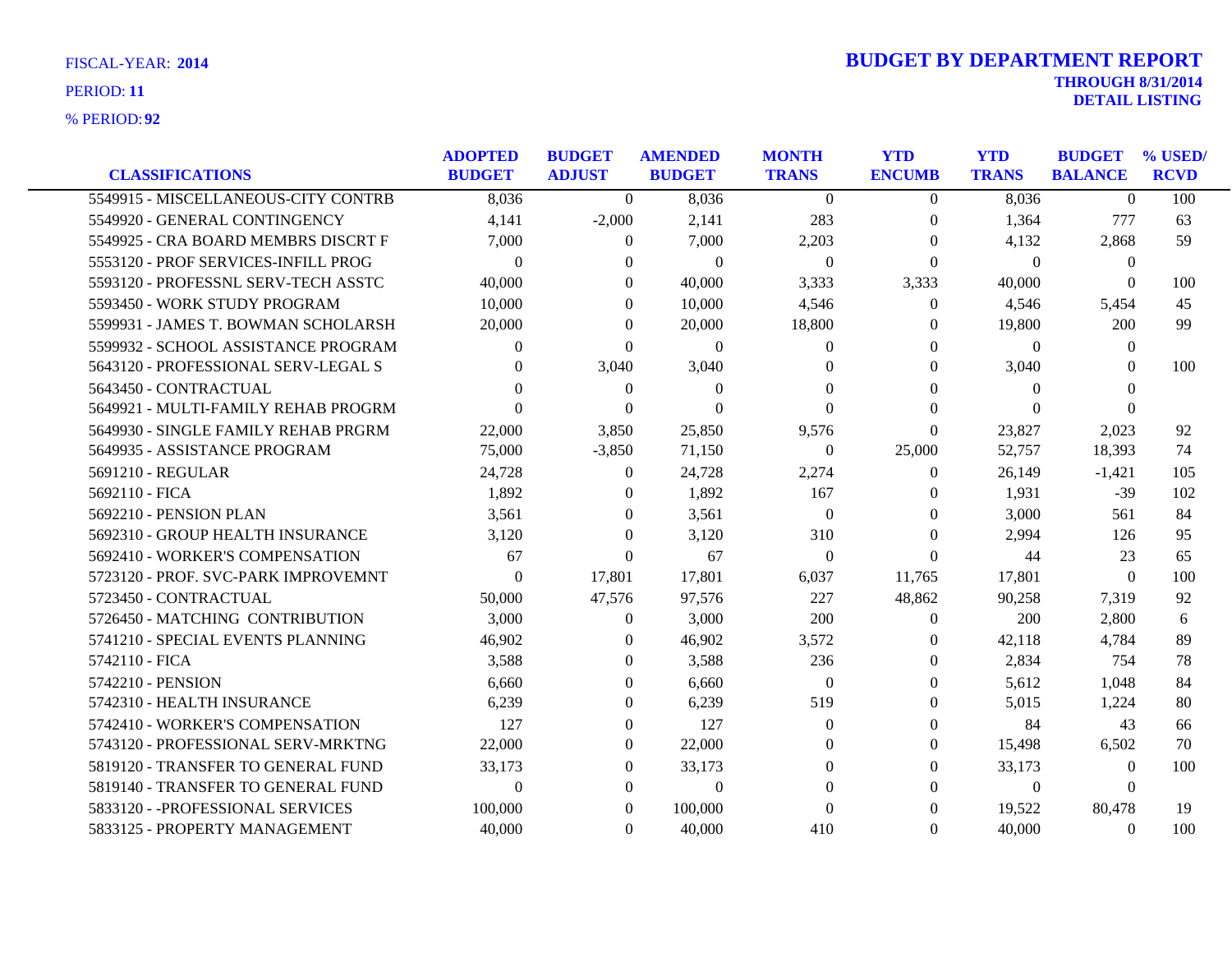**92** % PERIOD:

|                                                          | <b>ADOPTED</b> | <b>BUDGET</b>    | <b>AMENDED</b>   | <b>MONTH</b>     | <b>YTD</b>       | <b>YTD</b>   | <b>BUDGET</b>  | % USED/         |
|----------------------------------------------------------|----------------|------------------|------------------|------------------|------------------|--------------|----------------|-----------------|
| <b>CLASSIFICATIONS</b>                                   | <b>BUDGET</b>  | <b>ADJUST</b>    | <b>BUDGET</b>    | <b>TRANS</b>     | <b>ENCUMB</b>    | <b>TRANS</b> | <b>BALANCE</b> | <b>RCVD</b>     |
| 5833455 - RESIDNT.RELOCATION ASSIST                      | 25,000         | $\theta$         | 25,000           | 1,304            | 4,814            | 25,019       | $-19$          | 100             |
| 5836110 - LAND ACQUISITION                               | 30,000         | $\overline{0}$   | 30,000           | $\mathbf{0}$     | $\mathbf{0}$     | 945          | 29,055         | 3               |
| 5837110 - REGIONS BANK LOAN \$2,730,                     | 266,186        | $\Omega$         | 266,186          | 68,037           | $\Omega$         | 266,185      |                | 99              |
| 5837210 - REGIONS LN 2006 - \$2,730M                     | 31,589         | $\Omega$         | 31,589           | 6,406            | $\Omega$         | 31,588       |                | 99              |
| Department 1110-CRA BOARD FOR TIF TOTAL                  | 1,555,611      | 69,981           | 1,625,592        | 196,251          | 103,968          | 1,332,293    | 293,300        | $\overline{81}$ |
| <b>EXPENSE TOTAL</b>                                     | 1,555,611      | 69,981           | 1,625,592        | 196,251          | 103,968          | 1,332,293    | 293,300        | 81              |
| Fund 610-CRA TRUST FUND TOTAL                            |                |                  |                  |                  |                  |              |                |                 |
| <b>REVENUE TOTALS</b>                                    | 1,163,084      | $\overline{0}$   | 1,163,084        | 2,519            | $\boldsymbol{0}$ | 1,160,135    | 2,949          | 99              |
| <b>EXPENSE TOTALS</b>                                    | 1,555,611      | 69,981           | 1,625,592        | 196,251          | 103,968          | 1,332,293    | 293,300        | 81              |
| Fund 610-CRA TRUST FUND TOTAL                            | $-392,527$     | $-69,981$        | $-462,508$       | $-193,732$       | $-103,968$       | $-172,158$   | $-290,351$     |                 |
| <b>REVENUE</b><br><b>Department 0000-Description N/A</b> |                |                  |                  |                  |                  |              |                |                 |
| 3511000 - CONFISCATED REVENUE                            | $\overline{0}$ | $\overline{0}$   | $\boldsymbol{0}$ | $\mathbf{0}$     | $\mathbf{0}$     | 12,505       | $-12,505$      |                 |
| 3612000 - INTEREST INCOME                                | 9,000          | $\overline{0}$   | 9,000            | 1,367            | $\mathbf{0}$     | 14,779       | $-5,779$       | 164             |
| 3699200 - MISC OTHERS                                    | 80,000         | $\mathbf{0}$     | 80,000           | 2,480            | $\mathbf{0}$     | 48,904       | 31,096         | 61              |
| Department 0000-Description N/A TOTAL                    | 89,000         | $\boldsymbol{0}$ | 89,000           | 3,847            | $\overline{0}$   | 76,188       | 12,812         | 85              |
| <b>REVENUE TOTAL</b>                                     | 89,000         | $\bf{0}$         | 89,000           | 3,847            | $\bf{0}$         | 76,188       | 12,812         | 85              |
| <b>EXPENSE</b>                                           |                |                  |                  |                  |                  |              |                |                 |
| <b>Department 1910-POLICE</b>                            |                |                  |                  |                  |                  |              |                |                 |
| 5211410 - OVERTIME                                       | 50,000         | $\boldsymbol{0}$ | 50,000           | 855              | $\boldsymbol{0}$ | 6,590        | 43,410         | 13              |
| 5211414 - BARTRA                                         | 30,000         | $\boldsymbol{0}$ | 30,000           | $\boldsymbol{0}$ | $\mathbf{0}$     | 7,801        | 22,199         | 26              |
| 5213450 - CONTRACTUAL SERVICES                           | 170,300        | $\boldsymbol{0}$ | 170,300          | $\boldsymbol{0}$ | $\mathbf{0}$     | 9,190        | 161,110        | 5               |